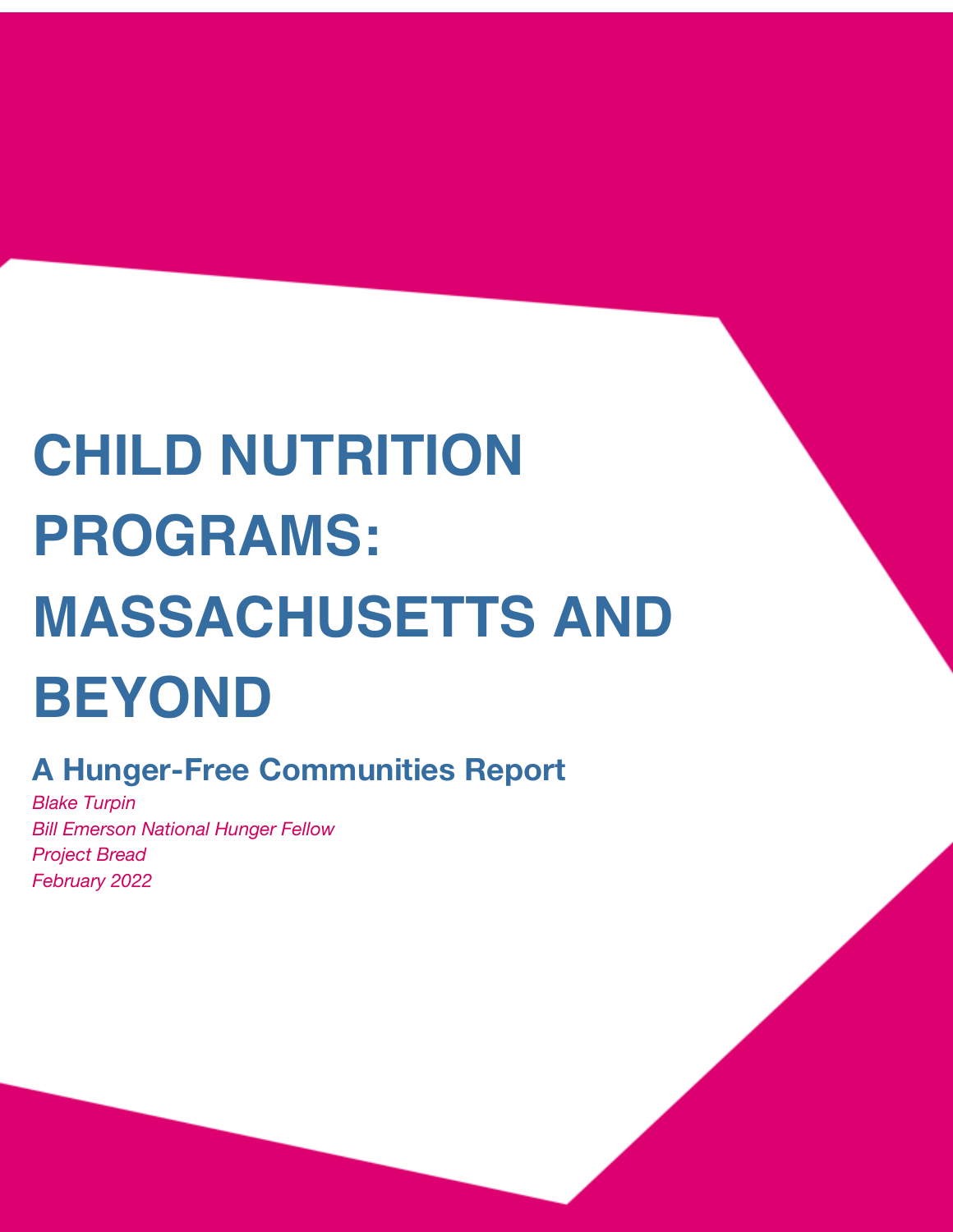## **ACKNOWLEDGEMENTS**

#### **The Bill Emerson National Hunger**

**Fellowship** is a program that trains and inspires new leaders in the movement to end hunger and poverty in the United States. Fellows gain vital first-hand experience through placements with community-based organizations across the country as well as policy-focused organizations in Washington, D.C. The program bridges gaps between local efforts and national public policy, as fellows support partner organizations with program development, research, evaluation, outreach, organizing, and advocacy projects.





**Project Bread** is a Massachusetts-based antihunger organization. They connect people and communities in Massachusetts to reliable sources of food while advocating for policies that make food more accessible so that no one goes hungry. This report would not have been possible without input from many members of Project Bread, including Leran Minc, Jennifer Lemmerman, and Natasha Smith.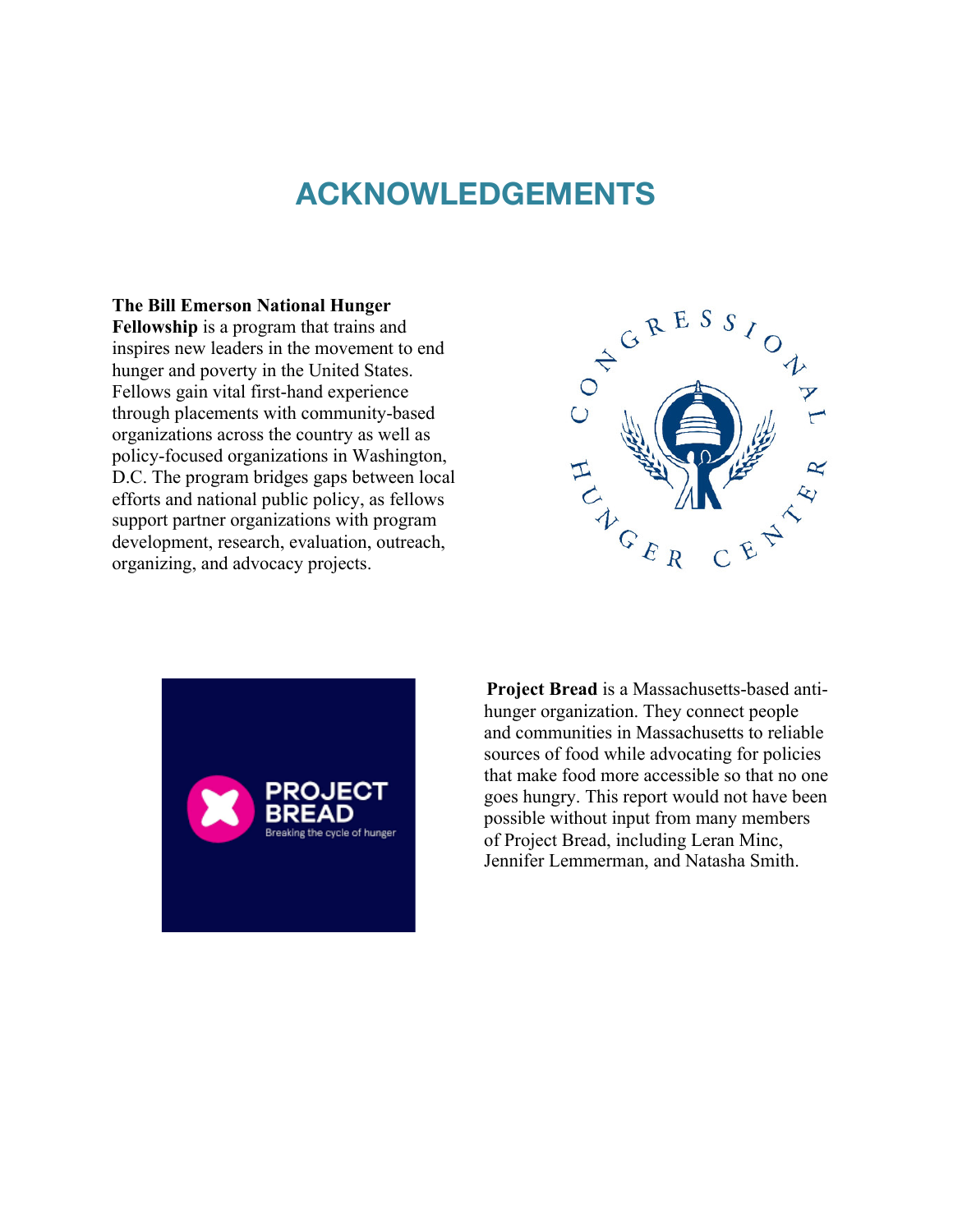## **Contents**

| 4. The National School Lunch Program (NSLP) and the School Breakfast Program   |  |
|--------------------------------------------------------------------------------|--|
|                                                                                |  |
|                                                                                |  |
|                                                                                |  |
|                                                                                |  |
|                                                                                |  |
| 9. The Special Supplemental Nutrition Program for Women, Infants, and Children |  |
|                                                                                |  |
|                                                                                |  |
|                                                                                |  |
|                                                                                |  |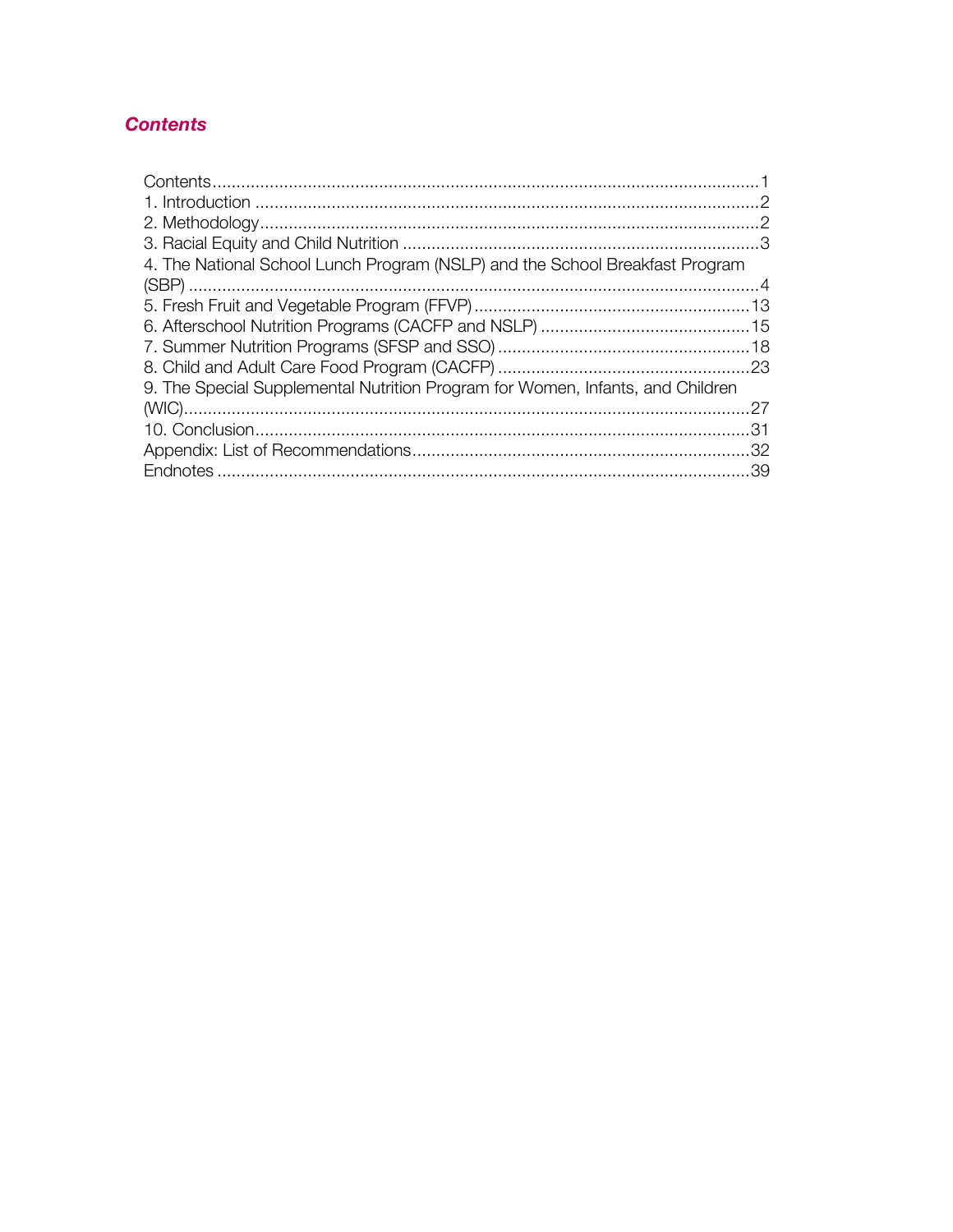#### *1. Introduction*

The United States is widely considered to be one of the wealthiest, most successful countries in the world, having both the highest GDP and the most billionaires. However, in 2019, 10.9% of individuals and 14.6% of children lived in a food-insecure household in the United States<sup>1</sup>. This equates to over 35 million people overall, including almost 11 million children. Food insecurity leads to health, education, and economic disparities that leave millions struggling to survive and thrive. This is unacceptable, especially in a country that claims to value liberty and justice for all.

Further, home to one of the best economies in the United States, forward-thinking political leaders, and strong education and healthcare systems (each ranked second in the country), Massachusetts is one of the wealthiest and most progressive states in the country. However, many Bay Staters, disproportionately those of color, those who are differentlyabled, those who are LGBTQ+, and others who face systemic inequities, have been left behind or have fallen through the cracks by policies that have failed to make alleviating poverty and food insecurity a priority. According to 2020 United States Census data, 9.5% of Massachusetts citizens live below the poverty line<sup>2</sup>. Before the COVID-19 pandemic, in 2019, Feeding America estimated that 8.2% of Massachusettsans were food insecure  $(566, 930 \text{ people})^3$ .

The COVID-19 pandemic has exacerbated existing issues of food insecurity in the United States, and Massachusetts was not an exemption to this. In Massachusetts, the percentage of food insecure households doubled during the pandemic<sup>4</sup>. These numbers are even higher among households with children. Between April and May 2020, 23.1% of Massachusetts households with children were food insecure. While these numbers are slowly returning to their pre-pandemic rates, these pre-pandemic rates are still far too high, and we must work to end food insecurity in Massachusetts and the United States as a whole.

Ultimately, no one should go hungry, and this is especially true for children. The COVID-19 pandemic has also shown us the importance of child nutrition programs. While the Supplemental Nutrition Assistance Program (SNAP) has been the biggest support for food insecure households during the pandemic<sup>\*</sup>, school meals provided the next biggest support for families. Through school and summer meal sites, over 93 million meals were served to students in Massachusetts between September 2020 and June 2021. Child nutrition programs in the United States were often created in response to economic and social ails, and they continue to be a lifeline for many children and their families. This said, they can still be improved, and their goals can be accelerated through various policies.

This report will explore the child nutrition programs, including their benefits, history, and financing. The first part will examine programs that take place during the school day: the National School Lunch Program, the School Breakfast Program, and the Fresh Fruit and Vegetable Program. The second part will examine programs that take place outside of school: afterschool meal programs (NSLP, CACFP) and summer meal programs (SFSP, SSO). Finally, the third part will examine early childhood programs: the Child and Adult Care Food Program (CACFP) and the Special Supplemental Nutrition Program for Women, Infants, and Children (WIC).

#### *2. Methodology*

This report seeks to examine federal and state policies and practices regarding child nutrition programs. To find these policies and practices, research was done at the federal level through the programs' federal websites. At the state level, key word searches in the

<sup>\*</sup> While SNAP is a crucial tool in fighting childhood hunger, this report will not go into detail about the program due to time and capacity constraints.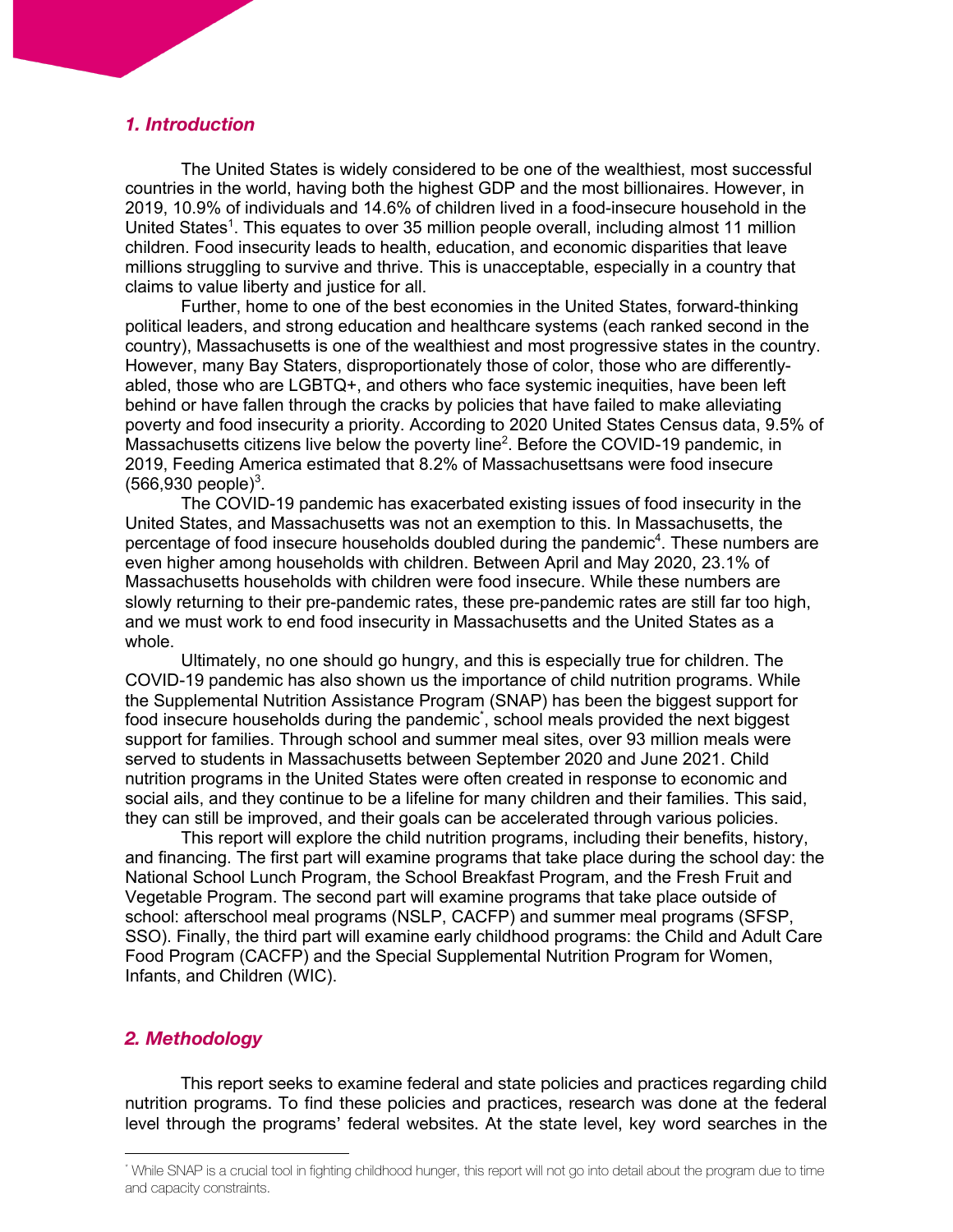Massachusetts Acts and Resolves database and budget database were used. Outside resources created by organizations such as the Food Research and Action Center and the School Nutrition Association were also used. While this report seeks to be as comprehensive as possible, time and capacity restraints were present, and some policies and practices may have been missed. Future reports will build upon this one as more research is made available and accessed by the Project Bread team.

## *3. Racial Equity and Child Nutrition*

Black, Indigenous, and Latine people have historically been more vulnerable to hunger and experienced higher rates of food insecurity in the United States. In the United States, before the COVID-19 pandemic, 24.2% of African American households, 22.6% of Indigenous households, and 18.8% of Latine households were experiencing food insecurity, compared to 7.6% of white households<sup>5</sup>. BIPOC households are also at increased risk of food insecurity and often recover from financial crises slower than white households $6$ . The pandemic also highlighted racial disparities in relation to food insecurity. In Massachusetts, between March 2021 and August 2021, 1 in 9 white households with children were food insecure, compared to 1 in 4 Black and Latine households with children<sup>7</sup>.

These experiences are a result of structural racism that has persisted in this country for centuries, denying BIPOC access to quality jobs, education, housing, healthcare, and more. When we are working toward ending hunger and food insecurity in the United States, we must address the root causes, that work to create these challenges in the first place, such as structural racism. Racial disparities in food security can lead to racial disparities in mental and physical health<sup>8</sup>, education outcomes<sup>9</sup>, and economic achievement<sup>10</sup>, which in turn put individuals more at risk for food insecurity in a vicious cycle that can only be broken through the application of a racial equity lens to anti-hunger and anti-poverty policy and work. According to author and researcher Marlysa Gamblin, utilizing a racial equity lens involves "providing targeted support based on need, circumstance, and historical context," which "creates an environment where all communities can attain equal, and later optimal, outcomes regardless of race $11$ ."

#### **Intersectionality and Child Nutrition**

Race is just one of the systemic barriers that exist when it comes to child nutrition. Discrimination and oppression based on sex, gender identity, sexual orientation, immigration status, and (dis)ability often lead to higher levels of food insecurity. Recent data shows that LGBTQ+ people experience food insecurity at rates of 13.1%, almost twice the national rate<sup>12</sup>. Food insecurity is also more prevalent among households including persons with disabilities<sup>13</sup>. Furthermore, those who find themselves at intersections of oppressions experience food insecurity at higher rates. One report found that 1 in 4 Black women who did not identify as heterosexual experienced food insecurity in the last 30 days and 1 in 3 experienced food insecurity in the last 12 months<sup>14</sup>. When we look at food insecurity, we must consider who experiences food insecurity and why. Systemic and structural oppressions create poverty and hunger, and we must keep this in mind when we conduct anti-hunger and anti-poverty work.

So, what does this mean for child nutrition programs? It means that the needs of BIPOC communities *must* be centered when we consider policy recommendations, investments, and any other types of solutions. While child nutrition programs are already crucial tools in fighting hunger and poverty, their work can be amplified and accelerated by applying a racial equity lens. Structural racism is the status quo. It is normalized and accepted. We must work against this status quo if we truly wish to serve children and their families.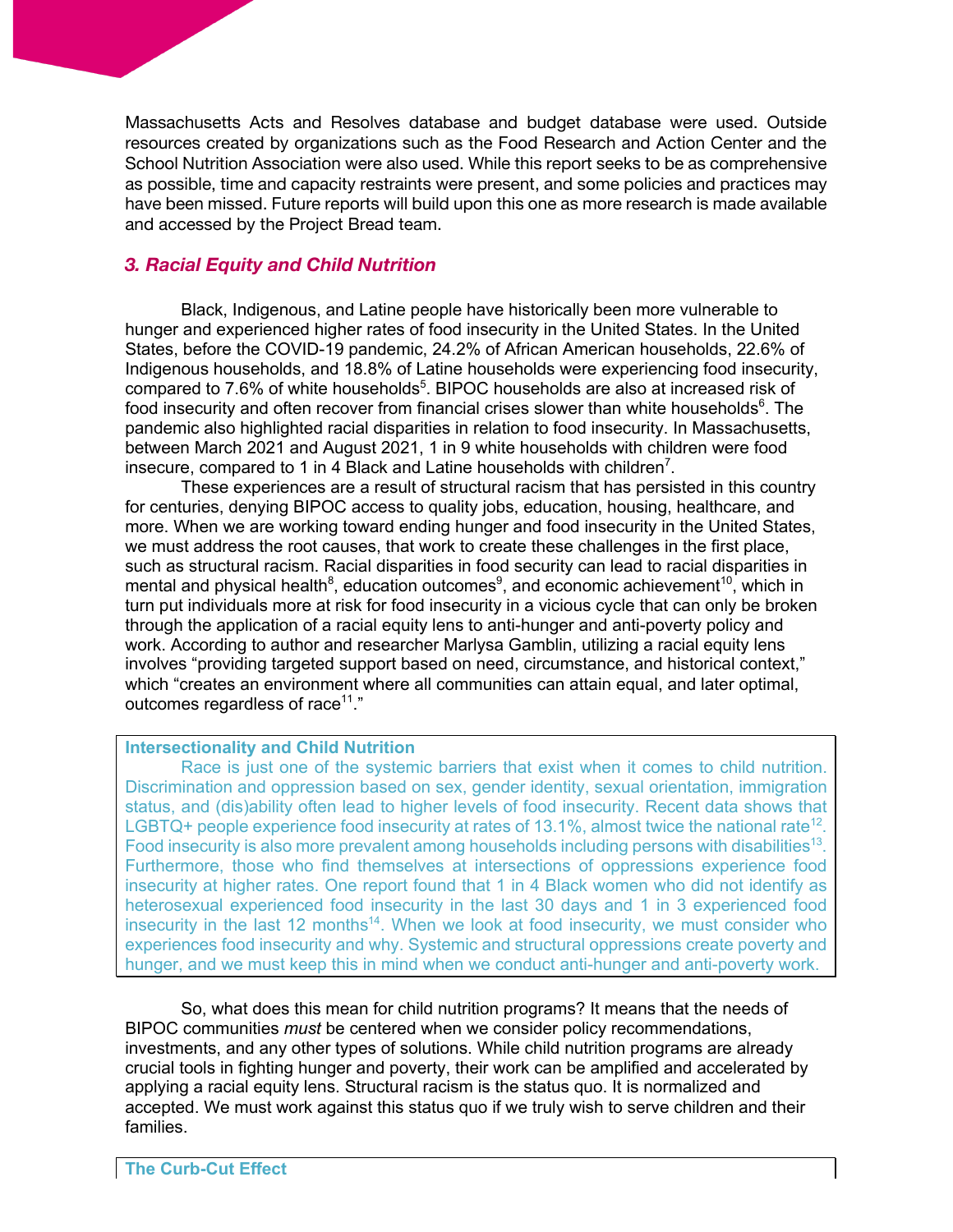The Curb-Cut Effect is the idea that an investment in one group can remove barriers and create opportunities that benefit all groups. While this term was coined by a disability rights advocate, it can also be applied to racial equity. When we lift up those who are most affected by inequities, we lift up everyone. If we were to invest in policies that benefit BIPOC people (universal meals, equipment assistance grants, summer meal sites, etc.), these investments could help everyone.

For more information about racial equity and its relation to hunger and hunger policy: Getting to Hunger by 2030: Race, Poverty, and Hunger Background Paper, Bread for the World Institute.

• Racially Equitable Responses to Hunger During COVID-19 and Beyond, Bread for the World Institute.

• Applying Racial Equity to U.S. Federal Nutrition Assistance Programs: SNAP, WIC, and Child Nutrition, Bread for the World Institute.

• Ending U.S. Hunger and Poverty by Focusing on Communities Where It's Most Likely, Bread for the World Institute.

• Food Research and Action Center's Transition Recommendations, FRAC.

## *4. The National School Lunch Program (NSLP) and the School Breakfast Program (SBP)*

*The National School Lunch Program (NSLP) and the School Breakfast Program (SBP), administered through the Food and Nutrition Service (FNS) of the United States Department of Agriculture (USDA), work to ensure that all children can receive breakfast and lunch at school. Through these programs, the federal government provides schools with food and reimbursements that help schools serve healthy, high-quality meals.*

### Benefits of School Lunch and Breakfast

The National School Lunch Program (NSLP) and the School Breakfast Program (SBP) play a crucial role in improving health and educational outcomes, each working to address child hunger and promote good nutrition<sup>15</sup>. The National School Lunch Program reduces food insecurity, obesity rates, and poor health, while being associated with a positive impact on student food selection and consumption, especially for fruits and vegetables<sup>16</sup>. SBP is associated with improved academic performance, reduced behavior problems, and improved diets among students<sup>17</sup>. It has also been found that the healthiest meals children receive are those served in school<sup>18,19</sup>.

These programs can also be crucial to achieving racial and economic equity. As we have seen amplified by the COVID-19 pandemic, food insecurity affects Black, Latine, and Indigenous households at far higher rates than white households $^{20,21}$ . Importantly, a 2003-2018 study found that "[nutritional] improvements in food consumed from schools were equitable by race/ethnicity, education, and household income<sup>22</sup>," meaning that school meals can be a reliable, equitable resource for BIPOC students. A report by the Rockefeller Foundation and the Center for Good Food Purchasing found that every dollar invested in U.S. school meal programs provides two dollars in health and economic equity benefits<sup>23</sup>. Additionally, policies like universal meals<sup>24</sup>, improved nutrition standards<sup>25</sup>, intentional investment and funding<sup>26</sup>, and Farm to School programs<sup>27</sup> can work to advance racial equity.

After the Supplemental Nutrition Assistance Program (SNAP), NSLP is the secondlargest food and nutrition assistance program in the United States<sup>28</sup>, operating in around 95 percent of public schools<sup>29</sup>. In 2019, schools operating NSLP served almost 4.9 billion lunches, or 29.6 million lunches per day, in almost 100,000 schools and institutions<sup>30</sup>. SBP, while underutilized, still operated in over 90,000 schools and institutions and served 2.45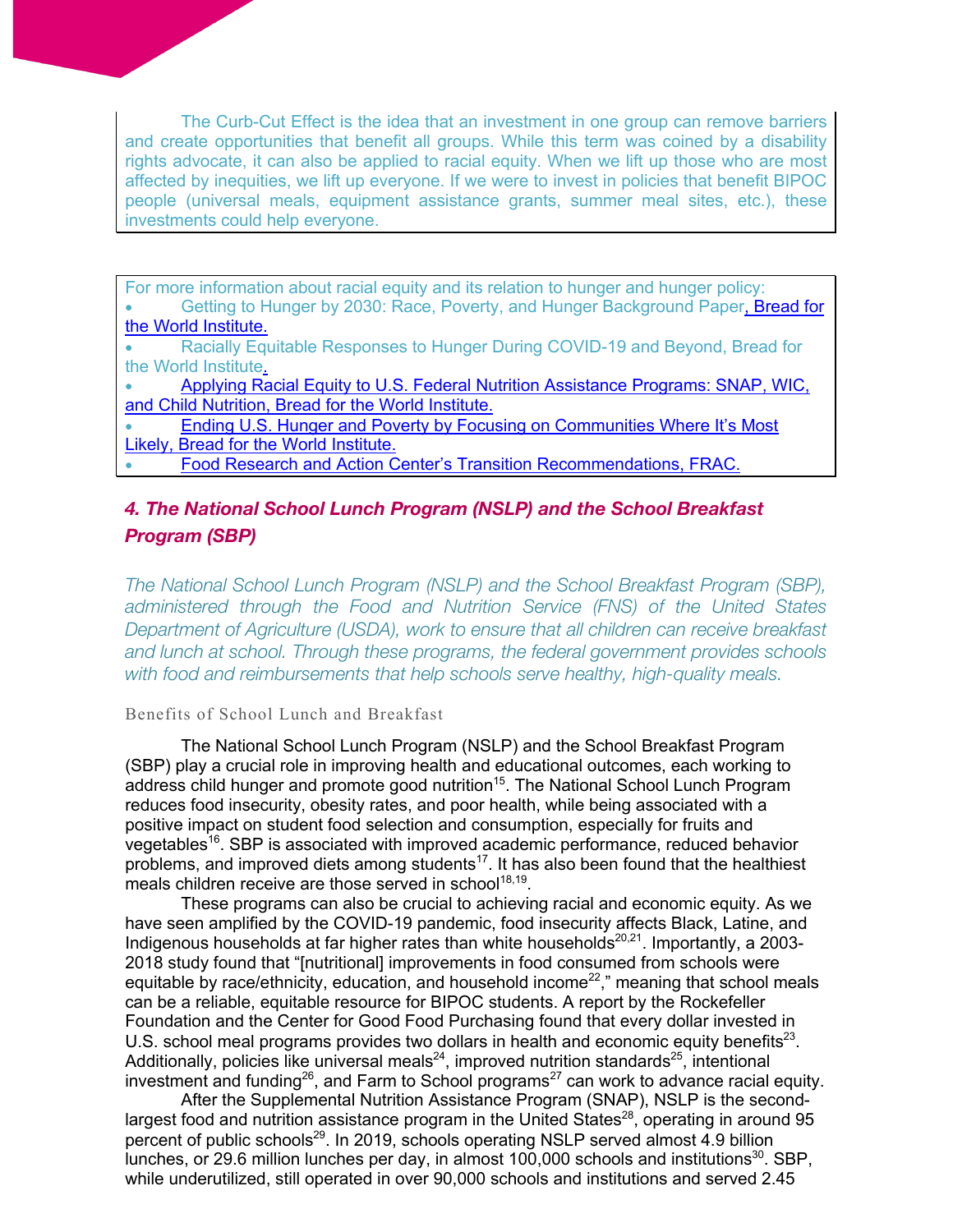billion breakfasts annually, or 14.77 million breakfasts per day<sup>31</sup>. On the average day in October 2019, Massachusetts accounted for 2,064 SBP schools and 2,152 NSLP schools, which worked to provide 213,679 breakfasts per day and 493,561 lunches per day.

#### History of School Lunch and Breakfast

The National School Lunch Program was established under the National School Lunch Act, signed into law by President Harry Truman in 1946 $32$ . The program was a response to three problems in the wake of the Great Depression, which led to mass unemployment, poverty, and hunger<sup>33</sup>. First was the revelation that many Americans were suffering from diet-related health problems, namely malnutrition, that led to their ineligibility to be drafted. The second was child hunger in general. Through school lunch, schoolchildren received at least one meal per school day. The third problem was the agricultural surplus caused by the inability of the population to buy crops from farmers. The National School Lunch Program opened another market to these farmers, strengthening the agricultural economy. Thus, the Act was passed as "a measure of national security to safeguard the health and well-being of the Nation's children and to encourage the domestic consumption of nutritious agricultural commodities and other food<sup>34</sup>." While the NSLP also provides meals through the Seamless Summer Option (SSO) and afterschool snack options, this rest of this section will focus NLSP in relation to school lunches.

The School Breakfast Program began in 1966 as a two-year pilot project to provide grants to high need schools<sup>35</sup>. The original legislation required first consideration for program implementation to be given to schools "located in poor areas or in areas where children had to travel a great distance to school<sup>36</sup>." After several extensions of the pilot, the program received permanent authorization in 1975 with a continued emphasis on schools in severe need.

*The Black Panther Party's Free Breakfast for School Children Program*

Many credit the Black Panther Party and their Free Breakfast for School Children Program with putting pressure on the federal government to create a school breakfast program. Despite fierce opposition from the FBI and local agencies, from 1969 to 1970, The Black Panther Party served breakfast to tens of thousands of children across the country. While these programs were dismantled in the early 1970s, they eventually resulted in the federal government expanding school meal programs and permanently reauthorizing the School Breakfast Program in 1975<sup>37,38</sup>.

An important step in achieving the goals of the National School Lunch Program, the School Breakfast Program, and many other core child nutrition programs was the passage of the Healthy, Hunger-Free Kids Act in 2010. This Act provided funding and improvements to these programs, allowing the USDA "to make real reforms to the school lunch and breakfast programs by improving the critical nutrition and hunger safety net for millions of children<sup>39</sup>." Two of the most important steps this act took were improving the nutrition standards for child nutrition programs and introducing the Community Eligibility Provision, which will each be discussed in further detail in this report. Important to note is the Act led to the development of nutrition standards which encouraged more consumption of fruits and vegetables<sup>40</sup>, less consumption of sugar, fat, and sodium<sup>41</sup>, and a decline in childhood obesity among children living in poverty<sup>42</sup>. Meanwhile, the Community Eligibility Provision opened the possibility of universal free meals for students in high-poverty schools, which has been shown to increase student meal participation, student access to meals, and equity among students while decreasing unpaid meal debt $43$ .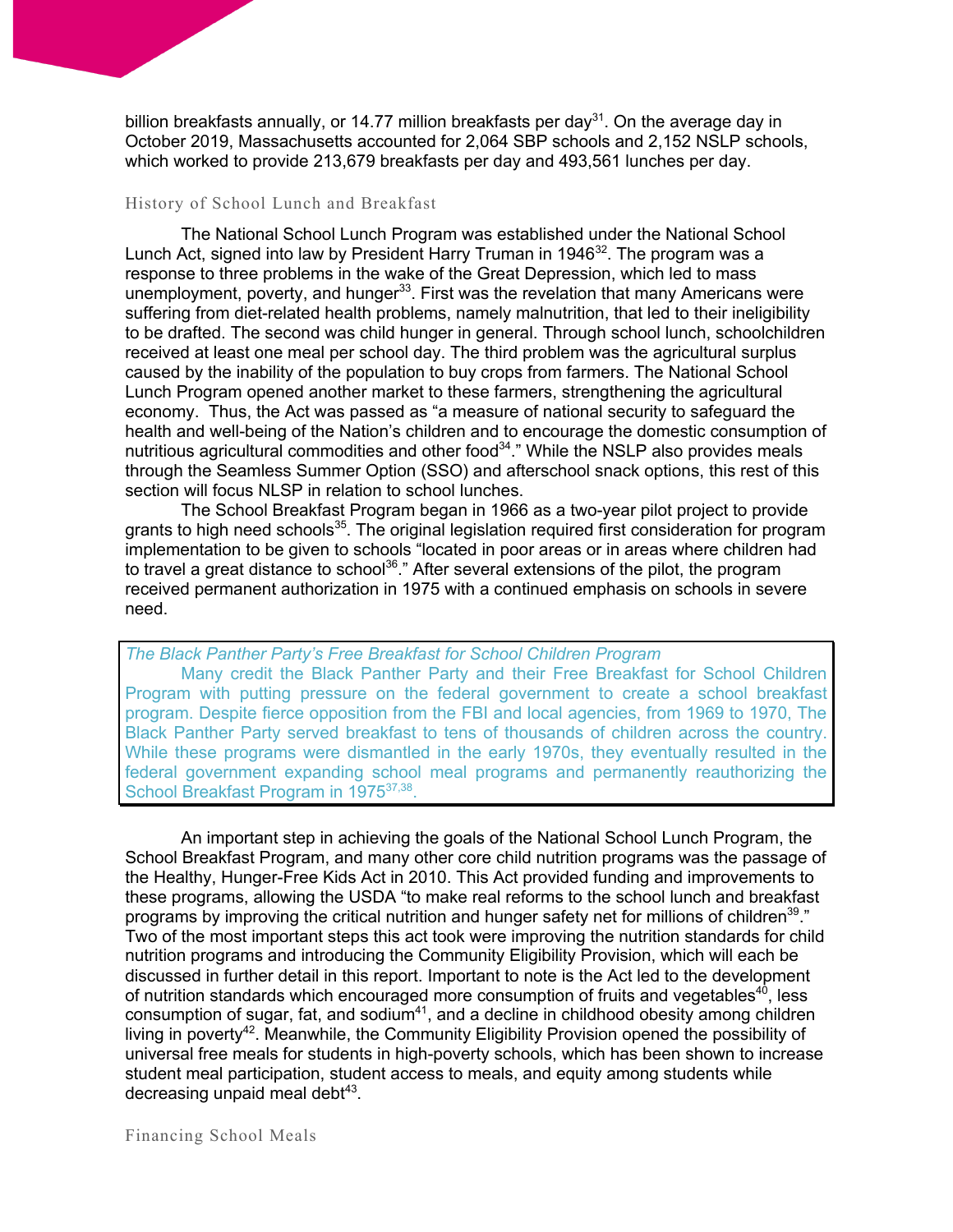Under the National School Lunch Program, the federal government provides at least partial reimbursement for every meal provided and the price paid by the child varies based on their household income. Children whose household income falls at or below 130% of the federal poverty line are eligible for free meals. Children whose household income falls between 130% and 185% of the federal poverty line are eligible for reduced-price meals. A school may charge no more than 40 cents for a reduced-price lunch and no more than 30 cents for a reduced-price breakfast. Children whose household income is greater than 185% of the federal poverty line must pay a full price charge determined by the school. Historically, households had to fill out a school meal application each year to receive free or reducedprice meals, which can be filled out at any point in the school year.

The 2004 Child Nutrition and WIC Reauthorization Act introduced a new system in which some students could also receive free school meals without an application. This system, called direct certification, bases eligibility for free meals on household participation in one or more means-tested federal assistance programs (SNAP, TANF, FDPIR) or the student's status as runaway or homeless, in foster care, or enrolled in Head Start. Some states, including Massachusetts, also utilize Medicaid data for direct certification. This process eases a burden for both students and schools while ensuring that as many students are receiving free meals as possible. The percentage of the student body automatically certified due to their participation in these federal benefits programs constitutes a schools identified student percentage, or ISP<sup>44</sup>.

Reimbursement rates for lunch vary slightly based on the need level of a school's population and the nutrition standards of a school's meals. Schools in which 60% or more lunches served during the second preceding school year were free or reduced-price meals are slightly higher. Additionally, schools that meet nutrition standards set by the USDA are offered additional reimbursements of 7 cents per meal, as is shown in the chart below:

| NSLP Reimbursement Rates School Year 2020-2021 (Contiguous U.S.)        |                                   |                              |                                 |                             |                                        |
|-------------------------------------------------------------------------|-----------------------------------|------------------------------|---------------------------------|-----------------------------|----------------------------------------|
|                                                                         | Less<br>than $60\%$<br><b>FRP</b> | Less<br>than $60\%$<br>$+7¢$ | $60\%$ or<br>more<br><b>FRP</b> | $60\%$ or<br>$more +$<br>7¢ | <b>Price of Meals</b><br>to Children   |
| Free (at or below 130% of<br>the federal poverty line)                  | \$3.51                            | \$3.58                       | \$3.53                          | \$3.60                      | \$0                                    |
| Reduced-Price (between<br>130% and 185% of the<br>federal poverty line) | \$3.11                            | \$3.18                       | \$3.13                          | \$3.20                      | \$0.40<br>(maximum)                    |
| Paid (above 185% of the<br>federal poverty line)                        | \$0.33                            | \$0.40                       | \$0.35                          | \$0.42                      | varies <sup><math>\dagger</math></sup> |

*USDA Foods*

The USDA also provides donated foods to supplement meal reimbursements (or cash payments in lieu of donated foods). These are not reflected in the reimbursement rates shown.

School breakfast reimbursement rates also vary depending on the need level of a school's population. In keeping with the program's goal of serving high-need schools, schools where at least 40% of the lunches served during the second preceding school year

<sup>†</sup> The School Nutrition Association found that the national average price for a school lunch during the 2016-2017 school year was \$2.48 for elementary schools, \$2.68 for middle schools, and \$2.74 for high schools.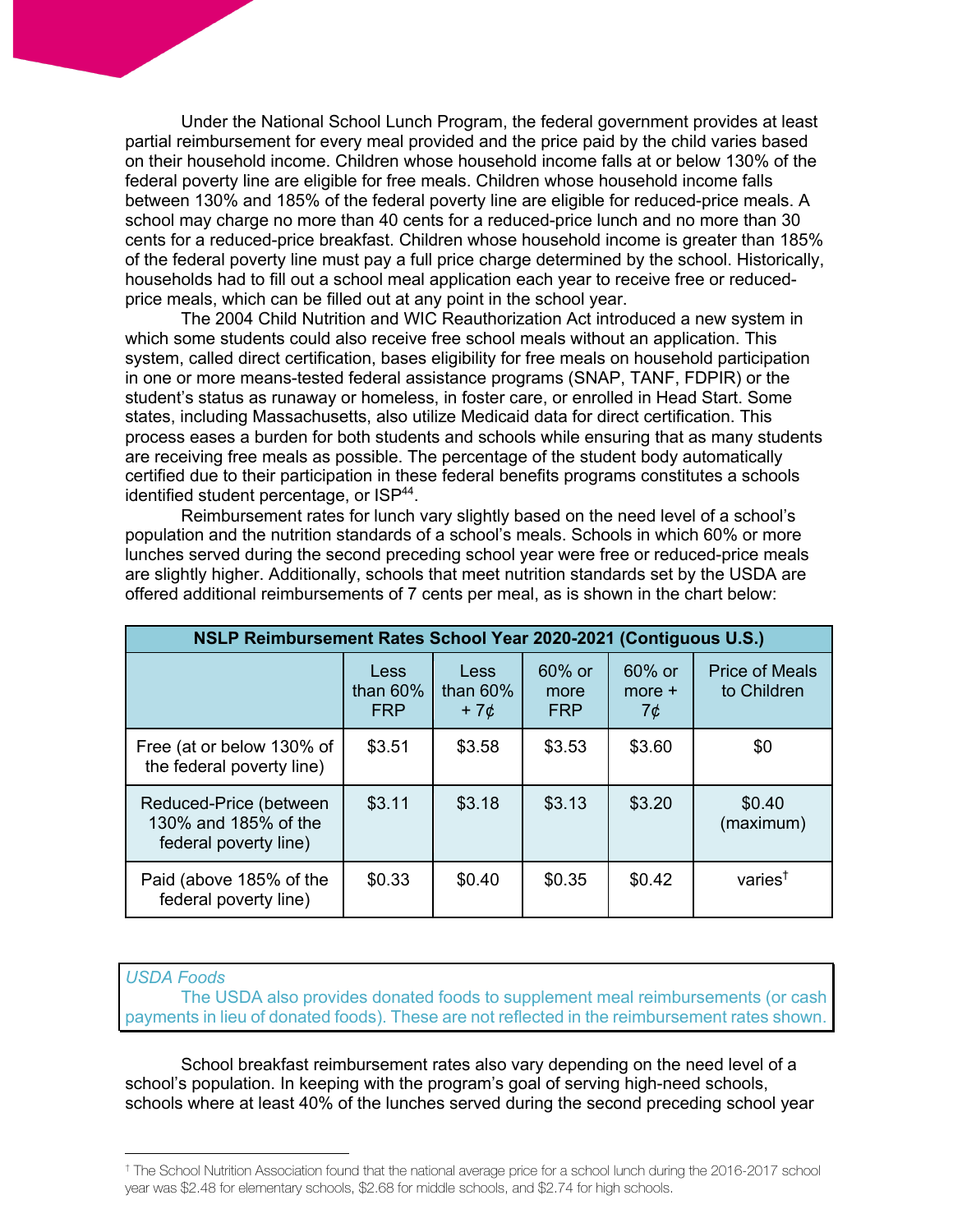were served free or reduced price qualify as "severe-need" and receive a higher reimbursement rate. The rates can be found below:

| SBP Reimbursement Rates School Year 2020-2021 (Contiguous U.S.) |                               |        |                            |  |
|-----------------------------------------------------------------|-------------------------------|--------|----------------------------|--|
|                                                                 | Non-Severe Need   Severe Need |        | Price of Meals to Children |  |
| Free                                                            | \$1.89                        | \$2.26 | \$0                        |  |
| <b>Reduced-Price</b>                                            | \$1.59                        | \$1.96 | \$0.30 (maximum)           |  |
| Paid                                                            | \$0.32                        | \$0.32 | varies $‡$                 |  |

Important to note is that, according to the April 2019 USDA School Nutrition and Meal Cost Study, the average cost for a school lunch was around \$3.81, around \$0.21 more than even the highest reimbursement rate<sup>45</sup>. Similarly, the average cost for a school breakfast is \$2.72, \$0.46 more than even the highest reimbursement rate<sup>46</sup>. This can help us understand the study's finding that the average school food authority (SFA) operated at a small deficit with total revenues covering only 97 percent of reported costs on average<sup>47</sup>.

Additionally, students may receive free meals if their school participates in the Community Eligibility Provision (CEP). CEP allows schools and school districts with an ISP of at least 40% (in which 40% or more of students have been directly certified for free meals) to serve free meals to all students<sup>48</sup>. Schools that opt-in to CEP are reimbursed at the federal free meal rate for a percentage of 1.6 times their ISP. The remaining percentage of meals are reimbursed at the federal paid rate (see table below).

| <b>Meal Reimbursements Under CEP</b>          |                                         |                                                |  |  |  |
|-----------------------------------------------|-----------------------------------------|------------------------------------------------|--|--|--|
| <b>Identified Student Percentage</b><br>(ISP) | <b>Meals Reimbursed at Free</b><br>Rate | <b>Meals Reimbursed at</b><br><b>Paid Rate</b> |  |  |  |
| 40%                                           | 64%                                     | 36%                                            |  |  |  |
| 50%                                           | 80%                                     | 20%                                            |  |  |  |
| 60%                                           | 96%                                     | 4%                                             |  |  |  |
| 62.5%                                         | 100%                                    | 0%                                             |  |  |  |

Another option for schools is Provision 2, which requires schools to serve free meals to participating children but reduces application burdens to once every four years and simplifies meal counting and claiming procedures<sup>49</sup>.

#### Nutrition Standards

All federal child nutrition programs are subject to nutrition standards set by the United States Department of Agriculture, most recently updated because of the passage of the

<sup>‡</sup> The School Nutrition Association found that the national average price for a school breakfast during the 2016-2017 school year was \$1.46 for elementary schools, \$1.53 for middle schools, and \$1.55 for high schools.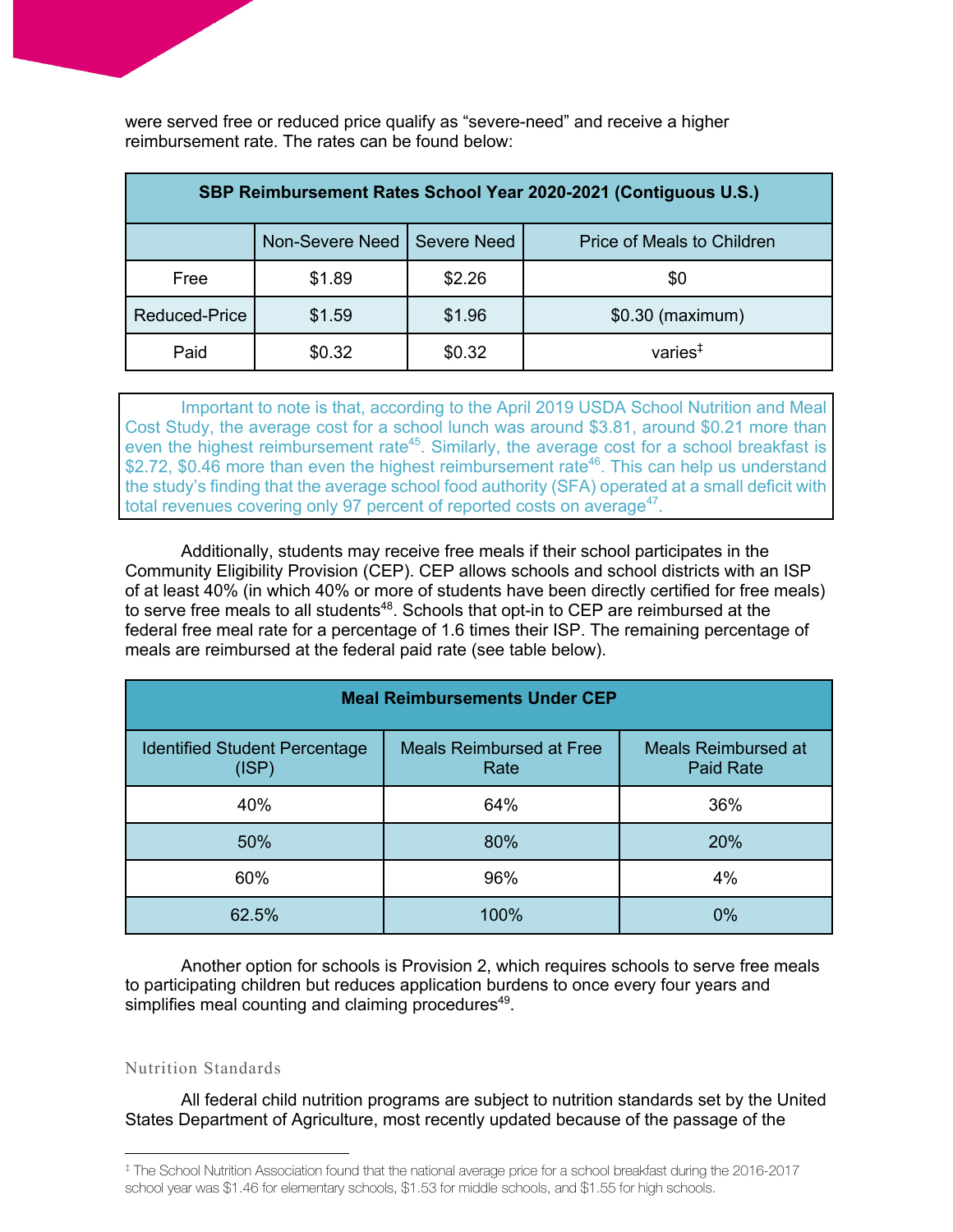Healthy, Hunger-Free Kids Act. The nutrition standards set forth by the Healthy, Hunger-Free Kids Act align with the Dietary Guidelines for Americans, encouraging schools to "increase the availability of fruits, vegetables, whole grains, and fat-free and low-fat fluid milk in school meals; reduce the levels of sodium, saturated fat and trans-fat in meals; and meet the nutrition needs of school children within their calorie requirements<sup>50</sup>." These standards were "largely based on recommendations made by the Institute of Medicine of the National Academies," and were expected to "enhance the diet and health of school children and help mitigate the childhood obesity trend<sup>51</sup>." However, it is argued that these standards could go further in areas such as added sugars, sodium, and whole grains $52$ .

The Healthy, Hunger-Free Kids Act also required the USDA to establish nutrition standards regarding competitive foods and beverages. These nutrition standards are known as "Smart Snacks in Schools," and the rule "draws on recommendations from the Institute of Medicine, existing voluntary standards already implemented by thousands of schools around the country, and healthy food and beverage offerings already available in the marketplace<sup>53</sup>."

#### *Competitive Foods and Beverages*

Competitive foods and beverages are those sold on school grounds that are not part of the federal reimbursable meal programs, such as in à la carte lines, vending machines, school stores, classroom parties, fundraisers, and other school events<sup>54</sup>. These foods and beverages are often sold to raise revenues for schools or subsidize revenues for school districts. While these are important for many schools and school districts, in an ideal world, general reimbursement rates and funding would be enough to operate school food programs without the need for competitive foods and beverages that are often less healthy and often "compete" with reimbursable school food. Jennifer Gaddis, a professor and author also wrote that these foods and beverages are "exacerbating commercialization of the school food environment and sharpening existing race- and class-based divisions in the cafeteria<sup>55</sup>."

#### State of Massachusetts

Massachusetts has a long history of leading and innovating regarding school meal policies, beginning even before the National School Lunch Act. Boston had one of the earliest school meal programs in the country, starting in 1894<sup>56</sup>. This was expanded to the entire state in 1913 with an Act that gave cities and towns the opportunity to provide free meals for public schoolchildren<sup>57</sup>. This continued in 1943 with an Act that gave the city of Boston the authority to provide free lunches to undernourished public school children and public schoolchildren facing high need<sup>58</sup>. School meals have since been added to the Massachusetts General Laws, with the legislature adding a requirement that all public schools operating on a "one session day" make lunches available, as well as a requirement that all public schools which have a high number of children in need provide breakfast in 197059.

#### *Increasing Access*

Massachusetts has policies that work to increase access to meals for students. Today, public schools in Massachusetts are required to provide lunches to schoolchildren, and severe-need schools (schools that served 40% or more of their lunches at the free or reduced-price rate for the previous two years) with more than 50% of students certified for free and reduced-price meals in the preceding school year are required to participate in the School Breakfast Program<sup>60</sup>. Massachusetts has also established an outreach program that works to increase the participation of low-income children in existing school breakfast programs while encouraging other schools to start a breakfast program $<sup>61</sup>$ .</sup>

Another of these policies is the requirement regarding the Community Eligibility Provision and Provision 2. In addition to the policies explained in the *An Act Promoting School Nutrition* box below, Massachusetts is also one of the few states that allows school districts to utilize Medicaid data to directly certify students for free meals.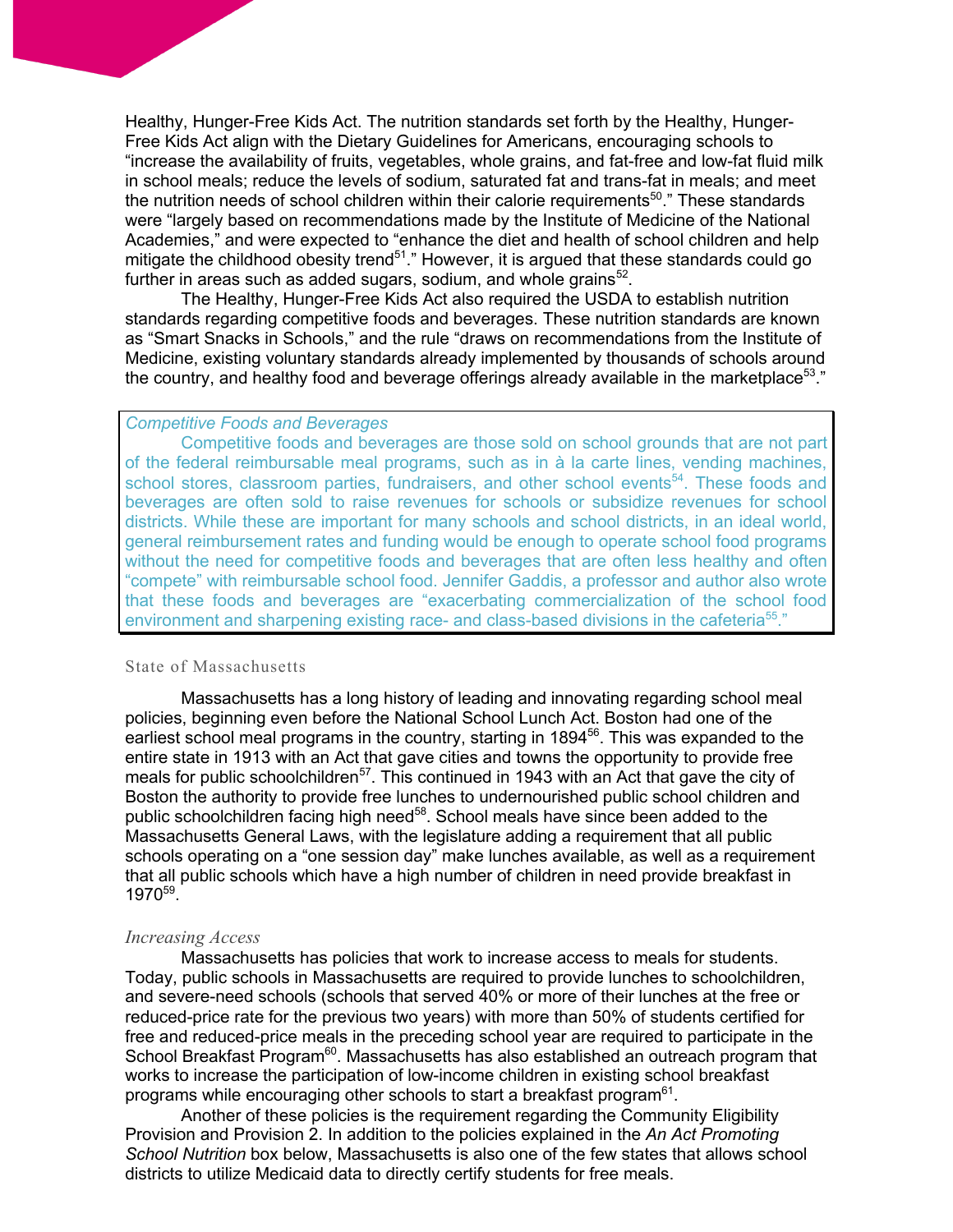## *An Act Promoting Student Nutrition*

An Act Promoting Student Nutrition, passed in October 2021, created important requirements for Massachusetts public schools regarding CEP and Provision 2, direct certification, and meal debt shaming. The Act added two sections to the General Laws: Chapter 71, Section 72A and Section 72B.

#### *Section 72A*<sup>62</sup>*:*

*•* Requires individual schools and districts with an ISP of 50% or higher to implement CEP or Provision 2 to provide universal free school breakfast and lunch to all students (may be waived by a school board voting to decline to participate or in cases of financial hardship) (starting in 2022)

• Requires schools to take steps to maximize federal revenues and minimize debt through direct certification

## *Section 72B63:*

• Requires that no action be taken by schools that would publicly identify a student with school meal debt

• Requires that no denial of meals take place as a form of behavioral discipline or punishment

• Prohibits schools from charging fees or costs to parents in excess of actual amounts owed for meals previously served to the student

• Requires school to notify the student's parent or guardian about school meal debt

Another way Massachusetts is working to ensure more students have access to meals is through alternative breakfast service models, allowing schools to use nontraditional breakfast models, including breakfast in the classroom, grab and go breakfast, and second chance breakfast. These alternative models are now required for schools in which 60% or more of students are eligible for free and reduced-price meals $^{64}$ . Massachusetts also allows breakfast in the classroom to be counted as instructional time<sup>65</sup>.

Finally, Massachusetts has adopted language that prevents stigmatizing students, charging excess fees to parents or guardians of students who have meal debt, and communicating school meal debt with students. More information about this policy can be found in the *An Act Promoting School Nutrition* box above.

#### *Improving Quality*

Massachusetts has various policies that relate to improving the quality of school meals. One of these is the state reimbursement process for school meals. Massachusetts provides state funding for NSLP based on a state matching funds formula established at the federal level (an additional \$0.055 per lunch) $66$ . For schools that are required to offer free breakfast to all students, Massachusetts provides an additional per-breakfast reimbursement payment of up to \$0.10 if breakfast costs exceed federal severe-need reimbursement<sup>67</sup>.

Massachusetts also has various policies that work to increase meal appeal and quality for students through state reimbursements and grant funding<sup>68</sup>, in addition to the work of non-profit organizations in the state, such as Project Bread, which supports school nutrition staff through Child Nutrition Outreach and Community Nutrition Services, formerly known as the Chefs in School program<sup>69</sup>.

Nutrition standards are also a way to improve quality and appeal. Minimum nutrition standards for school meals in Massachusetts public schools are established by the Board of Elementary and Secondary Education<sup>70</sup>, and there are also USDA requirements for federal school meals programs as mandated by the Healthy, Hunger-Free Kids Act discussed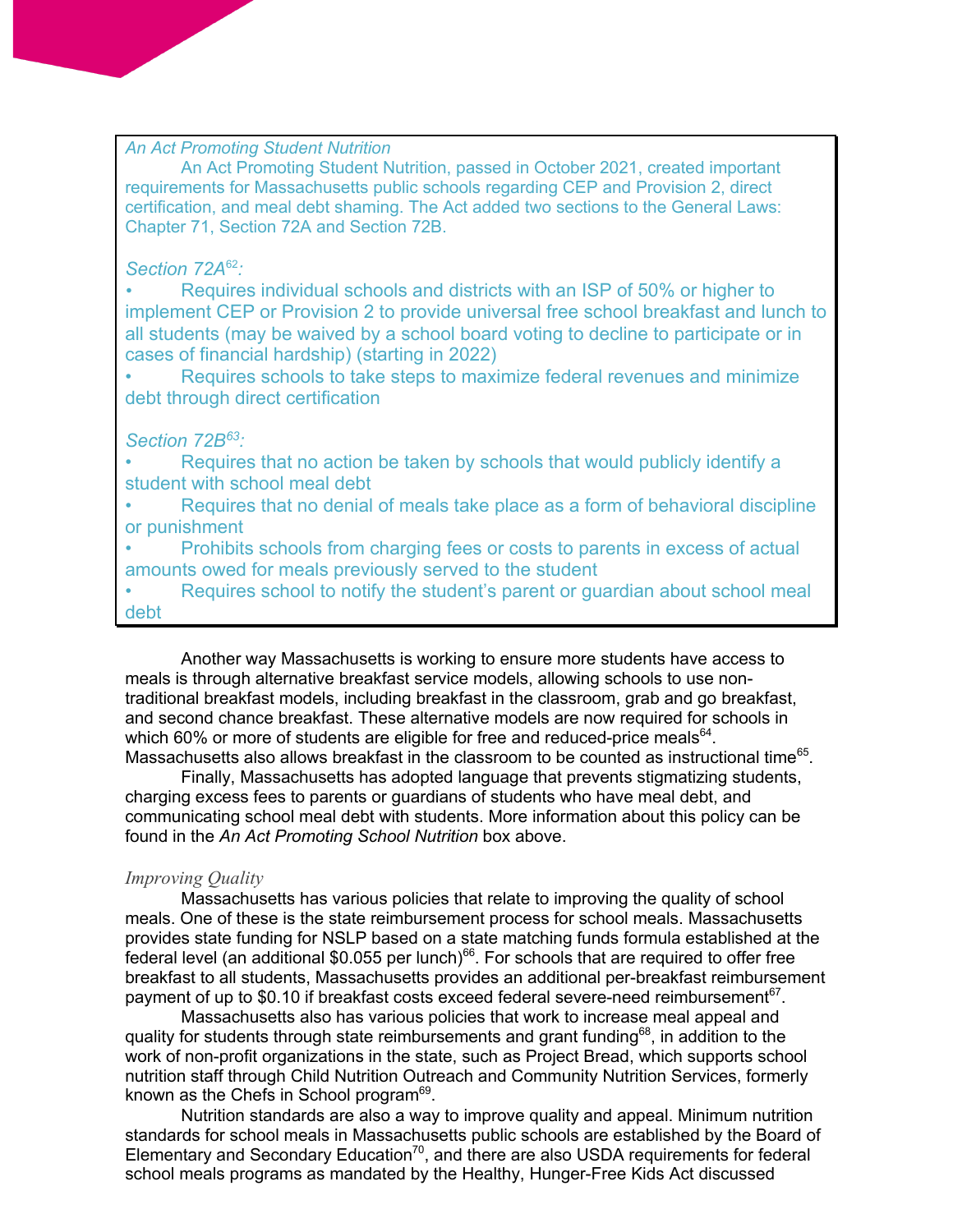previously. Nutrition standards for competitive foods and beverages for Massachusetts public schools are established by the Department of Public Health<sup>71</sup>. These include standards for calories, fats, sugar, sodium, grains, and caffeine<sup>72</sup>.

#### Federal Policy Recommendations

As NSLP and SBP are federal programs, the federal government will play a significant role in improving the programs. The federal government should take steps to increase access to school meals, as there are still significant barriers for many children across the country. The most important step is to **enact a permanent universal free school meals program for all schools**. Universal meals have a variety of benefits for students, parents, and schools, including reduced administrative costs and application costs<sup>73</sup>, reduced absenteeism and nurse visits<sup>74</sup>, improvements in learning<sup>75</sup>, higher test scores<sup>76</sup>, reduced perceptions of bullying and fighting<sup>77</sup>, increased feelings of safety inside and outside of school<sup>78</sup>, reduced stigma and fear of losing immigration status<sup>79</sup>, and increased participation in school meals<sup>80</sup>.

If this is not done, Congress should work to expand the Community Eligibility Program. This can be done by **reducing the CEP threshold to 25%**, which would allow schools serving mixed income students to provide meals under CEP. Another step that can be taken is to **allow state pilots for CEP**. This would allow states to provide free school breakfast and lunch statewide if they so choose. Congress could also **expand direct certification** to include children receiving Medicaid and/or Supplemental Security Income benefits, children in households receiving guardianship or adoption assistance or LIHEAP, and children placed in kinship or informal care.

The federal government can take other steps to increase access. This can be done by **expanding free meal status to 300% of the federal poverty line** which would ensure more low-income households have access to free school meals. Congress should **set federal policy regarding meal debt and stigma** that prohibits public identification of students with meal debt or the denial of meals to students with meal debt. As many states, including Massachusetts, have already taken action to prevent these harmful practices, Congress should take this step to ensure equity and consistency across state lines.

Finally, Congress should also pass legislation to **ensure that students have enough time to eat, requiring that schools provide students at least 20 minutes of**  seat time with their lunch and at least 10 minutes of seat time with their breakfast<sup>81</sup>. This would work to improve access, participation, and consumption while reducing food wast $e^{82}$ .

The federal government should also take steps to improve the quality of school meals. The most important step that can be taken to do this is to raise reimbursement rates to match the recommended rates of the USDA School Nutrition and Meal Cost Study $^{83}$ . This would require Congress to **provide an additional \$0.50 per breakfast and an additional \$0.25 per lunch§** . Similarly, Congress should **increase the identified student percentage multiplier** (explained in the *Financing School Meals* section) **to 2.5**. This would provide schools with more federal reimbursements for school meals in schools that operate CEP. Schools could utilize this extra funding to improve quality and ensure that students receive healthy meals.

Congress should also take steps to ensure the nutrition of school meals. This can be done by **improving nutrition standards** based on recommendations from the Institute of Medicine and the U.S. Dietary Guidelines, along with other independent, objective sources. Congress should also **provide more funding to expand Farm to School programs**. These programs can improve the quality of food and boost local agriculture economies.

<sup>§</sup> In January 2022, the USDA announced an adjustment in school reimbursements to provide an additional \$0.25 per lunch through a waiver to navigate challenges posed by the COVID-19 pandemic; however, this reimbursement is not permanent. Congress should take action to make these changes permanent through federal appropriations.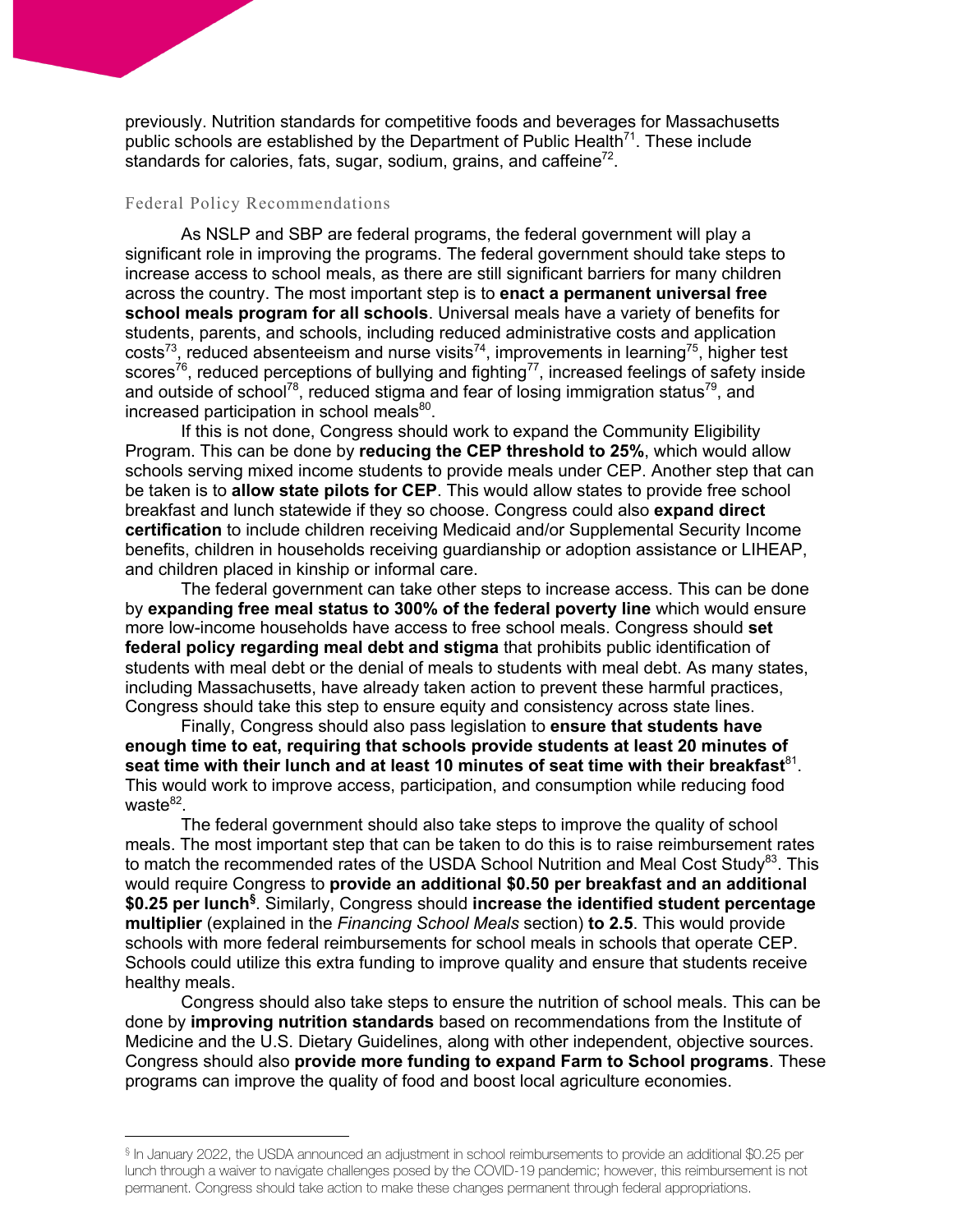#### State Policy Recommendations

#### *Increasing Access*

While Massachusetts' policy around NSLP and SBP participation is stronger than in many other states and school lunch is required in Massachusetts public schools, many lowincome students may still fall through the cracks in schools that are not required to participate in SBP. In school year 2019-2020, Massachusetts ranked 44th in percentage of schools that operate NSLP that also operate SBP (88.2%), and 27th in low-income student participation in school breakfast compared to school lunch (57.2%)<sup>\*\*84</sup>. For this reason, to work towards the goal of the SBP, Massachusetts should **require school lunch and breakfast to be made available in every school where students are required to eat lunch at school**, as is done in Hawaii<sup>85</sup>. This would ensure that all students are receiving the benefits associated with NSLP and SBP participation. Massachusetts should also work to **ensure that students have enough time to eat, requiring that schools provide students at least 20 minutes of seat time with their lunch and at least 10 minutes of seat time with their breakfast<sup>86</sup>.** This would work to improve participation and consumption while reducing food waste $87$ .

Massachusetts also has a policy regarding adoption of the Community Eligibility Provision and Provision 2. These provisions work to reduce administrative costs<sup>88</sup>, provide more access to meals for students, reduce stigma<sup>89,90</sup>, and improve health and education outcomes<sup>91</sup>,<sup>92</sup>. However, it must be stated that CEP and Provision 2 do not reach all students and Massachusetts fails to require all schools eligible for CEP to adopt the provision. Additionally, while Massachusetts' policy prohibiting stigma and harmful meal debt practice works to prevent stigma and unhealthy relationships between students and their schools, lunchroom staff, and food, it fails to address the underlying cause for these practices: the requirement to provide fees for school meals. For this reason, Massachusetts should **adopt a permanent universal free school meals program**, already adopted by California and Maine.

If a permanent universal free school meal program is not enacted, Massachusetts should take steps to ensure as many students are receiving free school meals as possible. This can be achieved in a variety of ways, including the following:

- **Expanding Free Meal Status**. Massachusetts should expand free meal access for households at or below 300% of the federal poverty line, as has been done in Oregon. This would qualify more students for free meals and would be a crucial step in ensuring that students and their families are not forced to choose between food and other important expenses.
- **Requiring Participation in the Community Eligibility Provision for Eligible Schools**. Massachusetts should require eligible schools to adopt CEP and provide funding to match federal reimbursement to ensure 100% of school meals are funded in schools that operate CEP. Similar to a policy enacted in Oregon, this would work to maximize federal funding for schools and remove financial barriers for schools with a lower percentage of free and reduced-price eligible students, allowing CEP to cover more students in Massachusetts.
- **Eliminating the Reduced-Price Fee.** Massachusetts should provide state funding to eliminate the \$0.30 Reduced-Price Fee for breakfast and \$0.40 for lunch, as has been done in eleven states, including Maine, Vermont, North Carolina, and New Jersey, as well as the District of Columbia. This would ensure more students are eating breakfast without having to worry about financial barriers.

<sup>\*\*</sup> Reaching a ratio of 70 low-income students participating in SBP to 100 participating in NSLP would have brought Massachusetts an additional \$8,756,571 in federal funding for school year 2019-2020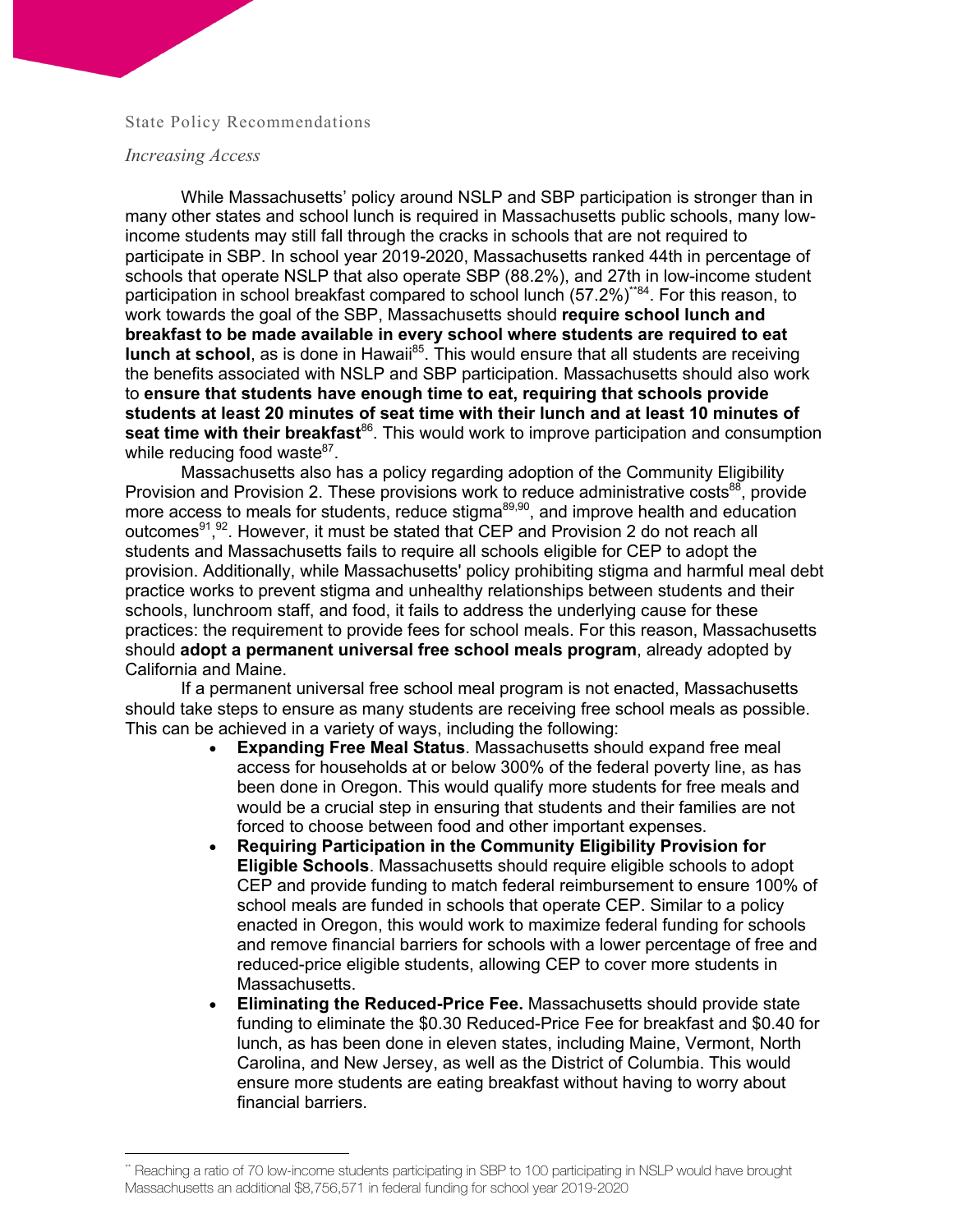• **School Meal Application Streamlining**. Massachusetts should create a statewide online school meal application system that works to alleviate application burdens for schools and parents. This system should also utilize state data for direct certification, like systems in New York, Florida,  $M$ ississippi $93$ .

While existing legislation requiring alternative breakfast models is a testament to Massachusetts' dedication to providing school meals to students and will help many schools transition to alternative models, many students are still left out in schools in which less than 60% of students are eligible for free or reduced-price meals that chose not to adopt an alternative breakfast model. Massachusetts should follow in the footsteps of West Virginia in **requiring all schools to adopt an approved alternative breakfast model**94. Short of this, Massachusetts should at least **lower the threshold to require schools with 40% of students eligible for free or reduced-price meals to implement alternative breakfast models** to include more schools serving mixed and middle-income communities. Alternative breakfast models promote food security, equity, and access for children who often have no say whether they arrive at school in time for breakfast.

#### *Improving Quality*

The most crucial factor in improving quality is funding. While Massachusetts' existing additional reimbursement payments are great steps toward increasing school food authorities' revenues, they do not go far enough in ensuring that schools have the funding they need to provide the best quality, nutritious meals to students. Massachusetts should work to provide state funding to increase the reimbursement rates to match the recommended rates of the USDA School Nutrition and Meal Cost Study<sup>95</sup>. This would require Massachusetts to **utilize state funds to provide an additional \$0.50 per breakfast and an additional \$0.15 per lunch**.

Existing funding and programs are crucial in making sure students have healthy, quality meals that they want to eat, but, again, more work can be done to improve quality, as well as improve local food systems, encourage consumption, reduce food waste, and remove barriers. One solution to some of these problems is the establishment of a **Farm to School grant program that works to provide equipment, training, and nutrition education to schools**. This program should also **explicitly give procurement preference to small producers and producers of color**, which would work toward racial equity and improving the local economy<sup>96</sup>,<sup>97</sup>. In keeping with the goals of this program, Massachusetts should also **utilize state funding to provide an additional reimbursement of \$0.10 for any child nutrition program meal that includes a locally-grown fruit, vegetable, or**  legume, as is done in Michigan<sup>98</sup>. Another solution is a **state funding match for federal** equipment assistance grants, as is done in California<sup>99</sup>. Equipment assistance grants can allow schools to purchase equipment needed to serve healthier meals, improve food safety, and increase access to meals<sup>100</sup>. These grants could also work toward racial equity by attempting to address the legacy of housing and education discrimination in the United States that has led to schools with majority-BIPOC students receiving less funding and having less access to important resources like cafeteria equipment<sup>101</sup>.

Finally, nutrition standards are necessary to ensure high quality school meals. While Massachusetts currently has nutrition standards for both reimbursable school meals and competitive foods and beverages, there are many areas in which they can be improved, including adding or strengthening standards for added sugar, sodium, and whole grains. Massachusetts should **form a working group to develop stronger nutrition standards**  based on the United States Dietary Guidelines, the Institute of Medicine, and whatever other recommendations they see fit. Once Massachusetts develops and establishes these optional state nutrition standards, Massachusetts should **use state funding to provide an additional reimbursement of \$0.10 to any child nutrition program meal that meets**  them, as is done in Connecticut<sup>102</sup>. This would assist school nutrition professionals in preparing and serving these meals.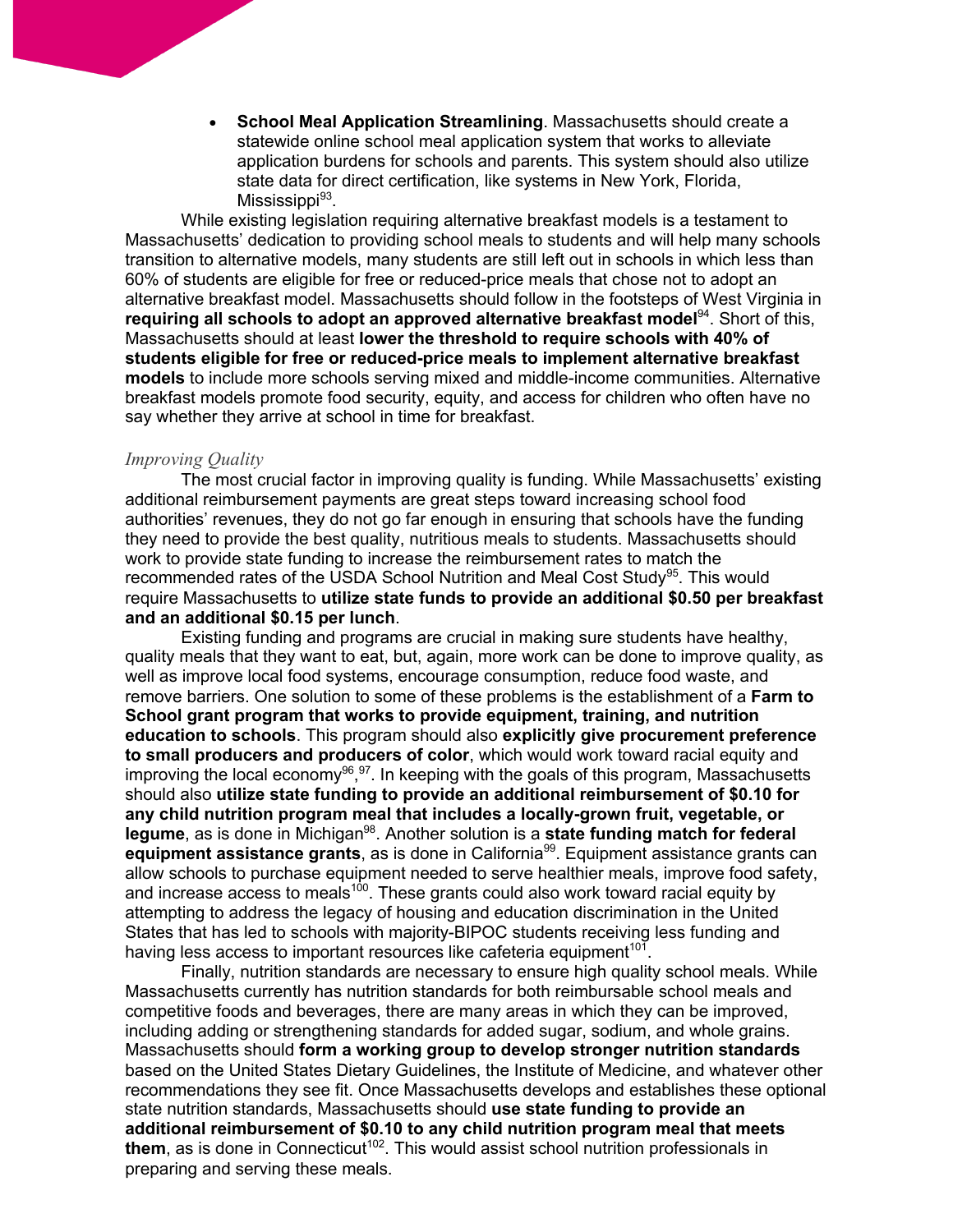#### Schools/School Districts Recommendations

Schools and school districts can also have some agency to make decisions regarding school meal access and quality. While there are standards for many aspects of the work and financial barriers that can prevent schools and school districts from taking certain action, there are still various steps that can be taken to make school meals programs as effective as possible. First, while CEP is not available for all schools, schools that may qualify for CEP but foresee logistical and financial challenges can **work with local organizations, like Project Bread, to make CEP a viable option and provide free meals for their students**. Those that do not qualify for CEP or do not choose to adopt CEP should still work to **provide a regular, reimbursable meal to all students, regardless of their ability to pay** through Provision 2 for breakfast, lunch, or both.

A major step that can be taken by schools and school districts is spreading information and helping students and their parents and guardians regarding school meals. Schools should **conduct an aggressive school meal application outreach campaign** that encourages families to submit applications, including importance, timing, potential incentive, while ensuring accessibility of applications. This may include broadly distributing school meal applications, aiding at back-to-school nights, afterschool programs, and other gatherings with parents and guardians, incentivizing submission with prizes, working with trusted community stakeholders, and improved messaging. This campaign would work to increase ISP and bring students into free school meals, avoiding school meal debt before it  $can$  accumulate<sup>103</sup>.

Schools can also take steps to increase meal appeal and subsequent participation. Schools should, to the extent possible, work to **incorporate scratch cooking and culturally-relevant meals** in their school meal programs. These would help increase the appeal of school meals and consumption of fresh fruits and vegetables, promote the use of fresh ingredients over prepackaged, processed items104, as well as creating a sense of community and opportunities for students to try to new foods<sup>105</sup>. Schools can also consider **scheduling lunch for after recess**, which is shown to improve participation and consumption<sup>106</sup>. Of course, these steps are not enough if students do not have sufficient time to eat school lunch and breakfast. For this reason, schools should **provide students at least 20 minutes of seat time with their lunch and at least 10 minutes of seat time with their breakfast**107.

## *5. Fresh Fruit and Vegetable Program (FFVP)*

*The Fresh Fruit and Vegetable Program is a program that provides funding for fruits and vegetables at elementary schools. Its goals are to introduce children to fresh fruits and vegetables, to increase overall acceptance and consumption of fresh, unprocessed produce among children, and encourage healthier school environments by promoting nutrition education108.*

#### Benefits of FFVP

Fruits and vegetables are crucial for a child's diet, providing important nutrients like calcium, potassium, fiber, magnesium, and vitamin E, along with disease prevention<sup>109</sup>. The Fresh Fruit and Vegetable Program (FFVP) is a vital program that promotes fruits and vegetables in elementary schools with a high concentration of students who are eligible for free and reduced-price meals in the United States<sup>110</sup>. This program works to introduce children to new fruits and vegetables and increase acceptance and consumption of fruits and vegetables. The program also promotes nutrition education, which can work to create a healthier school environment. While the program has not operated for long, it has been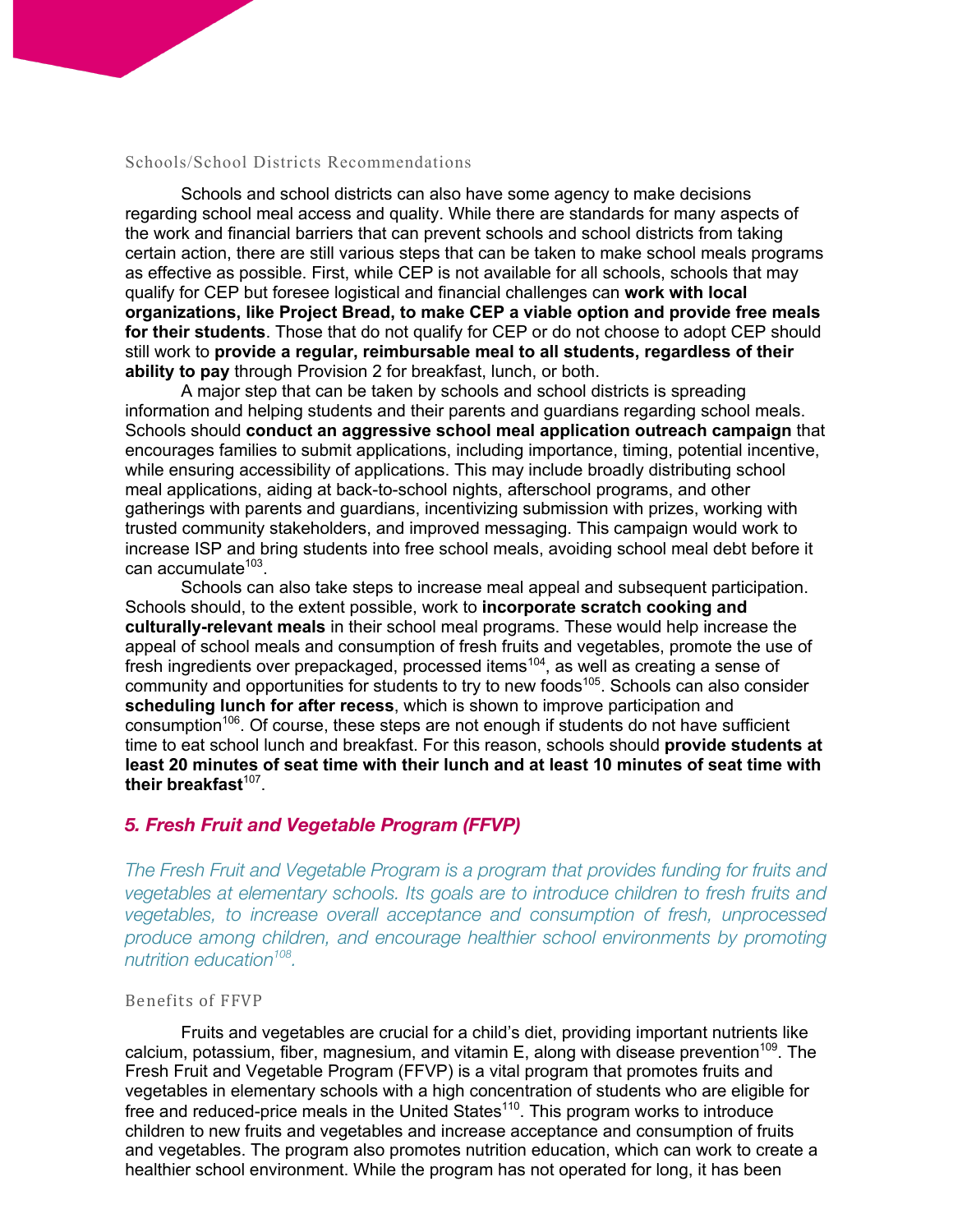shown to be effective in its goals. A USDA study found that, on the days schools participated in FFVP, students consumed around one-third of a cup more fruits and vegetables than students in schools that did not participate<sup>111</sup>. This is hypothesized to be from both direct consumption of FFVP foods and from indirect influence and knowledge outside of school<sup>112</sup>.

There are also racial and socioeconomic disparities in access to and consumption of fruits and vegetables<sup>113</sup>. To combat this, FFVP prioritizes schools with the highest percentage of students who are certified for free and reduced-price meals. The aforementioned study found that program operates in elementary schools with higher rates of students who are eligible for free and reduced-price meals and with higher rates of non-white students, which can work to address the gap in fruit and vegetable consumption for children from historicallydisadvantaged groups.

#### History of FFVP

The Fresh Fruit and Vegetable Program was first piloted in 2002, authorized by the Farm Security and Rural Investment Act of 2002. This Act authorized four states and one Indian Tribal Organization to operate the program. The program was expanded again in 2004 and 2006. The 2008 Farm Bill expanded the program nationwide, which has continued to today<sup> $114$ </sup>.

#### Funding of FFVP

Every fiscal year, Congress appropriates an amount for FFVP to the USDA's Food and Nutrition Service to be designated to states. For fiscal year 2021, the total funding available to FNS was \$202.9 million<sup>115</sup>. The funding follows the following formula<sup>116</sup>:

- All 50 states and the District of Columbia receive an annual grant equal to one percent of the funds available.
- Remaining funds are allocated to all 50 states, the District of Columbia, Guam, Puerto Rico, and the Virgin Islands based on the proportion of the state population to the U.S. population.

From this allocation, elementary schools receive \$50 to \$75 dollars per student per school year and submit monthly reimbursement claims for fresh fruits and vegetables and some other costs.

#### State of Massachusetts

In Massachusetts, the FFVP is administered by the Department of Elementary and Secondary Education. The Department operates the program through agreements with local school food authorities. In school year 2020-2021, 185 Massachusetts elementary schools participated in FFVP.

#### Federal Policy Recommendations

While the program has proven effective in the schools in which it operates, only elementary schools can currently operate the program. As it stands, this leaves an opportunity to address teen hunger unmet. A troubling report from the state of Maryland found that one in four students in middle and high school lacks consistent access to the healthy food they need<sup>117</sup>. The report also found that rates of food insecurity are more than double for Black, Latine, and Indigenous middle and high school students compared to their white counterparts. Congress could help to address this issue if it were to **expand FFVP to include middle and high schools**.

Congress could work toward advancing the goals of the program by **increasing funding for FFVP**. This would ensure that as many schools as possible are receiving this funding and ensure that the funding is sufficient to meet the needs of participating students.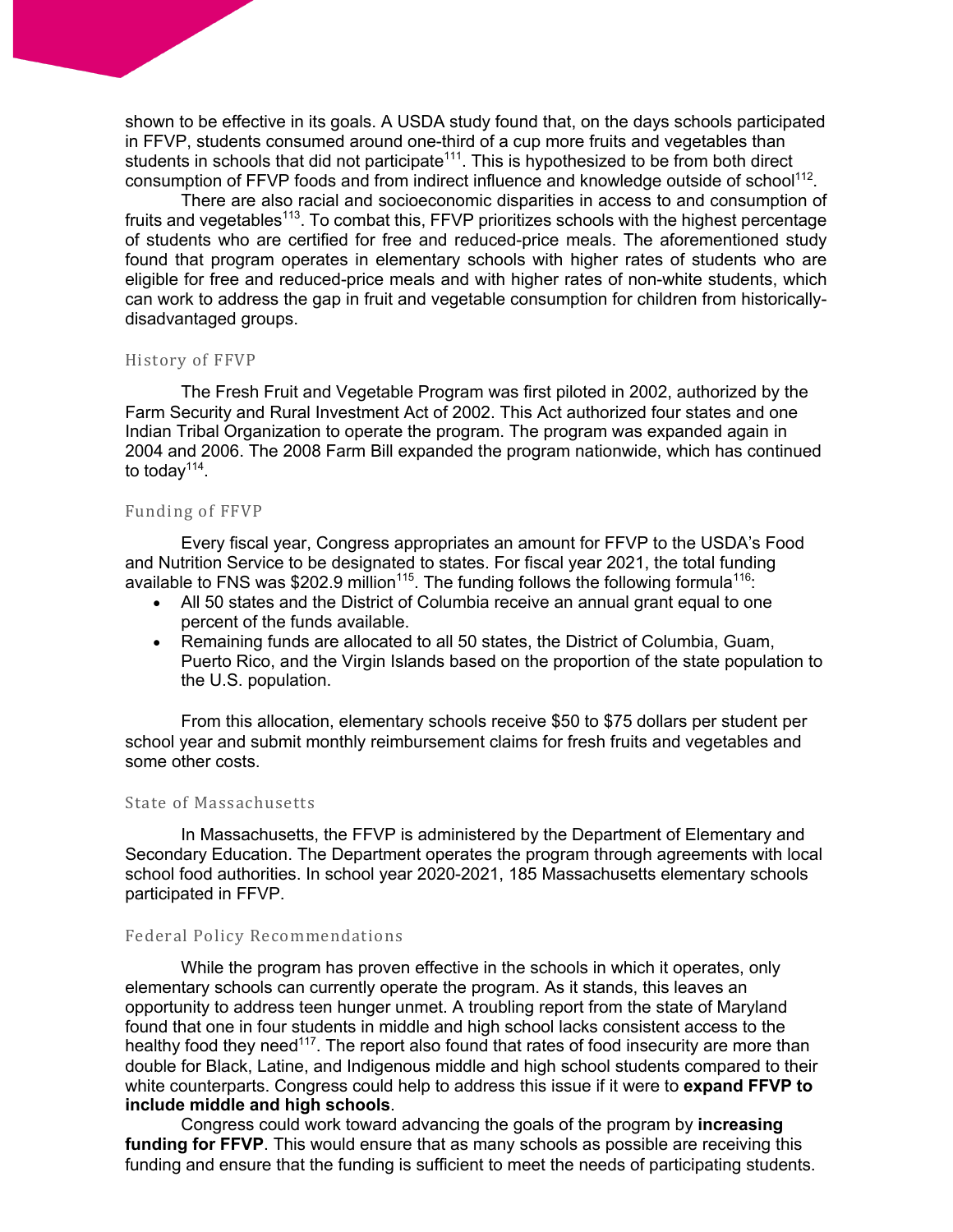## *6. Afterschool Nutrition Programs (CACFP and NSLP)*

*Afterschool nutrition programs can be operated through two programs: the At-Risk Afterschool Meal component of the Child and Adult Care Program and the National School Lunch Program. CACFP provides funding to afterschool programs that serve a meal and/or snack to children in areas in which 50 percent or more of students are eligible for free or reduced-price meals. NSLP offers reimbursements for up to one snack per child per day. Programs operating through both CACFP and NSLP must offer educational or enrichment activities.*

#### Benefits of Afterschool Nutrition Programs

Afterschool meal programs through the Child and Adult Care Program and the National School Lunch Program fill a large gap for children who may not have access to healthy meals at home. These programs work to tackle childhood food insecurity by providing low-income children with nutritious snacks and suppers that contribute to their healthy growth and development<sup>118</sup>. On the days school-aged children eat afterschool meals, they have higher daily intake of fruits, vegetables, milk, and key nutrients compared to days they do not<sup> $119$ </sup>. CACFP programs also offer nutrition education lessons that work to help children develop healthy eating habits. CACFP and NSLP provide funding for afterschool meals and snacks, ensuring that children and providers in low-income areas have the nutrition they need. The funding that covers, or at least subsidizes, meals and snacks can free up other funding previously used for food costs for programs to improve or expand programming, meaning that CACFP and NSLP are crucial to ensuring afterschool programs can provide holistic and beneficial services.

On the average day in October 2019, almost 1.5 million children participated in an afterschool supper program and almost 1.5 million children participated in an afterschool snack program<sup>120</sup>. In Massachusetts, during the same time period, over 17,000 children participated in an afterschool snack program every day and over 23,000 children participated in an afterschool supper program<sup>121</sup>.

The CACFP At-Risk Afterschool Supper and Snack Program can also provide meals on weekends, school holidays, and school breaks during the school year to children on the CACFP roster<sup>122</sup>. During these times, one meal (breakfast, lunch, or dinner) per child per day may be served, along with one snack per child per day.

## *Afterschool Programming*

As afterschool meal programs can provide educational or enrichment activities, these programs can also help draw children into safe learning environments which promote their academic, social, and emotional development while decreasing risky behaviors<sup>123</sup>. By providing a safe, supervised environment, afterschool programs keep children protected during the hours kids are most likely to commit or become a victim of violent crime<sup>124</sup>. These benefits also show that afterschool programs are cost-effective, saving at least \$3 for every \$1 invested by "increasing children's future earning potential, improving their performance at school, and reducing crime and welfare costs $125$ ."

Afterschool programs can also help parents and guardians who may struggle to pick up their children at the end of the regular school day, such as those who work nontraditional hours, have long commutes, or experience a variety of other challenges. According to U.S. Census data, 43% of children live with a parent who is working a "non-standard schedule<sup>126</sup>."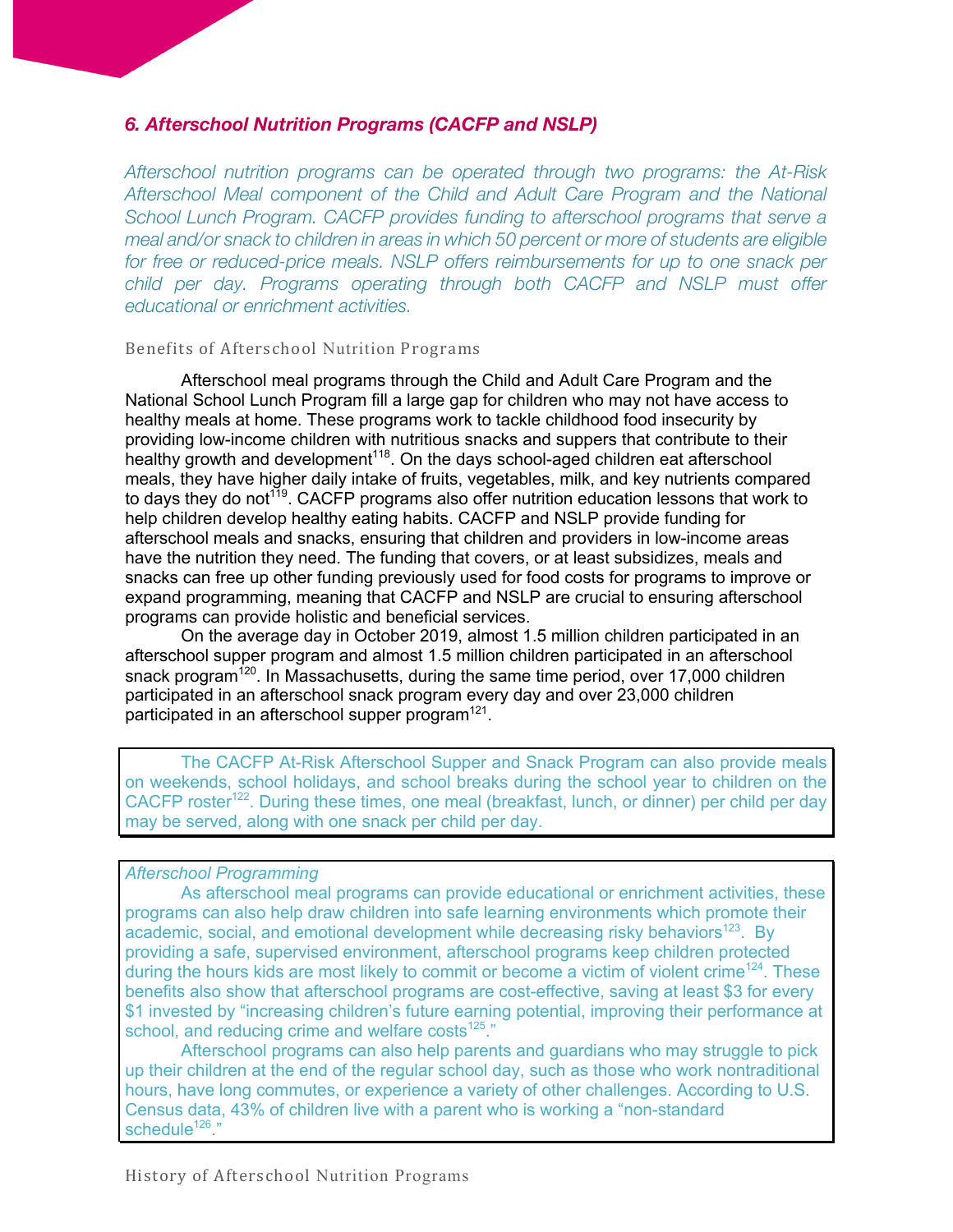Afterschool snacks were piloted by the USDA in 1994 through a program that provided free snacks for teens aged 13 to 18 in afterschool programs located in high-risk areas<sup>127</sup>. This became known as the At-Risk Afterschool Snack component of the CACFP and was made permanent in 1998. The same Act that allowed CACFP to provide funding for afterschool snacks also authorized the NSLP Area-Eligible Snack Program to do the same<sup>128</sup>. This became an option for schools and school-sponsored sites that operated the National School Lunch Program.

In 2000, Congress created the Afterschool Supper Program through CACFP; however, this was only available in six states. States were gradually added to the program until 2010 when the Healthy, Hunger-Free Kids Act expanded the program to all states, including Massachusetts<sup>129</sup>. In the seven years after the program became permanent and nationwide, the number of afterschool suppers served annually grew by 500%<sup>130</sup>.

Today, afterschool suppers and snacks are served through both the National School Lunch Program (NSLP) and the Child and Adult Care Food Program (CACFP)<sup>131</sup>. NSLP operates the After-School Snack Program, as well as the Area-Eligible Snack Program for schools in which at least 50 percent of students qualify for free or reduced-price meals. Through these programs, NSLP provides reimbursements to public and private nonprofit schools. CACFP operates the At-Risk Afterschool Supper and Snack Program in public and private nonprofit schools where at least 50 percent of the students are eligible for free or reduced-price meals, along with local government agencies and private nonprofit organizations within the attendance boundary of a public school where at least 50 percent of the students are eligible for free or reduced-price meals. Sites that do not qualify under these requirements may choose to operate the Outside-School-Hours Care component of the CACFP, under which meals are reimbursed for children ages 12 and under, according to each child's eligibility status<sup>132</sup>.

#### Financing Afterschool Nutrition Programs

Afterschool meals, whether through NSLP and CACFP, are subsidized by the federal government through per meal reimbursements. All snacks and suppers provided through the CACFP At-Risk Afterschool Meal Program and the NSLP Area-Eligible Snack Program are provided free to all children and reimbursed at the free rate (\$3.66 for supper and \$1.00 for snack). Snacks served through NSLP at sites that do not meet the requirements of the areaeligible program are reimbursed based on a child's eligibility. The per snack reimbursement rates for the 2021-2022 school year can be found below<sup>133</sup>:

| <b>Afterschool Snack Reimbursement Rates</b> |              |  |  |
|----------------------------------------------|--------------|--|--|
|                                              | <b>Snack</b> |  |  |
| Free                                         | \$1.00       |  |  |
| Reduced-Price                                | \$0.50       |  |  |
| Paid                                         | \$0.09       |  |  |

#### *COVID-19 Waivers*

Due to the COVID-19 pandemic, the USDA offered various flexibilities and waivers in the 2020-2021 school year. USDA allowed schools and sponsors to utilize the Summer Nutrition Programs to serve suppers and snacks. The USDA also waived the area eligibility requirement for the CACFP At-Risk Afterschool Supper and Snack Program and the NSLP Snack Program and reimbursed all meals at the free rate. Finally, the USDA waived the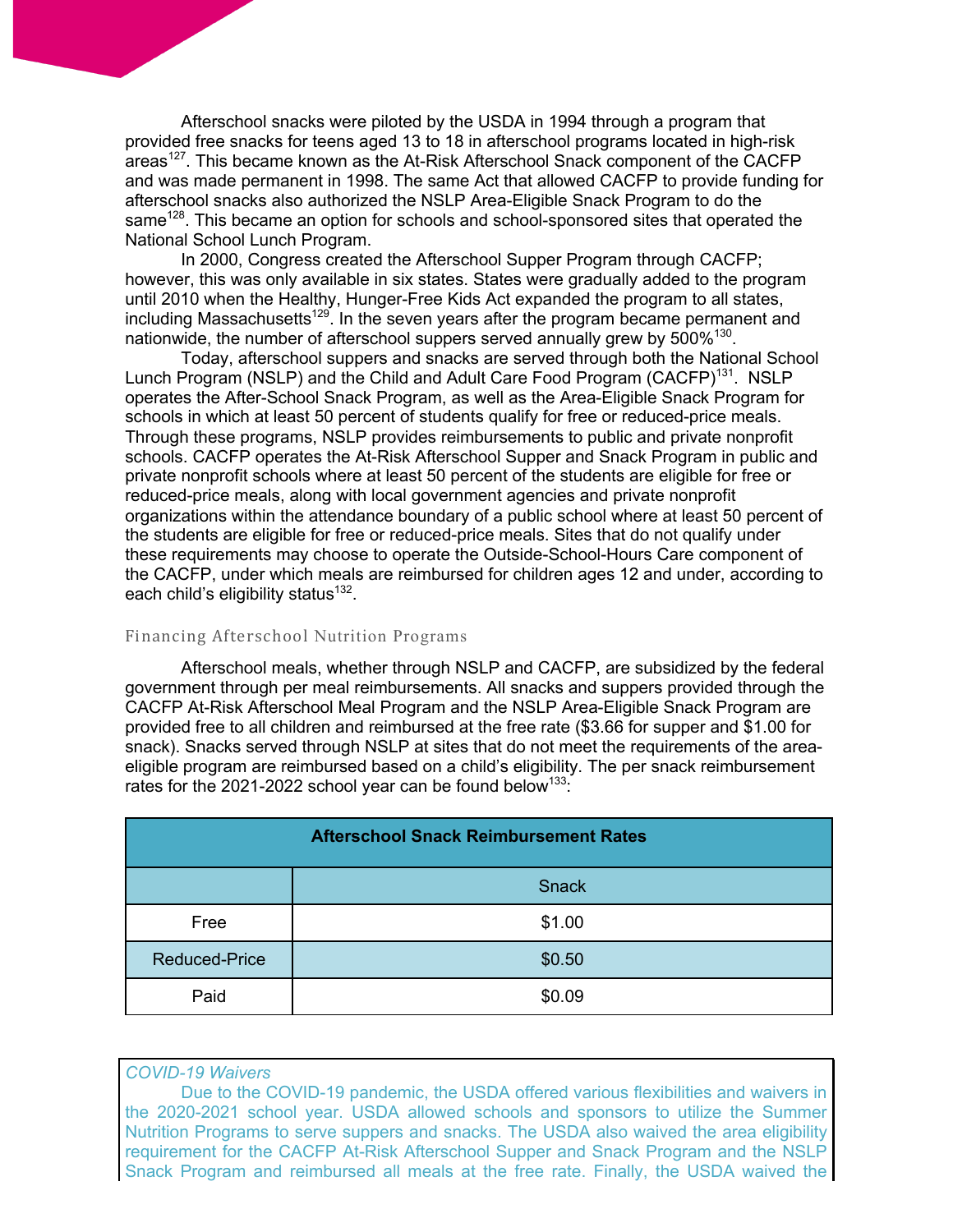educational and enrichment requirements. These, along with other waivers and flexibilities, helped increase the number of meals served during the school year.

## Nutrition Standards

As with the other programs operated through CACFP, the At-Risk Snack and Supper Program must meet nutrition standards set for CACFP most recently updated in 2017 because of the Healthy, Hunger-Free Kids Act of 2010<sup>134</sup>. These standards are based on the Dietary Guidelines, recommendations by the National Academy of Medicine, and stakeholder input. Among other improvements to previous standards, these standards include a greater variety of vegetables and fruits, more whole grains, and less added sugar and saturated fat<sup>135</sup>. Snacks served through NSLP must include two servings of the following: fluid milk, meat or meat alternate, vegetable or fruit, and whole grain-bread or  $pasta<sup>136</sup>$ .

#### State of Massachusetts

While Massachusetts does not have any policies directly targeting afterschool meal programs, many policies that affect CACFP or NSLP, such as grant funding, training, and support, can lead to improvements in afterschool meals and snacks. As with all other aspects of CACFP, the CACFP At-Risk Afterschool Program is directly administered by the Department of Elementary and Secondary Education (DESE)<sup>137</sup>.

#### Federal Policy Recommendations

Millions of children rely on afterschool meals, but many children who could qualify for afterschool meals or snacks lack access. Congress should pass legislation that would improve access and awareness to the program. One way this could be done is to **eliminate the area-eligibility test** for CACFP afterschool suppers and snacks. This would allow those who wish to serve afterschool meals and snacks to children the ability to do so. If this is not done, Congress should at least **lower the area-eligibility test for NSLP and CACFP from 50 percent or more of students in the area-eligible for free and reduced-price meals to 33 percent**. These would allow more schools to participate and receive reimbursements at the free rate while making sure children in communities with significant numbers of lowincome households have access to snacks and meals.

Additionally, Congress should **provide funding to support and expand afterschool programs**. In 2020, Afterschool Alliance found that for every child in an afterschool program, three are waiting to get in<sup>138</sup>. This means that there is a large unmet demand for afterschool programs, especially in low-income areas. Funding should also be used for **grants to increase access to meals in rural and other underserved communities**. This funding can be used to create or expand innovative approaches to food service, provide transportation to and from afterschool programs, and/or operate mobile meal trucks.

Congress should also take steps to improve the quality of afterschool meals. As well as providing funding to support and expand these programs, Congress should **raise reimbursement rates for suppers** to match the rate of suppers served under the Summer Food Service Program (\$4.25), which would require an additional \$0.60 per meal.

Congress should also pass legislation to improve quality by reducing the administrative burden faced by schools, organizations, and agencies serving meals and snacks to students. The first way this can be done is by **expanding NSLP to allow schools to serve suppers through the program**. Currently, schools who want to serve suppers to students must operate a CACFP program, which can create unnecessary burdens for schools. Another step is to **streamline the CACFP Afterschool Supper and Snack Program and the Summer Food Service Program (SFSP)**. Currently, many of those who operate both CACFP afterschool programs and SFSP are required to apply for and operate two different programs with separate eligibility criteria and program requirements to provide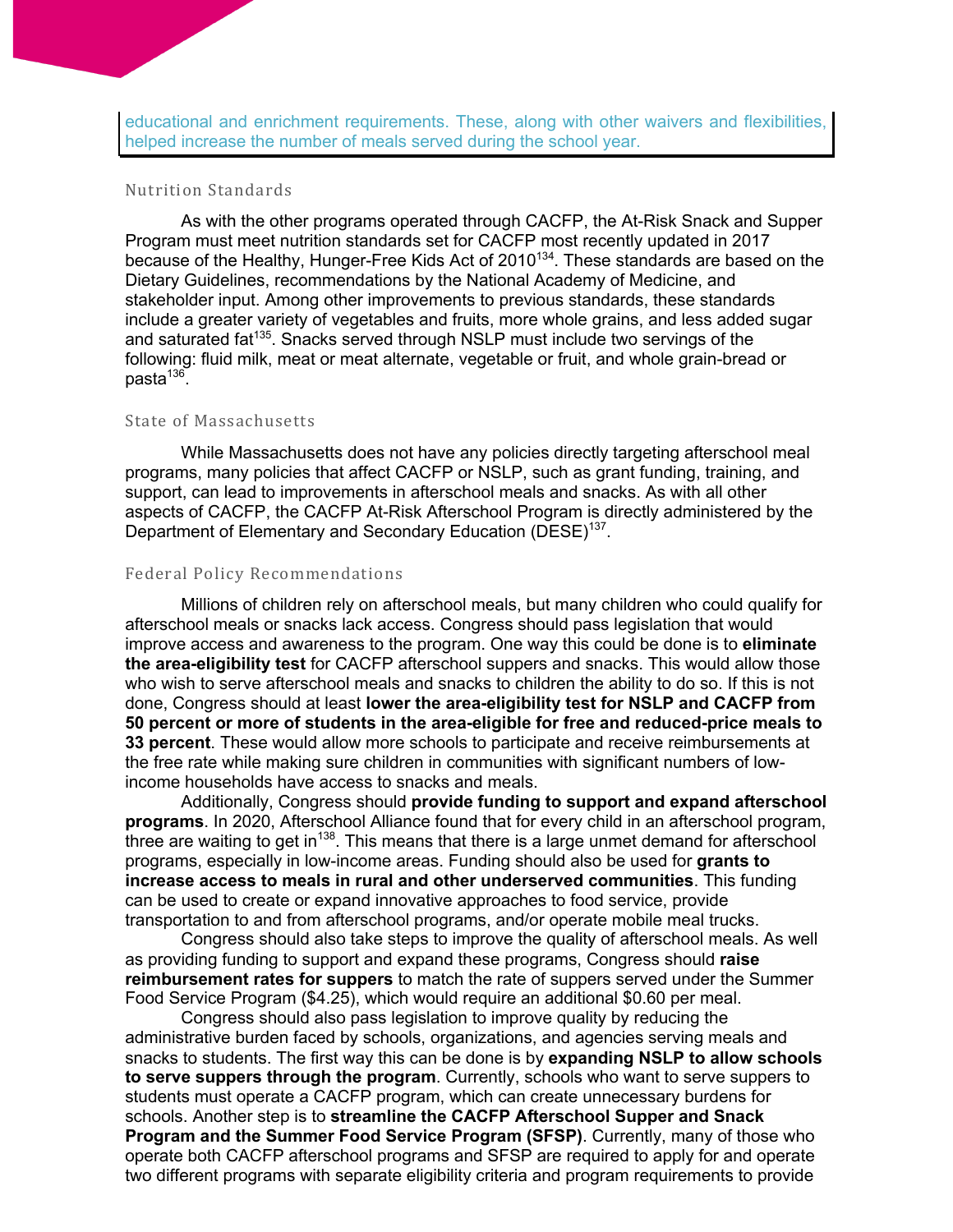meals year-round. Streamlining these programs would allow for schools and sponsors to operate afterschool and summer programs without unnecessary administrative burdens.

#### State Policy Recommendations

In 2020, Massachusetts ranked 17th in average daily participation in afterschool supper programs<sup>139</sup>. While this was an improvement from 2019, many children were left without an important nutritious meal. If Massachusetts had reached the Food Research and Action Center's goal of a 15:100 ratio for afterschool suppers and school lunches, the state would have brought in an additional \$2,918,882 in federal funding while providing over 43,000 more meals per day in 2020140.

To close the gap in afterschool meal program participation, Massachusetts should take steps to increase access to afterschool programs. Massachusetts should **require school districts that meet the federal area-eligibility guidelines for the CACFP At-Risk Afterschool Supper Program to participate and provide meals to students who attend**  afterschool programming, as is required in Maine<sup>141</sup>. This would ensure that children in areas with high concentrations of low-income households have access to afterschool meals and programs. Massachusetts should also **provide technical support and outreach** through the Department of Elementary and Secondary Education to educate potential providers, recruit students, and facilitate the easy creation or expansion of afterschool programs.

Massachusetts should also take steps to improve quality, particularly by making afterschool programs less financially burdensome for providers. Massachusetts should **provide grant funding to expand afterschool meal programs**, as is done in Oregon<sup>142</sup>. This could be done to provide equipment, capacity, transportation, or any other needs a provider may have that currently prevents them from starting a program or prevents them from operating to their full capacity. Massachusetts should also **provide state funding to raise reimbursement rates for suppers** to match the recommended rate of the USDA School Nutrition and Meal Cost Study. Because of their similarities, the reimbursement rate for suppers should be the same as the recommended rate of suppers served under the Summer Food Service Program (\$4.25), which would require an additional \$0.60 per meal. Massachusetts should also provide **funding to reimburse CACFP At-Risk sponsors with \$0.10 for every meal** that includes a locally-grown fruit, vegetable, or legume.

#### Provider Recommendations

While an afterschool snack can be important for many children, some may need more to make it through the afternoon. Additionally, some children may rely completely on school meals for nutritious meals. For this reason, providers should explore the option of **moving from an afterschool snack to an afterschool supper<sup>143</sup>**. This meal can be served at any point during the afterschool program and would bring in a significantly higher reimbursement rate (\$3.66, compared to \$1). Providers should also work to **ensure that they are providing programming and food that is linguistically- and culturally-relevant**  based on the needs of their communities.

#### *7. Summer Nutrition Programs (SFSP and SSO)*

*Summer nutrition programs mainly operate through two programs: the Summer Food Service Program and the Seamless Summer Option. Both options reimburse program operators who serve meals and snacks to children in areas in which 50 percent or more of students are eligible for free or reduced-price meals. The main difference in the programs is the reimbursement rates for each program and the nutrition standards for each program (SSO follows NSLP/SBP rates and nutrition standards). Additionally, SSO can only be operated by schools.*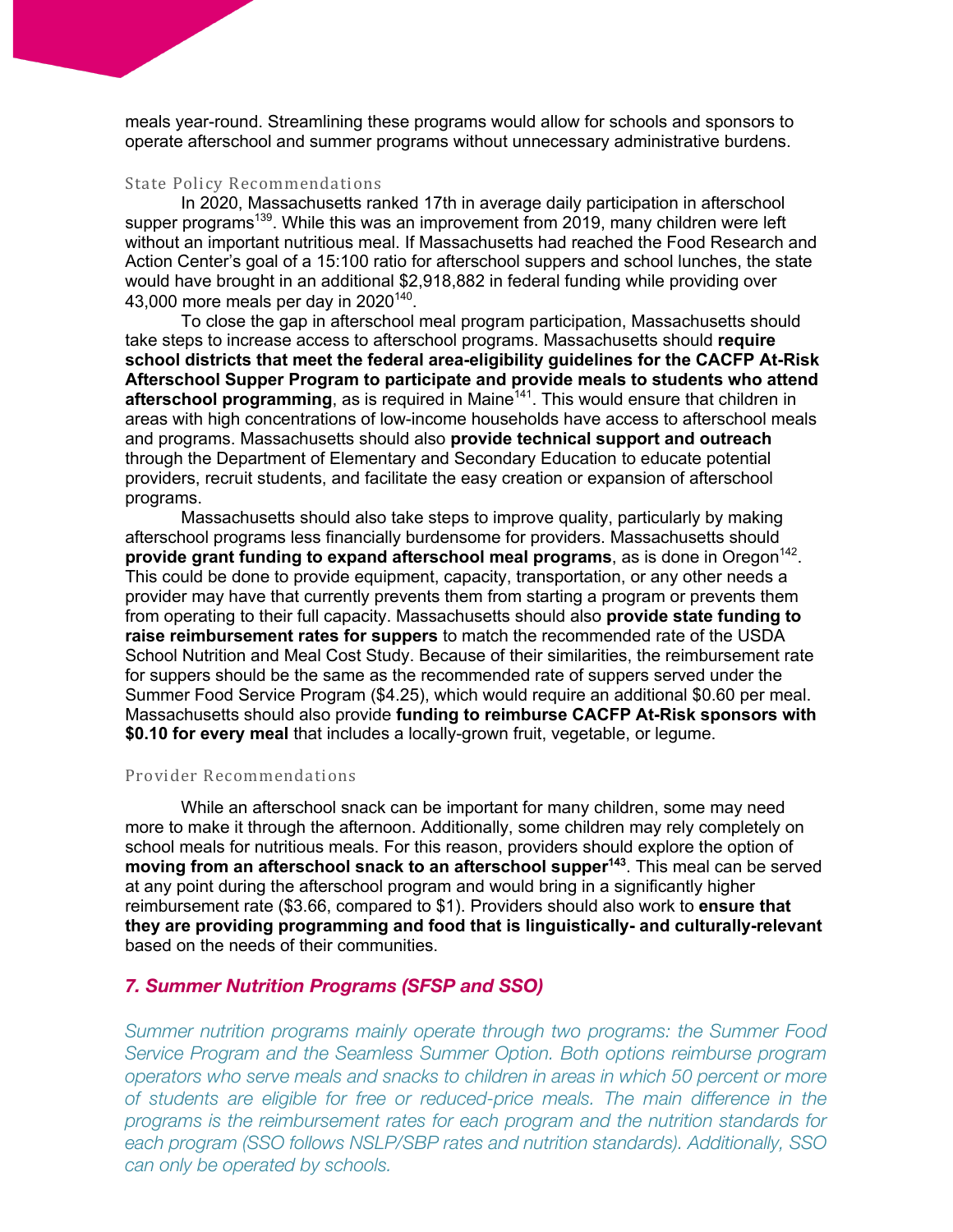#### Benefits of Summer Meal Programs

During the summer, when school is not in session, millions of students lose access to school breakfasts, lunches, and afterschool snacks and meals. Summer meal programs step in to provide free meals and snacks to children in low-income areas, working to feed children who might otherwise be hungry or food insecure. These programs are crucial tools in combating food insecurity and weight gain during the summer months<sup>144</sup>. In July 2019, almost 2.8 million children participated in a summer nutrition program on an average day, helping ease a worry and burden for many of these children and their families. In Massachusetts, 1,149 sites served summer meals during the summer of 2019.

Summer nutrition programs also work to reduce food insecurity and childhood obesity in rural communities, which historically have greater odds of experiencing these challenges. A recent study also found that 72% of rural parents stated that summer programs help working parents keep their jobs $145$ .

By subsidizing food costs, summer nutrition programs also free up funding that can be used to provide more holistic services to participants. Summer programs can also provide educational, enrichment, or recreational activities that can prevent knowledge loss while keeping students in a safe environment. Summer learning loss is a widely-studied and important phenomenon, as achievement scores over summer vacation decline by one month's worth of school-year learning on average<sup>146</sup>. Especially important is that many researchers have found that summer learning loss is worse among Black and Latine students<sup>147</sup>. Summer programs that are well-funded and accessible can help reduce these effects, helping students thrive during the summer and stay ready to return to school in the fall.

## History of Summer Meal Programs

Today, there are two primary paths to providing summer meals for children. First, the Summer Food Service Program (SFSP) is available in areas in which 50 percent or more of the children qualify for free or reduced-price meals, sites where 50 percent or more of the children enrolled are eligible for free or reduced-price meals, and sites that serve migrant populations, and camps. Second, the Seamless Summer Option (SSO) is available for schools that operate NSLP during the school year in areas in which 50 percent or more of the children qualify for free or reduced-price meals. There is not a requirement for educational and enrichment activities for this program.

#### *Summer NSLP and SBP*

The National School Lunch Program and the School Breakfast Program are available for schools hosting an academic summer school; however, this chapter will focus primarily on SFSP and SSO.

The Summer Food Service Program has its roots in the Special Food Service Program for Children, which was created in 1968<sup>148</sup>. This program had two parts, Child Care and Summer, until a separate Child Care Food Program and Summer Food Service Program were authorized in 1975. In 1981, the Omnibus Budget Reconciliation Act of 1981 was passed, eliminating private nonprofit organization sponsors (except for schools and camps) and raising the area-eligibility threshold to 50%149. This led to a drastic decrease in children and sites. While many efforts have been made by Congress to increase participation, remove some requirements for sponsors, and streamline operations, participation has remained stable at around 2 million children per year<sup>150</sup>.

The Seamless Summer Option has a much shorter history, codified into the National School Lunch Act in 2004 by the Child Nutrition Reauthorization Act of 2004<sup>151</sup>. Importantly,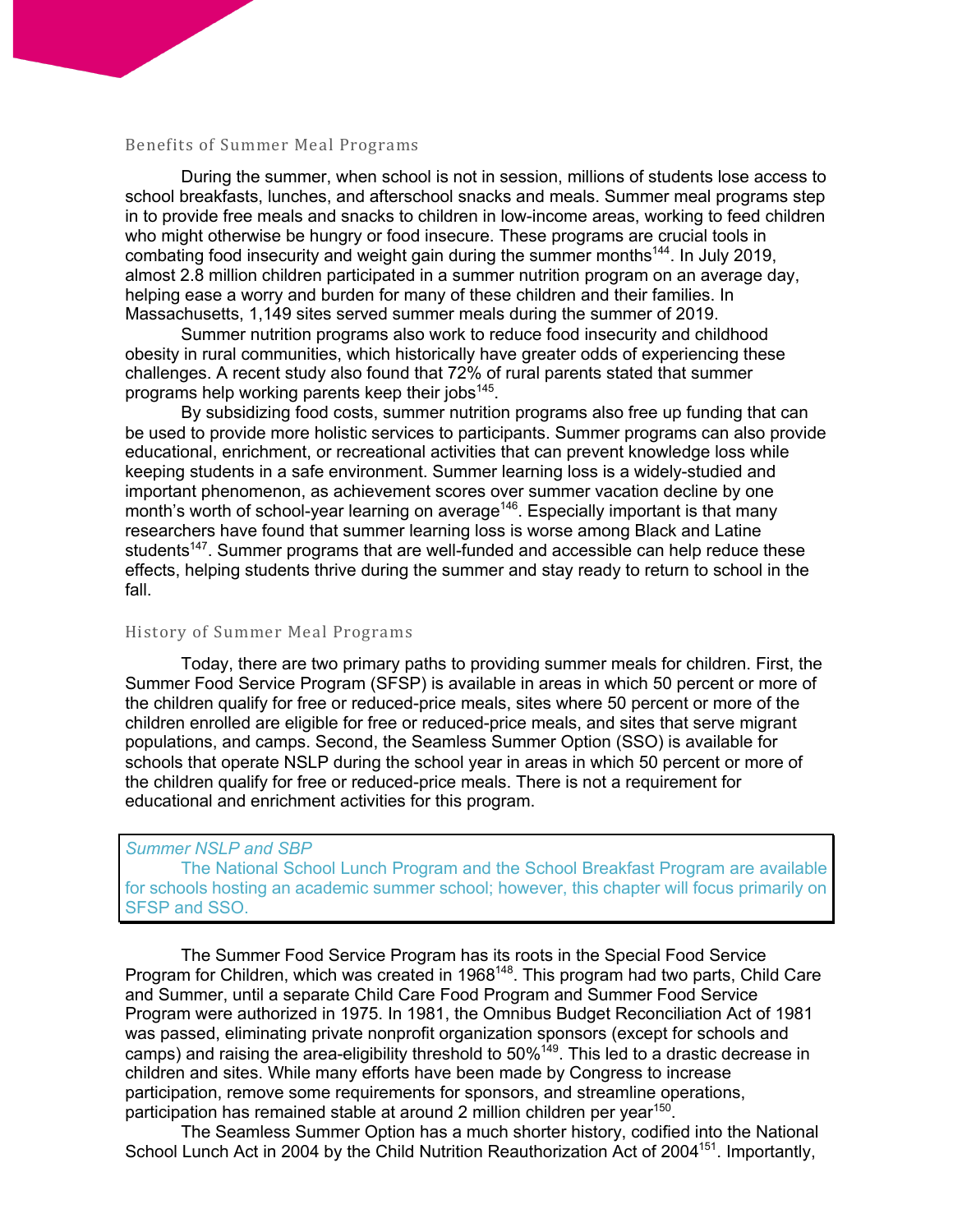this Act also made changes to nutrition promotion and requirements and provided funding for rural transportation grants.

Funding Summer Meal Programs

#### *Site Definitions*

*Open sites*: sites located in an area where 50 percent or more of the children qualify for free or reduced-price meals; sites are open to the community, meaning anyone child 18 or under can participate without registration or identification

*Enrolled sites*: sites where 50 percent or more of enrolled children are eligible for free or reduced-price meals, determined by approved application or location in eligible area

*Migrant sites*: sites with certification by a migrant organization that the site serves children of migrant workers

*Camps*: sites which offer a regularly scheduled food service as part of an organized program for enrolled children; reimbursed only for meals served to eligible children

The summer nutrition programs provide funding to sponsors to offer healthy meals. SFSP and SSO may serve two meals (breakfast and lunch or supper) at open or enrolled sites, and they may serve three meals at camp or migrant sites. All sites except camps are reimbursed at the maximum reimbursement under SFSP.

Sites operating SFSP can be reimbursed for meal costs, which is a combination of operating costs and administrative costs. These rates differ for rural or self-prep sites and all other sites. Rural sites are sites that are not within a Metropolitan Statistical Area or sites that are within an MSA but geographically-isolated, as determined by a state agency and a Food and Nutrition Service regional office<sup>152</sup>. Self-prep sites are sites that prepare their own meals on-site or at a central facility instead of purchasing them from vendors. The combined reimbursement rates for 2021 can be found below:

| <b>SFSP Reimbursement Rates (Combined)</b> |                                 |                        |  |  |
|--------------------------------------------|---------------------------------|------------------------|--|--|
|                                            | <b>Rural or Self-Prep Sites</b> | <b>All Other Sites</b> |  |  |
| <b>Breakfast</b>                           | \$2.4625                        | \$2.4150               |  |  |
| Lunch or Supper                            | \$4.3175                        | \$4.2500               |  |  |
| Snack                                      | \$1.0200                        | \$0.9975               |  |  |

Under SSO, all area eligible sites are reimbursed at the free rate. In camps and closed enrolled sites in non-area eligible locations, meals are reimbursed at the school meal rates for free and reduced-price meals with no reimbursement for paid meals.

*Donated Foods*

The USDA also provides donated foods to supplement meal reimbursements (or cash payments in lieu of donated foods) for schools that participate in NSLP. These are not reflected in the reimbursement rates shown. It is also important to note that this is an important benefit that non-school sponsors do not have access to.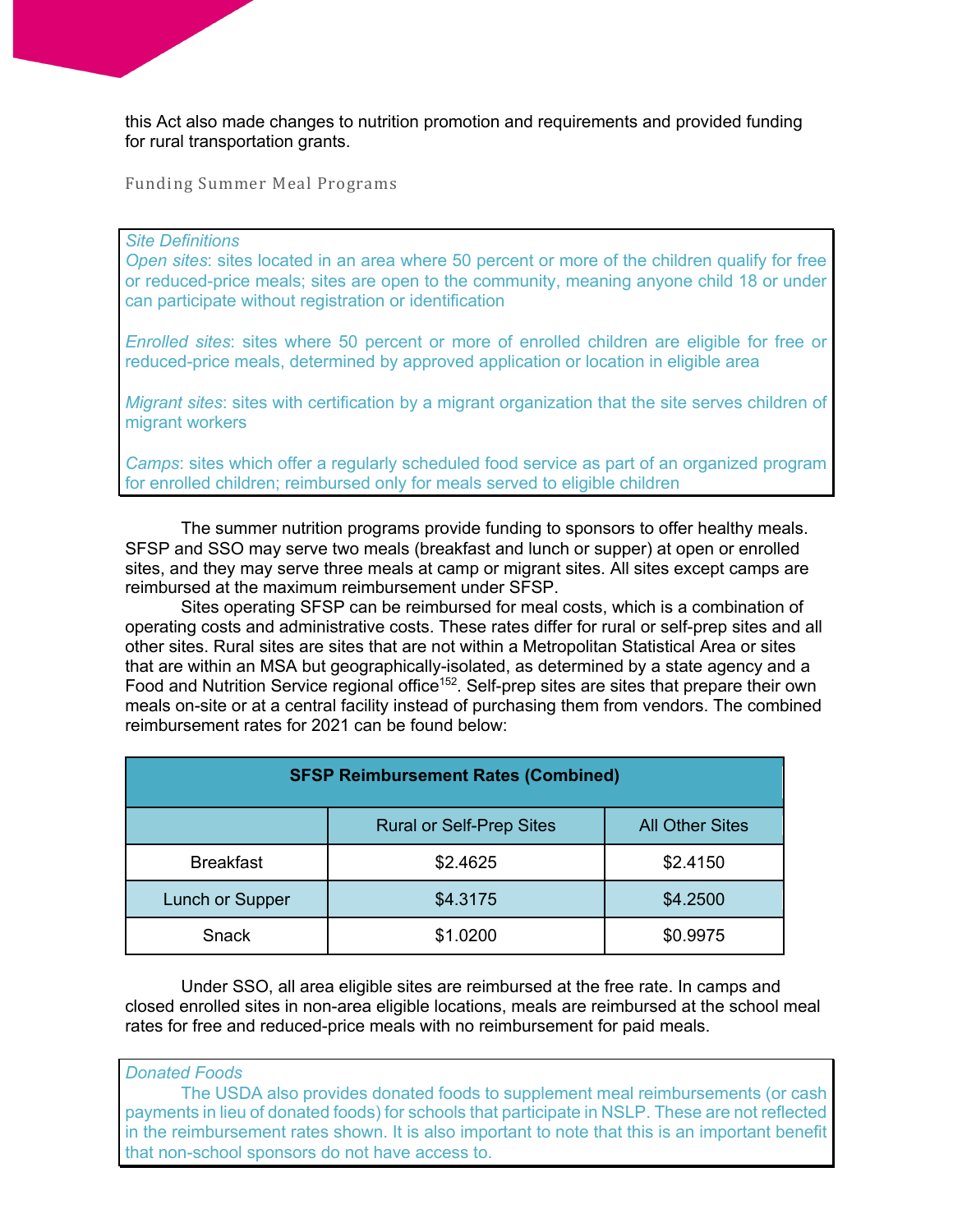#### Nutrition Standards

As with other child nutrition programs, sites operating SFSP and SSO must follow specific summer meal pattern requirements set by the USDA<sup>153</sup>. It is important to note that these requirements are more flexible than the NSLP requirements for the school year; however, SFAs that participate in NSLP or SBP may substitute the summer meal patterns for the meal pattern requirements set by the USDA for school meals<sup>154</sup>. These meal patterns vary based on meal type (breakfast, lunch or supper, and snack) and are designed to provide nutritious and well-balanced meals to program participants. Most participants follow the SFSP meal pattern requirements<sup>155</sup>.

#### State of Massachusetts

In Massachusetts, SFSP is commonly referred to as Summer Eats but still functions in the same way. Massachusetts currently provides funding for SFSP: Expansion, Access, Training and Start-Up (SFSP EATS) grants for new and existing SFSP sponsors to increase participation, support new and existing sites in low-income areas, improve accessibility and nutrition for existing programs, expand Farm to Summer initiatives, and extend program length for the full summer break156. Approximately \$423,000 in SFSP EATS grant funding was available for Fiscal Year 2021.

Massachusetts also operates an SFSP outreach program established by the Board of Education<sup>157</sup>. The state currently contracts with Project Bread's Child Nutrition Outreach Program for this outreach. This program includes outreach efforts to public schools, public entities, and private non-profit agencies which would be eligible to provide SFSP, including information and incentives to encourage sponsorship or participation as a meal prep site. The program's operations target communities and schools with the highest percentage of eligible children, along with communities with potential participants who are linguistic minorities, encouraging and assisting them in maximizing use of federal resources. It also provides outgoing support and technical assistance and reviews and develops training methods and materials.

#### Federal Policy Recommendations

Summer nutrition programs are crucial tools in fighting childhood hunger and food insecurity, but, currently, they are underutilized. In July 2019, only 13.8 children received a summer lunch for every 100 low-income children who participated in NSLP during the school year<sup>158</sup>. This means that far too many children are missing out on summer meals and snacks.

Congress should take steps to address issues in participation by increasing access. The first is providing funding and changing policies to increase access. Congress should provide funding for **grants for transportation to and from summer meal sites and mobile meal trucks** to reach rural and under-served areas. This would work to eliminate a barrier that currently exists in many rural, unsafe, and/or low-income areas. 159. Additionally, funding should be provided for **investments to serve low-income** 

**children**, such as targeted outreach and site recruitment. Finally, Congress should **allow pilots for and extensions of existing programs that offer summer meal delivery to central locations**. This has been done by many sites during the COVID-19 pandemic, and moving forward, will offer a safe, accessible way to access summer meals. One such consideration is to allow non-congregate meals during the summer, which led to a large increase in meals served in 2020 and 2021.

Congress should also **eliminate the area eligibility threshold** for SFSP to allow any sites to provide summer meals, as was done during the COVID-19 pandemic. This would work to allow any site that wishes to serve meals to do so. If this is not done, the **area eligibility threshold should at least be lowered to the pre-1981 rate of 33%**, which would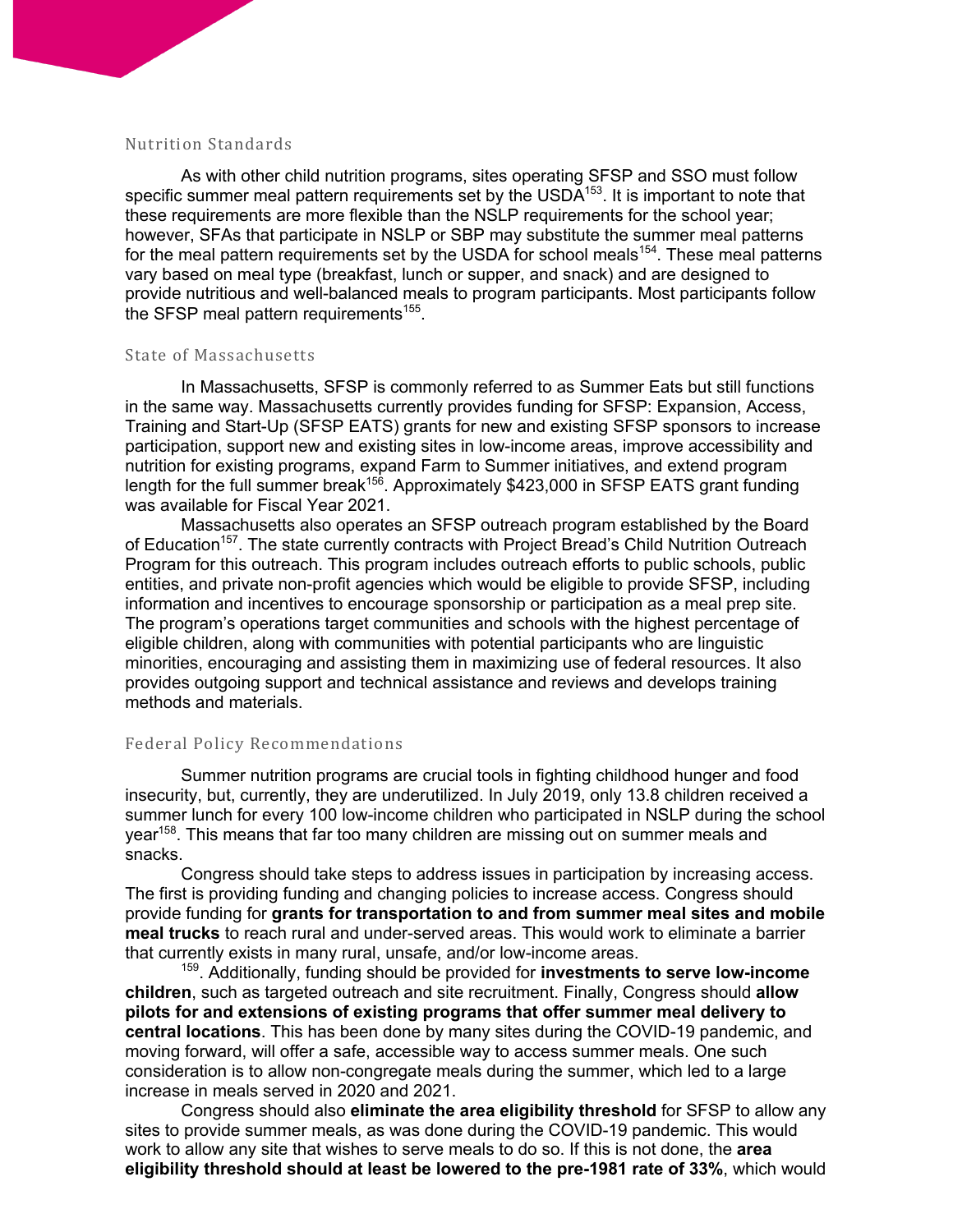increase the number of children who can participate in a summer meal program. Congress should also **mandate participation in school districts that meet the federal area eligibility requirements for open sites**. This would ensure that more children have access to summer meals and that sites have a responsibility to feed more children.

Congress should also take steps to increase the viability and quality of summer programs. The first way this can be done is by **allowing open and enrolled sites to serve a third meal**. This would better support working parents and low-income children who may not have access to meals at home, working to ensure more consistent access to meals. It would also keep the summer months consistent with the school year, during which students may receive three meals and even a snack. Congress should also **increase the funding allocated for summer programming**. This would ensure that there are sufficient affordable summer programs for children to participate in and provide a foundation site at which meals can be served, working to provide children with the meals and enrichment activities needed to succeed. Finally, Congress should **streamline SFSP and the CACFP Afterschool Meal Program to allow sponsors to feed children year-round through SFSP**, rather than requiring application and operation of CACFP for afterschool meals. This would reduce paperwork and other administrative burdens for sponsors, freeing time and money for feeding and engaging students and potentially encouraging more sponsors for the programs.

#### *Summer EBT*

Congress should also provide funding to expand the Summer Electronic Benefit Transfer (EBT) program. This program gives families access to additional resources during the summer months and is a great complement to summer nutrition programs. A report by the USDA Food and Nutrition Service found that a benefit of \$60 per month per child reduced the most severe category of food insecurity among children by one-third<sup>160</sup>. This benefit also led to positive changes in nutritional outcomes. This can also be done through state funding, as is done in Maryland $161$ .

#### State Policy Recommendations

Summer nutrition programs are underutilized in the United States, and Massachusetts is no exception to this. In 2019, 16.5 Massachusetts children participated in a summer nutrition program for every 100 children who participated in NSLP<sup>162</sup>. If Massachusetts were to reach the goal ratio of 40:100 set by the Food Research and Action Center, the state would have served 74,542 children and brought in an additional  $$6.506.436$  in federal funding<sup>163</sup>.

Massachusetts should take action to increase access to summer meals. One way this can be done is to **mandate school district participation in summer meal programs for school districts that meet federal area eligibility requirements**, as is done in Illinois<sup>164</sup> and Texas<sup>165</sup>. Additionally, Massachusetts should **provide funding for grants for transportation and mobile meal trucks** that increase access for rural and under-served communities. Access can also be increased by **providing funding for summer programming**. This would ensure that there are sufficient summer programs for children to participate in and provide a foundation site at which meals can be served, working to provide children with the meals and enrichment activities needed to succeed.

Massachusetts should also work to improve the quality of summer meals. This could be done if Massachusetts were to provide **funding to reimburse SFSP sponsors with \$0.10 for every meal** that includes a locally-grown fruit, vegetable, or legume. This policy would work toward the state's Farm to Summer goals.

#### Provider Recommendations

Providers should work to maximize their impact through **engagement and partnerships with community resources and organizations**. Community resources like libraries, faith-based groups, universities, community colleges, and more can be used for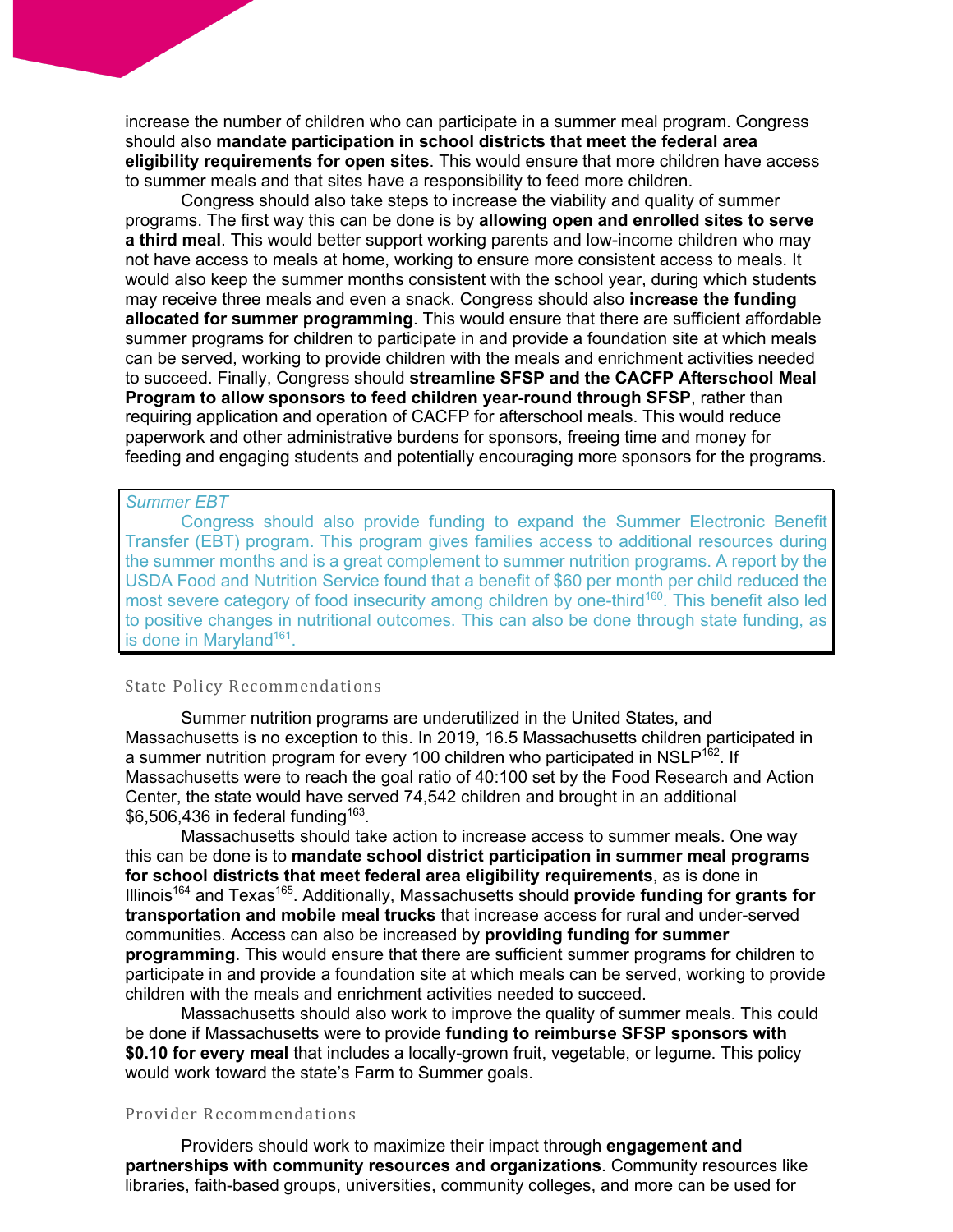space, programming, transportation, etc., which can save money and increase familiarity, comfort, and access. Partnerships with local anti-hunger organizations, like Project Bread, can provide outreach tools, technical assistance, and ways to maximize use of federal resources. Providers should also work to **ensure that they are providing programming and food that is linguistically- and culturally-relevance,** based on the needs of their communities.

Providers should also work, whenever possible, to **provide programming at summer meal sites**. As summer learning loss and lack of child care are large challenges in many communities, sites should attempt to provide educational and enrichment activities in addition to summer meals.

## *8. Child and Adult Care Food Program (CACFP)*

*The Child and Adult Care Program provides reimbursements for meals and snacks to children and adults who are enrolled at participating child care centers, day care homes, adult day care centers, as well as to children in afterschool care programs, children residing in emergency shelters, and adults over the age of 60 or living with a disability and enrolled in day care facilities. CACFP also provides funding for administrative costs for day care homes.*

#### Benefits of CACFP

#### *Child Care Centers and Day Care Homes*

The Child and Adult Care Food Program (CACFP) plays a significant role in addressing the hunger needs of children and adults in the United States through various services; however, this report will focus on the childcare centers and day care homes aspects of CACFP.

CACFP supports the health of children through nutritious meals and snacks, working to reduce food insecurity, improve dietary intake and health, protect against obesity, while boosting learning and development<sup>166</sup>. Access to meals, particularly healthy meals, plays a crucial part in early childhood development. A 2019 study found that household food insecurity is related to "significantly worse general health, some acute and chronic health problems, and worse health care  $\arccos$ ..." among children<sup>167</sup>. Further, experiencing food insecurity in early childhood has been shown to lead to lower academic achievement and increased behavioral and emotional problems<sup>168</sup>." However, households with children under the age of six experience food insecurity at much larger rates<sup>169</sup>. CACFP is important in addressing these issues, as it helps to "close a significant gap in the provision of nutritious food to more than 50 percent of pre-school aged children attending child care centers in the nation at a crucial state of their development<sup>170</sup>."

As with other child nutrition programs, CACFP, while underutilized, provides crucial care and meals that children need. In 2018, CACFP provided 2 billion meals and snacks to 4.5 million children in child care centers, family care homes, and afterschool programs<sup>171</sup>. In Massachusetts, 179 child care sites were operated through CACFP in 2021.

Aside from its impacts on the children who participate, CACFP is immediately beneficial to many aspects of the economy. The program provides ongoing training, technical assistance, and support for participating providers<sup>172</sup>, which can help to create jobs in the care sector. CACFP operation involves purchasing necessary healthy foods, which supports the agricultural sector. CACFP also provides care that helps parents and guardians of children and adults work with fewer care-related stressors<sup>173</sup>, something that is especially important today, as children increasingly have parents and guardians that are working outside of the home, as opposed to having a stay-at-home parent or quardian<sup>174</sup>.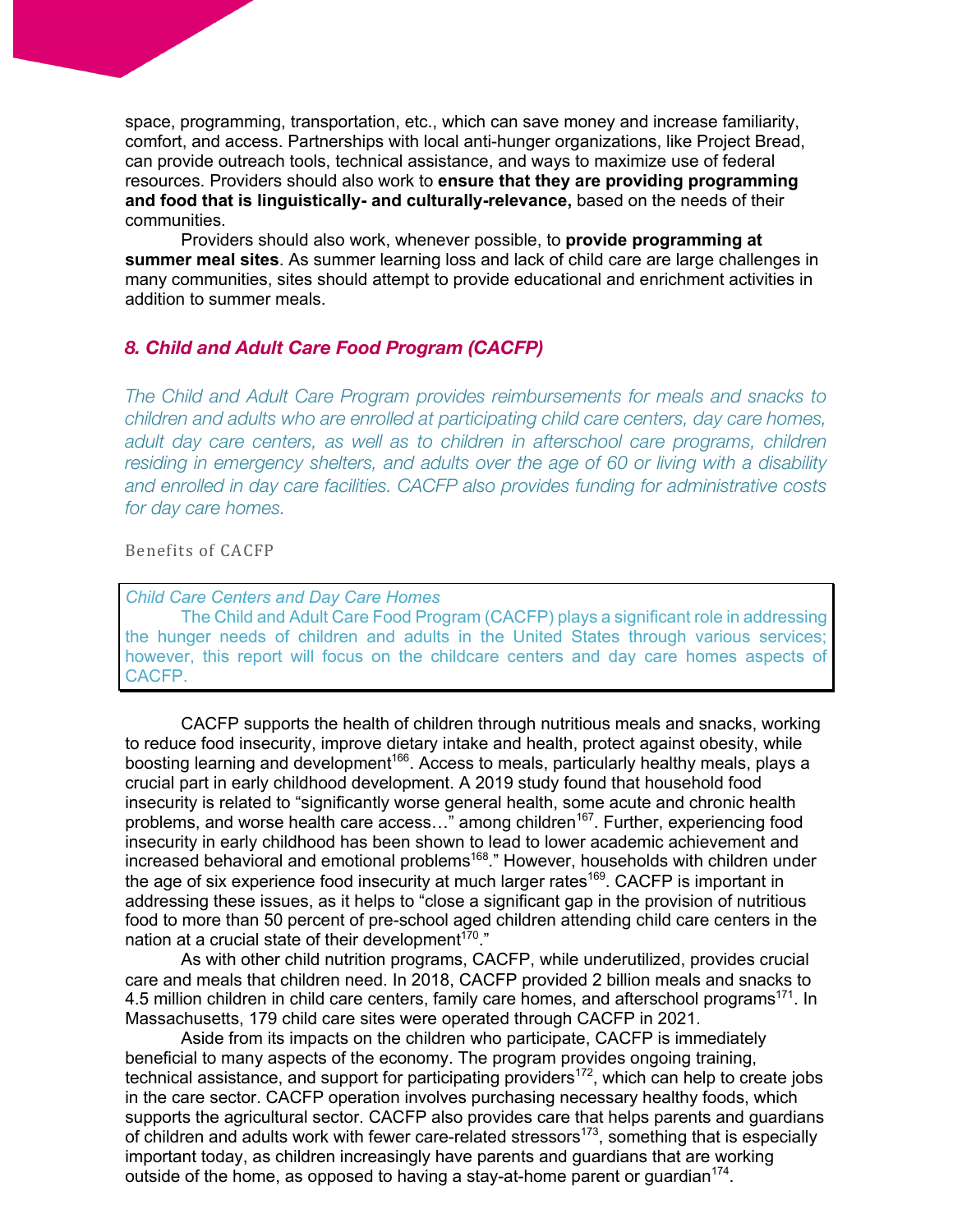#### History of CACFP

While government support for child care food programs began as early as 1965, the Child and Adult Care Food Program as we know it began in 1987 when the Child Care Food Program (CCFP) was expanded to allow adult day care centers to participate. CCFP was officially renamed to CACFP in 1994. Today, CACFP provides a supplemental reimbursement for the provision of nutritious meals and snacks to participating organizations, such as children and adults in childcare centers, day care homes, and adult day care centers, along with children and youth in afterschool care programs, children residing in emergency shelters, and adults over the age of 60 or living with a disability and enrolled in daycare facilities<sup>175</sup>. As previously stated, this chapter will focus on children in childcare centers and day care homes. Afterschool meals through CACFP will be covered in the chapter titled *Afterschool Meals*.

## Financing Under CACFP

The Child and Adult Care Food Program provides meal reimbursements that vary based on type of provider and child need. Each provider may be reimbursed for no more than two meals and one supplement (snack) per day per child below the age of 12 (age 15 for migrant children; any age for children with disabilities)<sup>176,††</sup>. To receive reimbursement, providers must comply with the required meal patterns and provide documentation of a child's eligibility. The reimbursement rates for child care centers from July 1, 2021 to June 30, 2022 can be found below:

| <b>Meals Served in Child Care Centers</b> |                    |                         |                  |  |  |
|-------------------------------------------|--------------------|-------------------------|------------------|--|--|
|                                           | Supplement (Snack) | <b>Lunch and Supper</b> | <b>Breakfast</b> |  |  |
| Free                                      | \$1.00             | \$3.66                  | \$1.97           |  |  |
| <b>Reduced-Price</b>                      | \$0.50             | \$3.26                  | \$1.67           |  |  |
| Paid                                      | \$0.09             | \$0.35                  | \$0.33           |  |  |

Reimbursement rates for day care homes are tiered. Homes in low-income areas or operated by a person or people with incomes at or below 185% of the federal poverty line are Tier 1, while homes that do not meet the low-income criteria are Tier  $2^{177}$ . Tier 2 homes receive lower reimbursements, as is shown in the chart below:

| <b>Meals Served in Day Care Homes</b> |                    |              |                  |  |  |
|---------------------------------------|--------------------|--------------|------------------|--|--|
|                                       | Supplement (Snack) | Lunch/Supper | <b>Breakfast</b> |  |  |
| Tier I                                | \$0.78             | \$2.63       | \$1.40           |  |  |
| Tier II                               | \$0.21             | \$1.59       | \$0.51           |  |  |

*Donated Foods*

<sup>††</sup> Afterschool meals and snacks are available to children through age 18, and homeless shelters may serve three meals a day to children 18 years old and younger.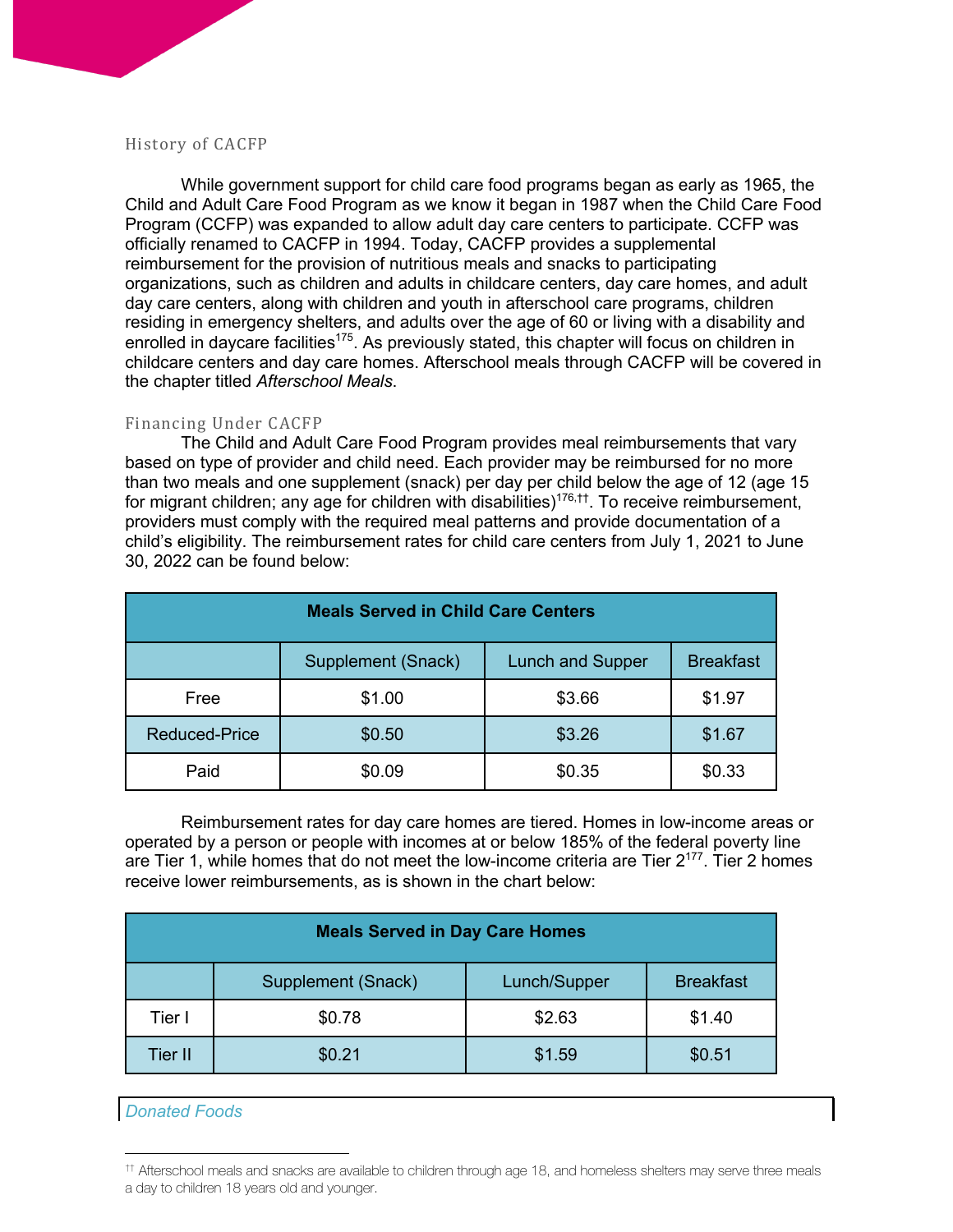The USDA also provides donated foods to supplement meal reimbursements (or cash payments in lieu of donated foods). These are not reflected in the reimbursement rates shown.

#### *Meal Costs*

As with NSLP and SBP, it is important to acknowledge that these payments do not cover the average cost of a lunch (\$3.81) or a breakfast (\$2.72).

Also important in financing CACFP are the administrative payments that are made to organizations that sponsor day care homes. The amount paid per sponsored home per month is listed below:

| <b>Administrative Payment Rates for Sponsoring Organizations of Day Care</b><br><b>Homes (Per Month)</b> |                |  |  |
|----------------------------------------------------------------------------------------------------------|----------------|--|--|
| First 50 day care homes                                                                                  | \$126 per home |  |  |
| Next 150 day care homes                                                                                  | \$96 per home  |  |  |
| Next 800 day care homes                                                                                  | \$75 per home  |  |  |
| Additional day care homes                                                                                | \$66 per home  |  |  |

#### Nutrition Standards

As eating patterns and habits are established at an early age<sup>178</sup>, it is important to provide children in CACFP programs with healthy, nutritious meals that promote healthy, lifelong trends. CACFP uses a meal pattern model to set nutritional requirements<sup>179</sup>. The United States Department of Agriculture provides three meal patterns for children aged one to twelve years, one for breakfast, one for lunch/supper, and one for snack<sup>180</sup>. A separate set of meal patterns is provided for infants (birth to eleven months).

Meals and snacks served under CACFP must meet minimum nutritional requirements set by the USDA<sup>181</sup>. These requirements are prescribed by the Secretary of Agriculture based on tested nutritional research and the goals of the US Dietary Guidelines, and they are reviewed every ten years<sup>182</sup>. These nutrition requirements underwent major changes because of the Healthy, Hunger-Free Kids Act in 2010, which led to new guidelines after the Institute of Medicine flagged many issues with the existing requirements. CACFP providers were required to meet these updated standards, starting in 2017. Among other improvements, these standards include a greater variety of vegetables and fruits, more whole grains, and less added sugar and saturated  $fat^{183}$ . As with NSLP and SBP, states have the power to enact stricter nutrition requirements.

#### State of Massachusetts

While the federal government provides financial support and administrative and training support, the states are responsible for direct administration of CACFP. In Massachusetts, CACFP is directly administered by the Department of Elementary and Secondary Education (DESE)<sup>184</sup>, while the Department of Early Education and Care (EEC) is the licensing agency for all child care centers in the state<sup>185</sup>. Federal regulations require that each state agencies must provide "sufficient consultative, technical, and managerial personnel to: (1) Administer the Program; (2) Provide sufficient training and technical assistance to institutions; (3) Monitor Program performance; (4) Facilitate expansion of the Program in low-income and rural areas; and (5) Ensure effective operation of the Program by participating institutions<sup>186</sup>." This means that, while CACFP is a federal program, Massachusetts still has a say in many aspects of how the program is marketed and run.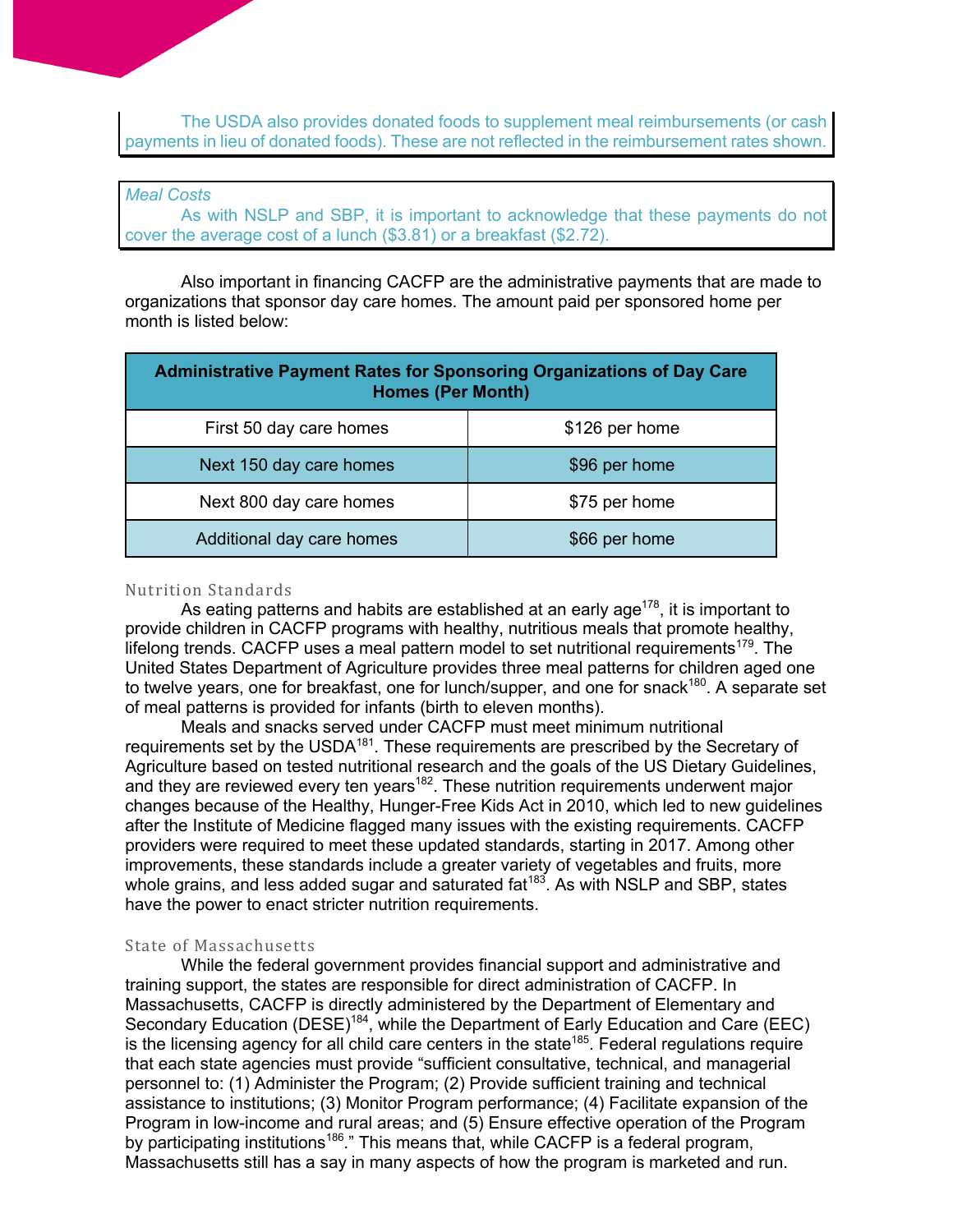#### Federal Policy Recommendations

A major challenge that is cited with CACFP is low rates of participation. CACFP is a fantastic way to provide care and healthy food for low-income children, but there are still many who fall through the cracks. One way to increase participation in CACFP is to increase access. An important step to achieving this, especially in low-income and rural areas, would be to **reduce the area-eligibility test for Tier 1 status from 50 percent to 33 percent**. Tier I homes in low-income areas automatically receive the highest CACFP reimbursement rates, as was discussed in the *Financing Under CACFP* section. Tier I status also significantly decreases paperwork for providers, which would incentivize providers to start or continue programs. Congress should also **create a Community Eligibility Provision program for CACFP child care centers** which would allow centers to participate without income applications and enrollment forms.

In addition to the financial burden that can be associated with CACFP, there is also an administrative burden that comes with program requirements, paperwork, recordkeeping, etc., which can dissuade potential sites and sponsors from operating CACFP. The federal government should work to **streamline the program by maximizing the use of technology for paperwork and recordkeeping, authorizing a working group to guide paperwork reduction, and providing flexibility for program requirements**187.

Another large challenge for CACFP providers is the financial burden associated with implementation and administration. This burden can affect the quality of programs and both providers and participants may not receive the full benefits of the program. A major change that can be implemented is to increase meal reimbursements for the program. As with NSLP and SBP, the current reimbursement rates do not correlate with the actual costs of providing meals. The federal government should **study the necessary costs for providing infant formula and raise reimbursement rates accordingly**, as the infant reimbursement rate is the same as the rate for other age groups despite formula being more expensive than other foods. Another major improvement that would benefit both providers and participants would be **increasing the number of meals or snacks that can be reimbursed each day to up to three meals and one snack**. This would align with the recommendation of numerous organizations, including the American Public Health Association, that young children eat small, healthy meals and snacks on a regular basis throughout the day for nutritional needs to be met in the best way possible<sup>188</sup>.

## *Meals Per Day*

Child care providers could receive federal funding for up to three meals and one snack until budget cuts made by Congress in 1996, a step that "harms children's nutrition and health and weakens child care<sup>189</sup>."

#### State Policy Recommendations

It must be stated that recommendations will not reach their maximum efficiency if participation rates are low. In a 2013 report released by the Harvard Food Law and Policy Clinic, authors cited the "onerous program requirements and oftentimes confusing hurdles associated with enrollment" for gaps in Massachusetts CACFP participation<sup>190</sup>. To increase participation rates, Massachusetts should improve access and awareness of the program. This can be done by **conducting outreach to increase the familiarity of the program** for potential providers and participants. This could be an expansion of the SBP/SFSP outreach program established by the Board of Education that works to increase awareness and participation, recruit sites, and share the complicated information and requirements in a simplified manner. A similar program is administered by the Department of Education in Connecticut<sup>191</sup>.

Another solution to the challenges currently associated with CACFP is to streamline the program, working to simplify or reduce recordkeeping and paperwork. Massachusetts should **conduct a working group to examine current recordkeeping and paperwork**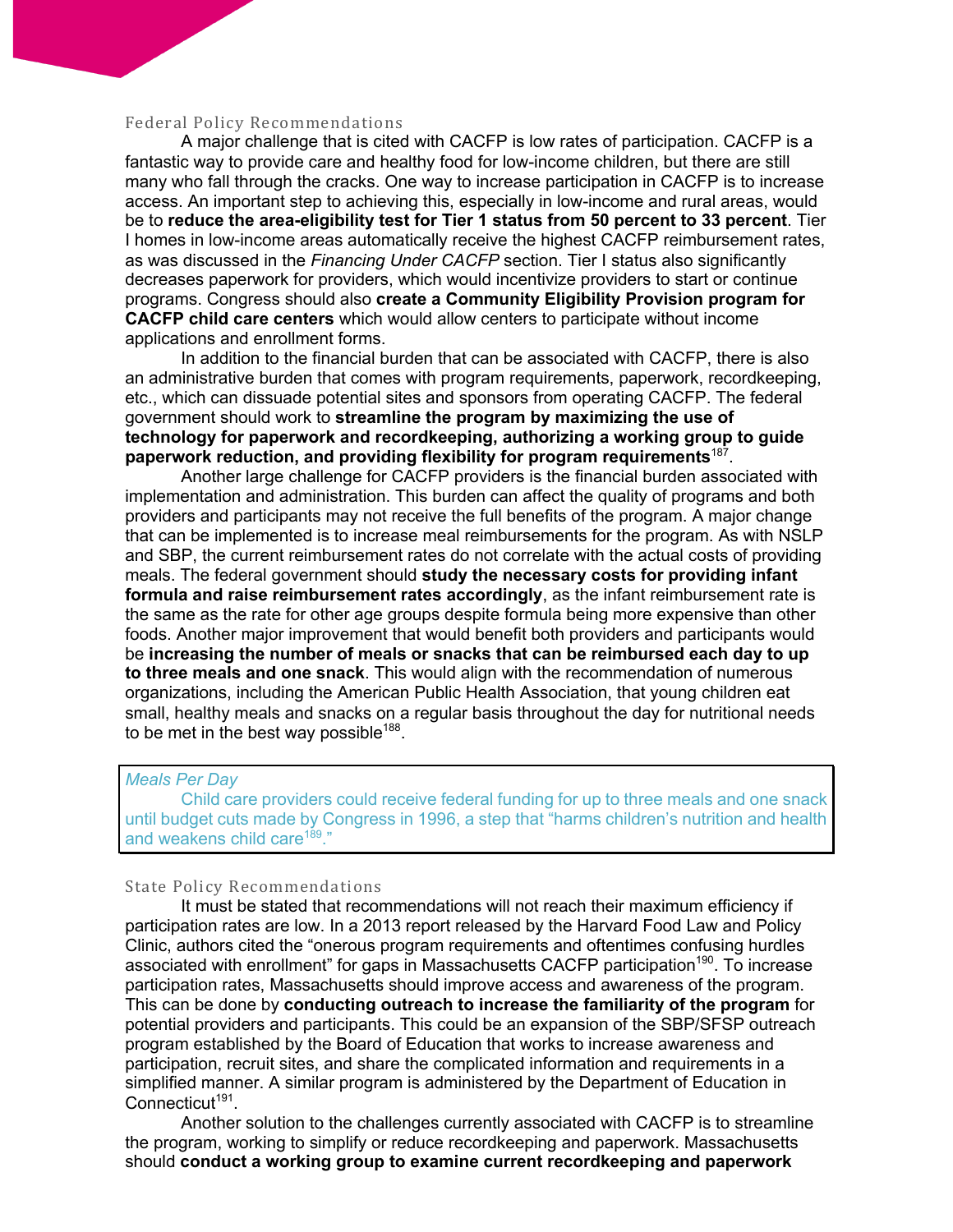**requirements and work with providers to streamline these processes** to reduce administrative burdens, especially for low-income providers.

The second major challenge with CACFP is the burdens that sites and sponsors face and their impact on the quality of services. These challenges can be solved, or at least overcome, in a few different ways. The first solution is to increase state funding for the program. **Massachusetts should study the reimbursement rates for infant formula and increase the rates accordingly**, as the infant reimbursement rate is the same as the rate for other children despite formula being more expensive than other foods.

In addition to funding for meals, additional funding is needed for day-to-day operations for providers. Massachusetts **should provide funding to CACFP providers to cover administrative costs**, as current federal administrative reimbursements go only to sponsoring organizations. By increasing funding that providers receive, financial burdens may be alleviated and more providers who may see administrative and financial requirements as burdensome would be more likely to continue or start sites. Massachusetts should also **provide more training and support, as well as create training materials at the state level**192. The state should work with sponsors, providers, and teachers to determine what information is needed and how information should be taught. Additionally, the state should work to ensure that training materials are linguistically- and culturallyrelevant.

It is important to note that the nutrition standards for CACFP, as with NSLP and SBP, are not as strong as they could be. For this reason, Massachusetts should **strengthen nutrition standards for CACFP**. This can be done in a variety of ways. Some states, such as California, West Virginia, and Texas, have made higher nutrition standards part of their licensing requirements, either for CACFP participants only or for all licensed child care facilities. Another way is through recommendations for providers. New York has created a document that includes both meal pattern requirements and recommendations<sup>193</sup>. This works to help encourage providers to improve nutrition quality to the best of their ability.

#### Provider Recommendations

Firstly, it is important to acknowledge that CACFP providers are limited by various regulations, requirements, and financial challenges. This affects their ability to meet certain recommendations and the degree to which they can be implemented, especially for lowincome sites, small sites, and/or rural sites. However, perhaps the most meaningful and important step CACFP providers can make is to ensure they are at least meeting the minimum nutrition standards set forth by the USDA. The aforementioned Harvard report, the authors found that due to a heavy caseload and various requirements to inspect, EEC licensors often "focus their audits on food safety and choking hazards rather than nutritional compliance<sup>194</sup>." This means that licensors are not necessarily implementing nutrition requirements. That said, to ensure participants are receiving healthy, nutritious meals, **providers should ensure these minimum nutrition standards are met**.

Additionally, if possible, providers should work to **go beyond these minimum requirements to ensure that participants are receiving appealing, healthy, and culturally-relevant meals**. As child participants may be spending eight or more hours a day in care and are reliant on providers for a majority of their nutritional needs, providers should, to the fullest extent possible, ensure these nutritional needs are met. Providers should also work to **form a relationship with parents and guardians that involves communication about nutrition to support child health at home**195. This could help ensure that children are eating healthy meals outside of the program at their homes. Providers can also **consider creating partnerships** consisting of advocacy groups from the nutrition, obesity, and childcare setting, as well as providers and sponsors for CACFP program that work to support nutrition and the general administration of the program<sup>196</sup>.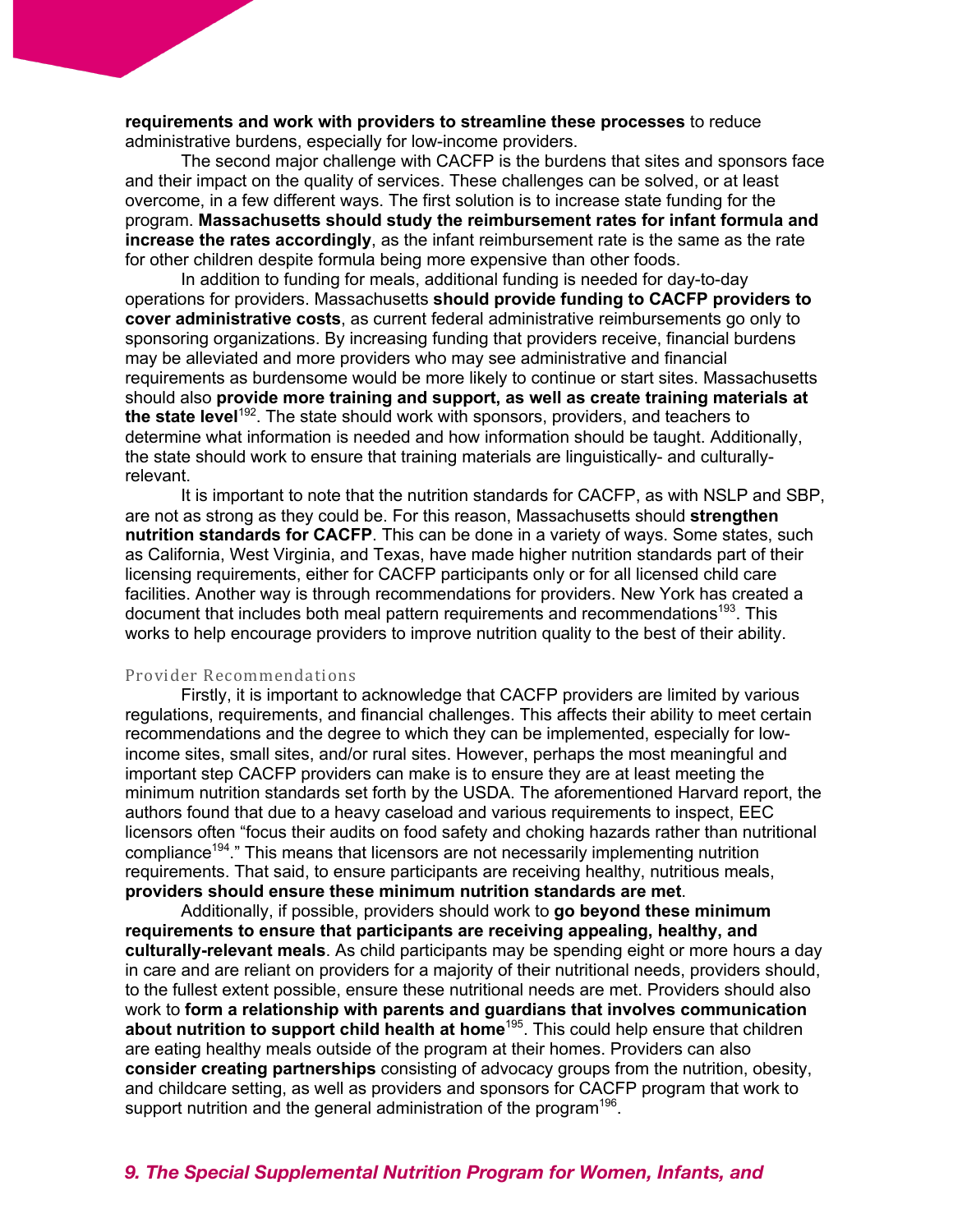## *Children (WIC)*

### *Gender Neutral Language*

While the program name specifies "women" and much of the program's language uses terms like "women" and "mothers," pregnant, postpartum, and breastfeeding individuals of any gender can apply for and enroll in WIC. Additionally, any parent or guardian of a child under 5 can apply for WIC for their child. To acknowledge these facts, this report will use gender neutral terminology throughout.

*The Special Supplemental Nutrition Program for Women, Infants, and Children (WIC) is a federal program that provides benefits to purchase nutritious foods, as well as services*  like nutrition counseling, nutrition classes, breastfeeding support, smoking cessation *support, and referrals for healthcare or social services to low-income pregnant and postpartum parents, infants, and children up to 5 years old who are at "nutritional risk197." Eligible participants may also participate in the WIC Farmers' Market Nutrition Program, which provides benefits to buy eligible foods from farmers, farmers' markets, or roadside stands. WIC participants must have gross household income at or below 185 percent of the federal poverty line. Applicants who already receive SNAP, Medicaid, or TANF are automatically considered income-eligible for WIC. WIC services work to promote healthy living for these low-income families that can be continued even after enrollment ends.*

## Benefits of WIC

In 2018, WIC provided services to approximately 6.9 million people: 1.6 million pregnant and postpartum parents, 1.7 million infants, and 3.5 million children<sup>198</sup>. As a result of its services, WIC is associated with higher rates of family food security and economic security, higher availability of healthy foods in low-income communities, and improved dietary intake. WIC also improves birth outcomes and health outcomes and reduces costs associated with childbirth and healthcare. Federal nutrition programs like WIC are also crucial to support learning, cognitive development, overall health, and educational attainment and income in adulthood<sup>199</sup>.

## *Food Insecurity in Female-Headed Households*

While they do not make up all of WIC participants, it is important to note that single mothers and their children are "far more vulnerable to hunger and food insecurity," experiencing food insecurity at a rate of 30.3%, compared to the general U.S. rate of 12.7%<sup>200</sup>. WIC can help ensure that these mothers and their children do not miss out on nutritious meals.

WIC is also an important program for reducing racial disparities. Racial disparities are rampant in healthcare, and the health of pregnant and postpartum parents and their children is no exception. Families of color face higher rates of parental mortality and infant mortality than white families<sup>201</sup>. Black and Latine families face higher rates of serious pregnancy-related illnesses. Black, Indigenous, and Pacific Islander people have higher shares of preterm births, higher rates of low birthweight births, and lower rates of timely prenatal care. WIC works to reduce these disparities in the health of pregnant and postpartum parents and their children, along with disparities in food insecurity.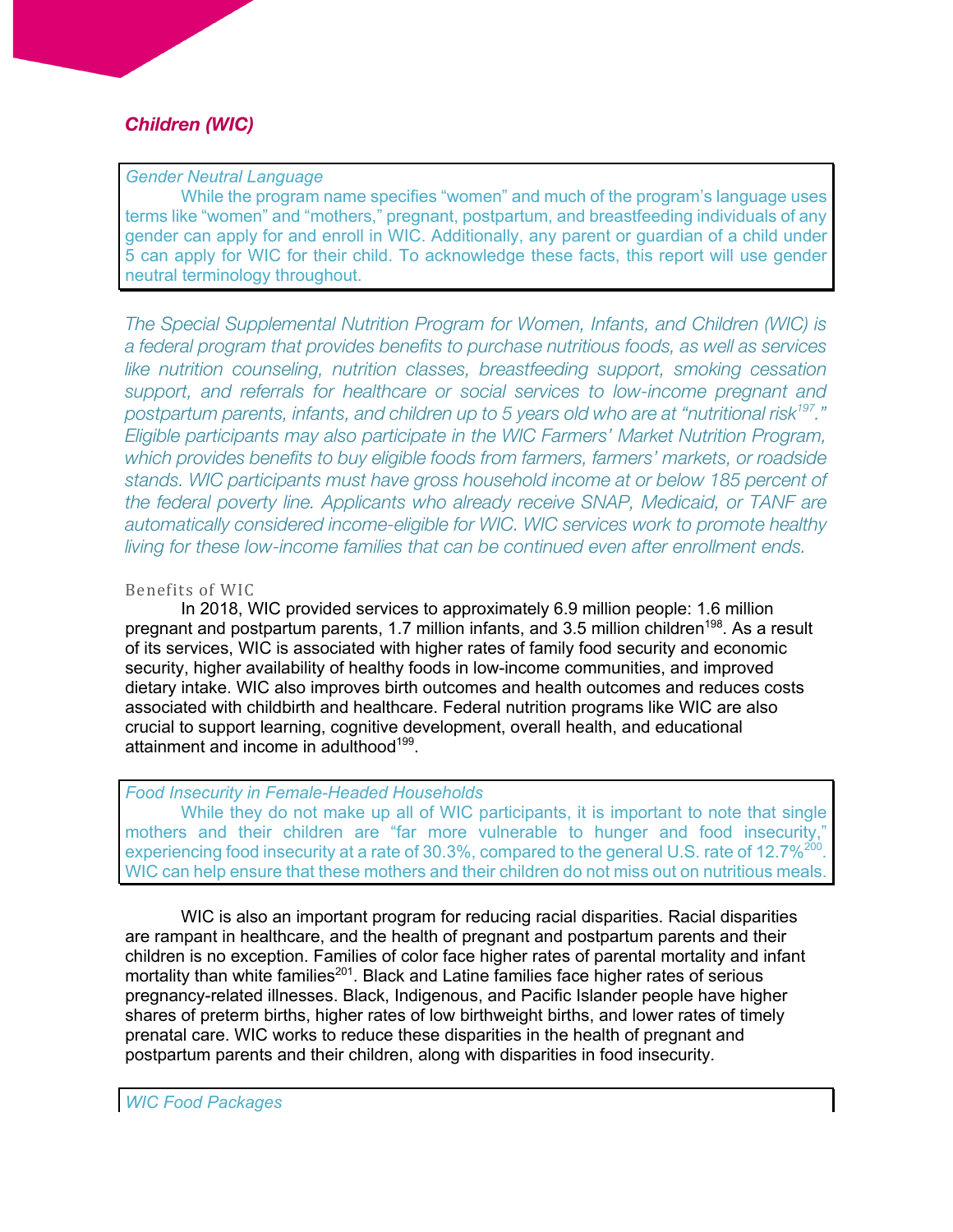WIC provides food packages to pregnant and postpartum parents, infants, and children. There is one food package for children aged 1 to 4, three food packages for pregnant and postpartum parents, and three food packages for infants<sup>‡‡</sup>.

The food packages for pregnant and postpartum parents varies depending on the parent's decision to breastfeed or formula feed. The food packages are laid out as follows:

Food Package V: for parents who are pregnant or mostly breastfeeding; lasts up to one year after child's birth

Food Package VI: for postpartum parents who are not breastfeeding; lasts up to six months after child's birth

Food Package VII: for postpartum parents who are fully breastfeeding; lasts up to one year after child's birth

The food packages for infants vary in a similar way as the food packages for pregnant and postpartum parents. Participants receive a food package based on the infant's status as breastfeeding or formula feeding and the infant's age.

#### History of WIC

WIC has operated in the United States for almost 50 years, beginning in 1972 as a two-year pilot aimed at improving the health of low-income pregnant and postpartum parents and their children<sup>202</sup>. In 1974, the first site opened in Pineville, Kentucky and WIC went on to operate in 45 states. By 1975, the program was established permanently as a national health and nutrition program. WIC has been altered and improved over the years, including in 1978 when nutrition education, supplemental foods containing nutrients lacking in target populations, and social service referrals were introduced. More recently, in 2009, USDA introduced a new food package consistent with the Dietary Guidelines for Americans, leading to fruits, vegetables, and culturally-relevant substitutes being added to the food package. Finally, in 2010, the Healthy, Hunger-Free Kids Act mandated that all WIC state agencies adopt an electronic benefit transfer system, which replaced paper vouches that could often lead to unnecessary stigma. While states were given the deadline of 2020 to comply with this mandate, Massachusetts implemented the change in 2014.

#### Funding WIC

WIC is a federal public health nutrition program that is operated through the United States Department of Agriculture. Each year, the USDA's Food and Nutrition Service drafts an annual budget proposal, which is sent to Congress. Congress determines funding and the appropriation is signed into law. From here, grants are provided to each state and administered by county and city health centers or private nonprofits<sup>203</sup>. Since 1997, Congress has provided sufficient funding to serve all eligible applicants, which totals about \$6 billion per year<sup>204</sup>.

One key component of WIC is the Farmers' Market Nutrition Program. This program allows eligible families to buy foods from farmers, farmers' markets, or roadside stands and is a great way to make healthy, fresh food available and affordable. In fiscal year 2020, \$18.5 million was appropriated for this program<sup>205</sup>. Funds are given by the Food and Nutrition Service in the form of cash grants to state agencies who then issue benefits to participants.

#### State of Massachusetts

In Massachusetts, the Special Supplemental Nutrition Program for Women, Infants, and Children is administered by the Department of Public Health in a manner consistent with the federal laws regarding WIC<sup>206</sup>. Massachusetts works to provide funding to expand program operations in areas most in need and to perform outreach activities designed to

<sup>‡‡</sup> WIC promotes breastfeeding as the optimal choice for infants unless it is inadvisable for medical reasons; however, it is important to note that what is most important is that children are fed, whether that is through breastfeeding or formula.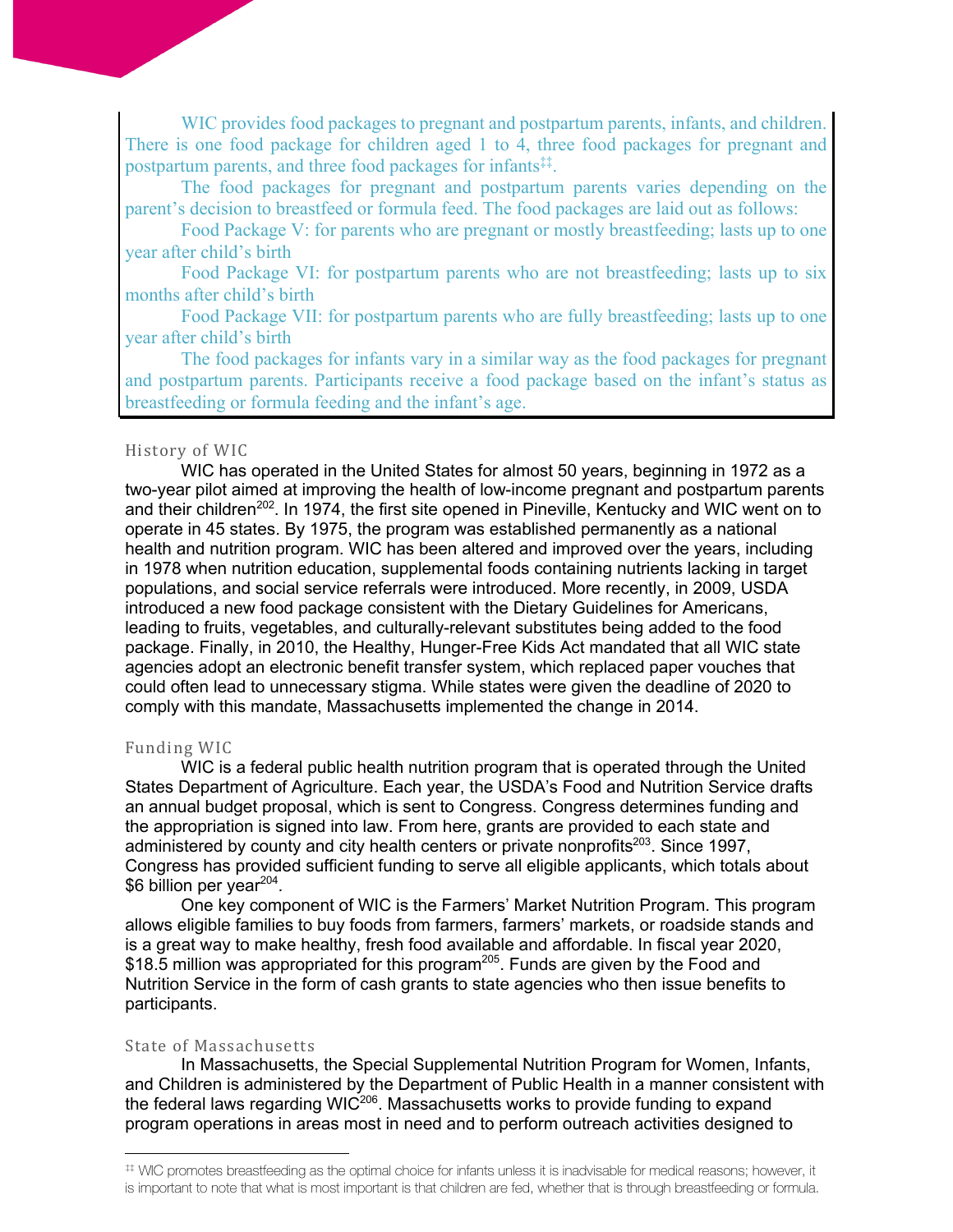identify and encourage the participation of eligible individuals. Massachusetts requires a monthly food package be provided to each participant. This package is prescribed by a professional authority at the local WIC agency based on dietary needs. Each WIC agency is also required to deliver benefits to individuals based on difficulties obtaining these instruments. Guidelines for this are set forth in the state plan.

State WIC agencies engage in programs that work to increase participation, such as the targeted text message outreach, as well as improve quality, such as WIC Good Food Project<sup>207</sup> and the WIC Farmers' Market Nutrition Program (FMNP)<sup>208</sup>. Massachusetts also allows applicants to fill out their applications online and allows participants to complete nutrition education modules online, making these processes far more accessible.

#### Federal Policy Recommendations

An important aspect when considering policy recommendations is the fact that WIC is not covering all eligible people. In 2018, the coverage rate was only 56.9% of eligible people, meaning many eligible people are missing out on these important services<sup>209</sup>. The federal government can take various measures to increase this percentage and ensure more people are receiving necessary services. The first is to **provide funding to state agencies to allow them to modernize their agencies** through attractive and effective websites, social media and web-based outreach, and online clinic meetings and services. This would help to address the accessibility of WIC services and ensure people without access to transportation, people who may work during clinic hours, or people who live far away from clinics can still access WIC services and maintain their enrollment. This is especially important for low-income people who may rely on low-wage work that often does not offer paid leave and may require working unpredictable and inflexible hours.

Another step is to remove language and cultural barriers to WIC. WIC should **ensure that outreach campaign materials, application materials, and any necessary information materials are available in a wide variety of languages and for various cultural and/or ethnic groups**. Another step that should be taken is to **adopt more gender-neutral language** in the program. This would ensure that pregnant and postpartum people who do not identify as women (such as nonbinary people and transgender men) and parents and guardians of children under 5 are aware of the services available to them and do not face unnecessarily concerns or triggers when researching and applying.

Finally, Congress should also extend the amount of time infants and children can receive food packages through WIC. Congress should **extend certification for infants to two years**, which would eliminate an unnecessary paperwork burden and encourage families to continue receiving WIC services. Additionally, while many children start kindergarten at the age of five and can begin receiving school meals, this is not the case for all children. In 2019, only 86% of 5-year-olds were enrolled in school<sup>210</sup>. This number was even lower for people below the federal poverty line (82%) and people between 100 and 185 percent of the poverty line (84%). This means that many potentially-eligible children are missing out on necessary WIC services. A 2016 study found that there is a gap in food and nutrition programs when children turn five, leading to an increase in food insecurity for children who become age-ineligible for WIC and who have not started kindergarten $^{211}$ . For this reason, Congress should **extend the amount of time children are eligible for WIC until 6 years of age**.

For those who are utilizing WIC, Congress should also work to ensure that participants are receiving nutritious food. The most important step in achieving this is to **update WIC food packages to be consistent with the Institute of Medicine's recommendations**. These food packages have not been updated since 2009, and they are not consistent with recent nutrition guidelines. An additional way to help families access healthy foods is to **increase funding for the Farmers' Market Nutrition Program**. This would help people access fresh, healthy fruits and vegetables. Additionally, Congress should **increase the food package value**. This would help increase access to fruits and vegetables and allow participants to make healthier choices<sup>212</sup>. Finally, Congress should **provide more**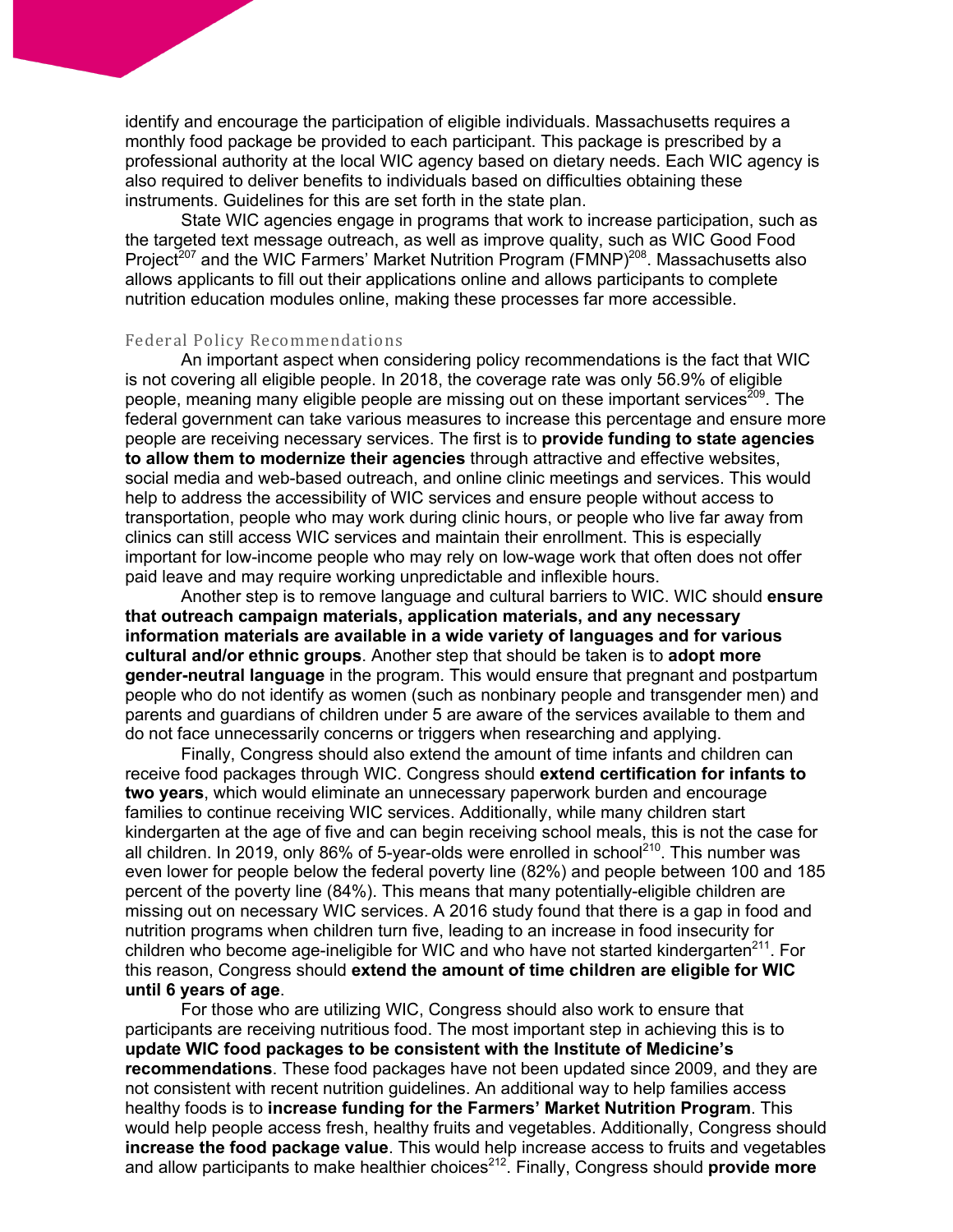#### **flexibility and choice for WIC shoppers to avoid unnecessary hardships and stigma**.

Providing more flexibility to WIC shoppers would give them the options to choose what is best for their families, encourage full redemption of WIC benefits, and reduce unnecessary stigma around the program $213$ .

#### State Policy Recommendations

In 2018, USDA WIC data found that Massachusetts only covered 64.4% of eligible people<sup>214</sup>. While this is higher than the national average and higher than the 2017 rate of 60.9%, there is still room for improvement. The state can and should work to increase participation. The state should **facilitate work between WIC agencies and their state counterparts in Medicaid, SNAP, and TANF**, helping to utilize data to identify eligible people and conduct targeted outreach. This would strengthen cross-platform enrollment and increase participation rates. The state should also **ensure that WIC is added to any multibenefit online applications or application efforts, such as the ongoing common application efforts in Massachusetts**. This would alleviate a burden for families trying to access services and potentially even help them find services they may not know are available to them.

#### State Agency and Local Agency Policy Recommendations

The first is to make WIC more accessible and efficient for families who may have trouble keeping up with or meeting requirements. This can be done through **assessing certification practices** through a toolkit like the one provided by the Center on Budget and Policy Priorities<sup>215</sup>. This would allow agencies to perform tasks like facilitate enrollment, schedule appointments, simplify certification, and document eligibility. Agencies should also work to **utilize technology** to the best of their abilities through phone and video appointments, electronic document submission and review, and online appointment scheduling.

WIC agencies should also **work with state counterparts in Medicaid, SNAP, and TANF** to use their data to identify and conduct targeted outreach to eligible people. This would strengthen cross-platform enrollment and increase participation rates. **WIC services should be embedded into existing healthcare settings** to meet potential participants where they are. WIC agencies can work with employees at these healthcare settings to train and educate them on WIC qualifications, services, and applications to pass on to potentiallyeligible patients.

Another step is to remove language and cultural barriers to WIC. WIC should **ensure that outreach campaign materials are available in a wide variety of languages and for various cultural and/or ethnic groups**. Another step that should be taken is to **adopt more gender-neutral language** in the program. This would ensure that pregnant and postpartum people who are not women (such as nonbinary people and transgender men) and parents and guardians of children under 5 are aware of the services available to them and do not face unnecessarily concerns or triggers when researching and applying.

#### *10. Conclusion*

As this report has shown, child nutrition programs are crucial tools in fighting childhood hunger and childhood food and nutrition insecurity. The National School Lunch Program, School Breakfast Program, Fresh Fruit and Vegetable Program, Summer Food Service Program, Afterschool Nutrition Programs, the Child and Adult Care Food Program, and the Special Supplemental Nutrition Program for Women, Infants, and Children (WIC) all contribute to the health and well-being of children and their families; however, there is still work to be done to make these programs more accessible and higher quality. With over 35 million people, including almost 11 million children, living in food insecure households, we must work to combat these issues quickly and effectively.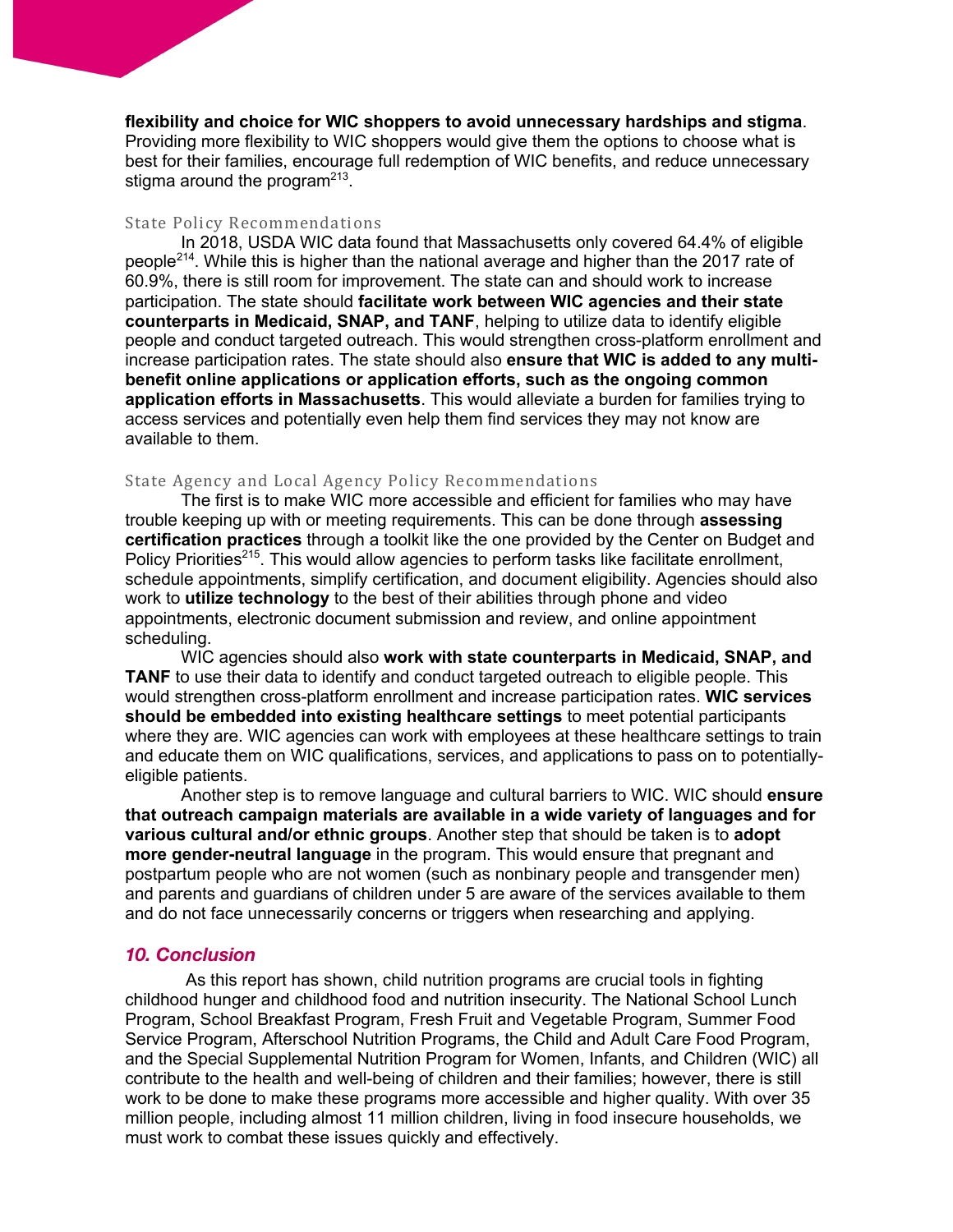## *Appendix: List of Recommendations*

NSLP/SBP

## **Federal Policy Recommendations**

*Increasing Access*

- **Universal Meals.** The federal government should enact a permanent universal free school meals program. If this is not done, Congress should take steps to ensure that as many children as possible are receiving free school meals, including:
	- o **CEP Threshold.** Congress should reduce the CEP threshold to 25%.
	- o **Expanding Free Meal Status**. Congress should expand free meal access for households at or below 300% of the federal poverty line.
- **State Pilots for CEP.** Congress should allow state pilots for CEP, allowing for statewide free meal programs for states who meet CEP requirements.
- **Direct Certification.** Congress should expand direct certification to include children receiving Medicaid and/or Supplemental Security Income benefits, children in households receiving guardianship or adoption assistance or LIHEAP, and children placed in kinship or informal care.
- **Meal Debt and Stigma.** Congress should set federal policy regarding meal debt and stigma that prohibits public identification of students with meal debt or the denial of meals to students with meal debt.

## *Improving Quality*

- **Raise Reimbursement Rates.** Congress should provide an additional \$0.50 per breakfast and an additional \$0.15 per lunch to match the recommended reimbursement rates of the USDA School Nutrition and Meal Cost Study.
- **ISP Multiplier.** Congress should increase the Identified Student Percentage Multiplier for Community Eligibility Provision schools to 2.5.
- **Farm to School.** Congress should provide funding to expand Farm to School programs.
- **Nutrition Standards.** Congress should update nutrition standards based on recommendations from the Institute of Medicine and the U.S. Dietary Guidelines, along with other independent, objective sources.

## **State Policy Recommendations**

*Increasing Access*

- **School Lunch and Breakfast Availability.** Massachusetts should require that school lunch and school breakfast be made available in every school where students are required to eat lunch at school (HI).
	- o NSLP/SBP requirement?
- **Universal Meals.** Massachusetts should enact a permanent universal free school meals program (CA, ME).
	- $\circ$  If a permanent universal free school meal program is not enacted, Massachusetts should take steps to ensure as many students are receiving free school meals as possible. This can be achieved in a variety of ways.
		- § **Requiring Participation in the Community Eligibility Provision for Eligible Schools.** Massachusetts should require eligible schools to adopt CEP. funding to match federal reimbursement to ensure 100% of school meals are funded in schools that operate CEP.
		- **Expanding Free Meal Status.** Massachusetts should expand free meal access for households at or below 300% of the federal poverty line, as has been done in Oregon.
		- § **School Meal Application Streamlining.** Massachusetts should create a statewide online school meal application system that works to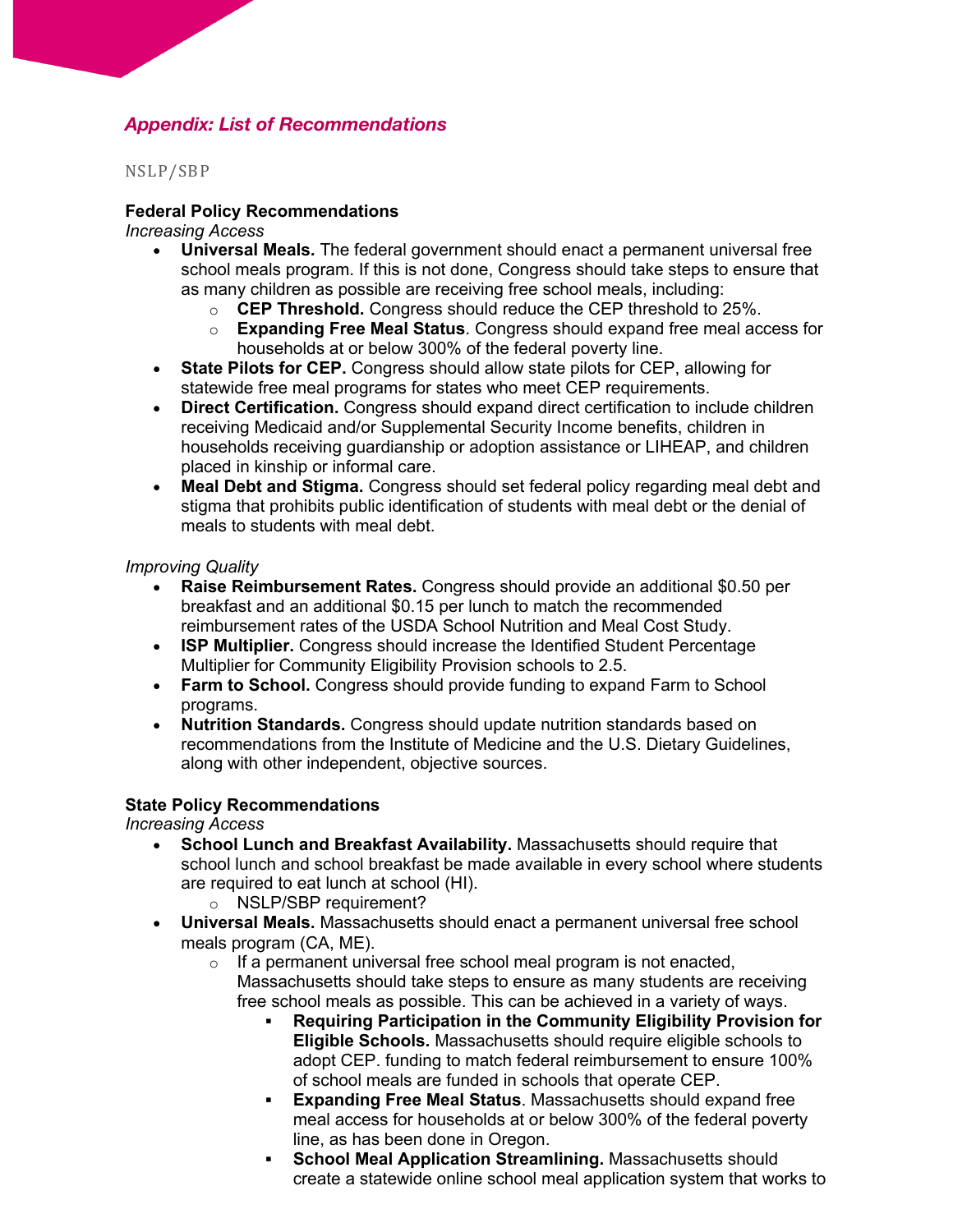alleviate application burdens for schools and parents. This system should also utilize state data for direct certification.

- **Alternative Breakfast Models.** Massachusetts should require all schools to adopt an approved delivery model that ensures all students are given an adequate opportunity to eat breakfast. These can include, but are not limited to, Grab-and-Go, Breakfast in the Classroom, Second Chance Breakfast (WV).
	- If this is not done, Massachusetts should lower the current threshold to require schools with 40% of students eligible for free or reducedprice meals in the preceding school year to implement alternative breakfast models.
- **Time to Eat.** Massachusetts should require schools to provide students at least 20 of seat time with lunch and at least 10 minutes of seat time with breakfast.
- **Lunch Scheduling.** Massachusetts should require schools to schedule recess before lunch to increase consumption of nutritious foods.

## *Improving Quality*

- **Meal Reimbursement.** Massachusetts should provide state funds to provide an additional \$0.50 per breakfast and an additional \$0.15 per lunch to make up the difference between average cost for breakfast and lunch and the current federal reimbursement rate.
- **Farm to School.** Massachusetts should provide state funding for Farm to School programs in the state. These programs should explicitly give procurement preference to small producers and/or producers of color.
	- o Massachusetts should also provide state funding to provide an additional reimbursement of \$0.10 for any child nutrition program meal that includes a locally-grown fruit, vegetable, or legume (MI).
- **Nutrition Standards.** Massachusetts should create state policies around school meal nutrition that preempt local policies and enhance nutrition standards.
	- o Massachusetts should also provide state funding to provide an additional reimbursement of \$0.10 for any meal that meets optional state nutrition requirements (CT).
- **Federal Equipment Assistance Grants.** Massachusetts should provide funds for a state funding match for federal equipment assistance grants (CA).
- **Competitive Foods.** Massachusetts should require schools serving competitive foods and beverages to follow United States Dietary Guidelines, updated every five years.

## **Schools/School Districts Recommendations**

- **Meal Provision.** Schools should provide a regular, reimbursable meal to all students, regardless of the ability to pay.
- **School Meal Application Outreach.** Schools and school districts should conduct an aggressive school meal application outreach campaign to encourage families to submit applications.
- **Scratch Cooking.** Schools should work to incorporate scratch cooking in school meal programs, as opposed to prepackaged, processed items.
- **Culturally-Relevant Meals.** Schools should work to incorporate culturally-relevant meals in school meal programs, based on the communities they serve.
- **Lunch Scheduling.** Schools should consider scheduling lunch after recess and/or after 12 p.m.
- **Time to Eat.** Schools and school districts should ensure that students have at least 20 minutes of seat time with their lunch and at least 10 minutes of seat time with their breakfast.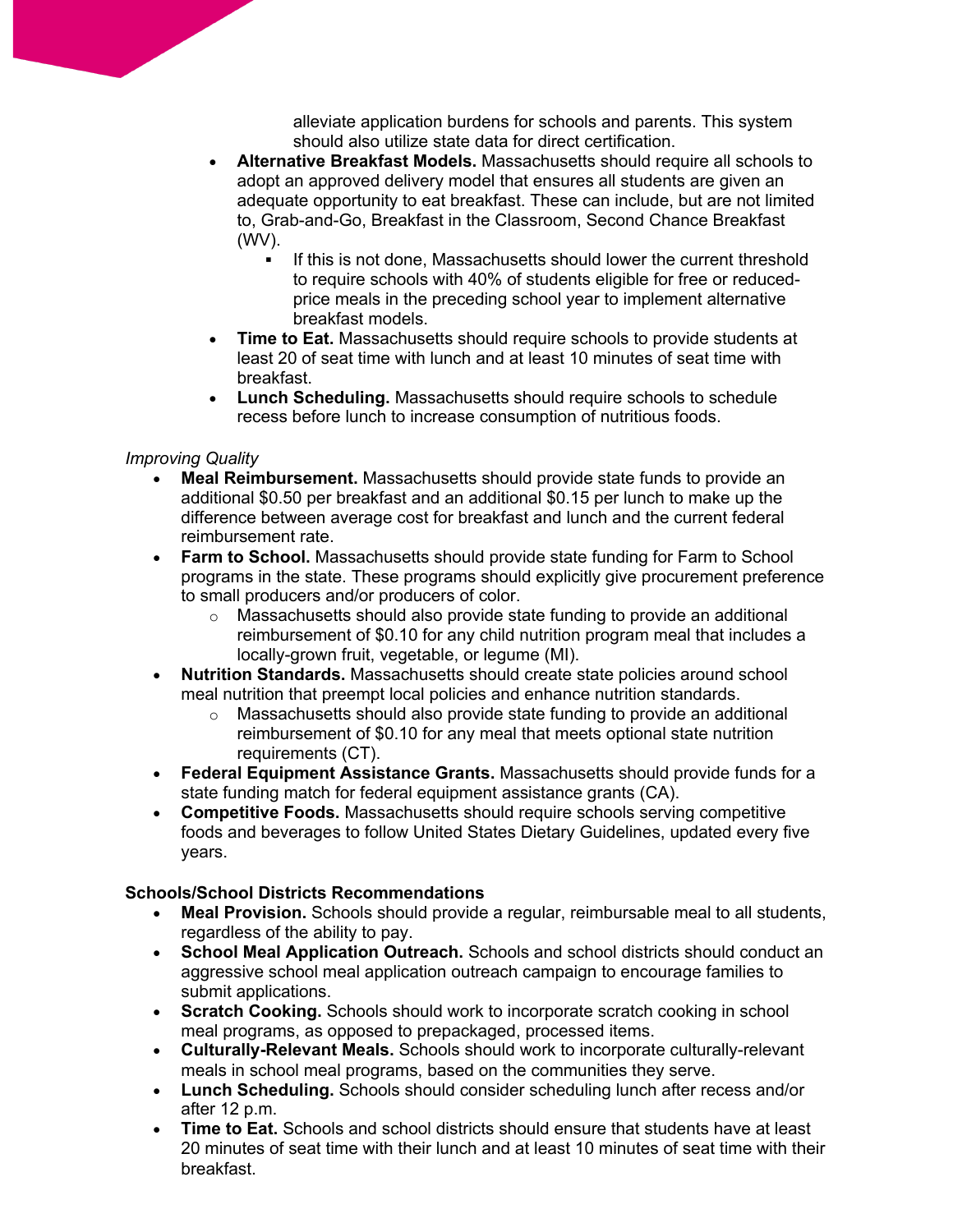• **Local Partnerships.** Schools and school districts should engage in partnerships with local organizations, such as Project Bread to enhance the viability of CEP, alternative breakfast models, and more.

FFVP

## **Federal Policy Recommendations**

- **FFVP Funding.** Congress should increase the amount of funding the program receives to ensure that the program is available to as many schools as possible and as effective as possible.
- **FFVP Expansion.** Congress should expand the Program to include middle and high schools.

Afterschool Meals

## **Federal Policy Recommendations**

*Increase Access*

- **Area-Eligibility Threshold.** Congress should eliminate the area-eligibility test for NSLP and CACFP afterschool meal programs.
	- o If this is not done, Congress should at least **lower the area-eligibility test** for NSLP and CACFP to allow sites with 33% or more of students eligible for free or reduced-price meals to operate a program.
- **Afterschool Program Funding.** Congress should provide funding to support and expand afterschool programs.
- **Access Grants.** Congress should provide funding for grants to increase access to meals in rural and other underserved communities.

## *Improve Quality*

- **Reimbursement Rates.** Congress should raise reimbursement rates to match the rate of suppers served under the Summer Food Service Program (\$4.25). This would require an additional \$0.60 per meal.
- **Expand NSLP.** Congress should expand NSLP to allow schools to serve suppers through the program.
- **Streamline CACFP and SFSP.** Congress should streamline the CACFP Afterschool Supper and Snack Program and the Summer Food Service Program to allow sites to serve meals year-round through SFSP.

## **State Policy Recommendations**

*Increase Access*

- **Mandated Participation.** Massachusetts should require school districts that meet the federal area-eligibility guidelines for the CACFP At-Risk Afterschool Supper Program to participate and provide meals to students who attend afterschool programming.
- **Technical Support and Outreach.** Massachusetts should provide technical support and outreach for afterschool programs through the Department of Elementary and Secondary Education.

## *Improve Quality*

- **Expansion Grants.** Massachusetts should provide state funding to expand afterschool meal programs (OR).
- **Reimbursement Rates.** Massachusetts should raise reimbursement rates to match the rate of suppers served under the Summer Food Service Program (\$4.25). This would require an additional \$0.60 per meal.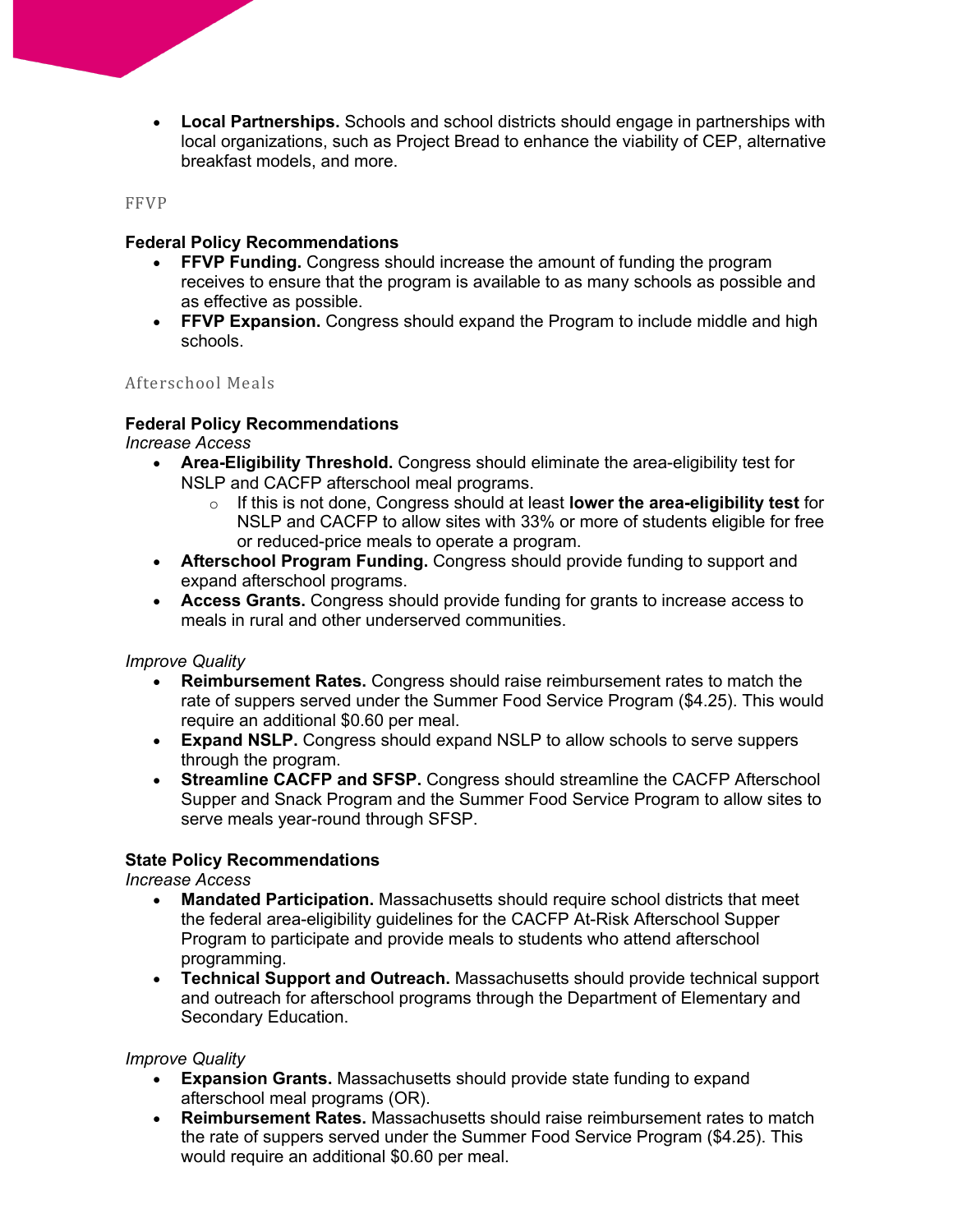• **Farm to School.** Massachusetts should reimburse CACFP At-Risk sponsors with an additional \$0.10 for any child nutrition program meal that includes a locally-grown fruit, vegetable, or legume (MI).

## **Provider Recommendations**

- **Afterschool Supper.** Providers should take steps to provide an afterschool supper, rather than an afterschool snack.
- **Meal Quality.** Providers should work to ensure they are providing the most nutritious and appealing meals possible.
- **Linguistical and Cultural Relevance.** Providers should work to ensure that they are providing programming and food that is linguistically- and culturally-relevant.

## Summer Meals

## **Federal Policy Recommendations**

*Increasing Access*

- **Transportation Grants.** Congress should provide funding for grants for transportation to and from summer meal sites, along with mobile meal trucks.
- **Targeted Outreach and Site Recruitment.** Congress should provide funding for investments to serve low-income children, such as targeted outreach and site recruitment.
- **Meal Delivery**. Congress should allow pilots for and extensions of programs that offer summer meal delivery to central locations.
- **Area-Eligibility Threshold.** Congress should eliminate the area eligibility threshold for SFSP to allow any sites that wish to provide summer meals to do so.
	- o If this is not done, the **area-eligibility threshold should at least be lowered to 33%** to match the recommended rate of the CACFP At-Risk Afterschool Meals and Snacks Program.
- **Mandated Participation.** Congress should mandate participation in school districts that meet the federal area eligibility requirements for open sites.

## *Improving Quality*

- **Third Meal.** Congress should increase the number of reimbursable meals sites that can serve, allowing open and enrolled sites to serve a third meal.
- **Programming Funding.** Congress should increase the amount of funding allocated for summer programming.
- **Streamline SFSP and CACFP.** Congress should allow sites that operate SFSP to offer meals year-round through the program, rather than requiring application for and operation of CACFP.

## *Summer EBT*

• **Summer EBT System.** Congress should provide funding to expand the Summer EBT program, giving families a benefit of \$60 per month per child during the summer months.

## **State Policy Recommendations**

*Increasing Access*

- **Mandated Participation.** Massachusetts should mandate participation in school districts that meet the federal area eligibility requirements for open sites.
- **Summer Meals without Summer Programming.** Massachusetts should require summer meals be served in areas that meet federal area-eligibility requirements without a summer program requirement.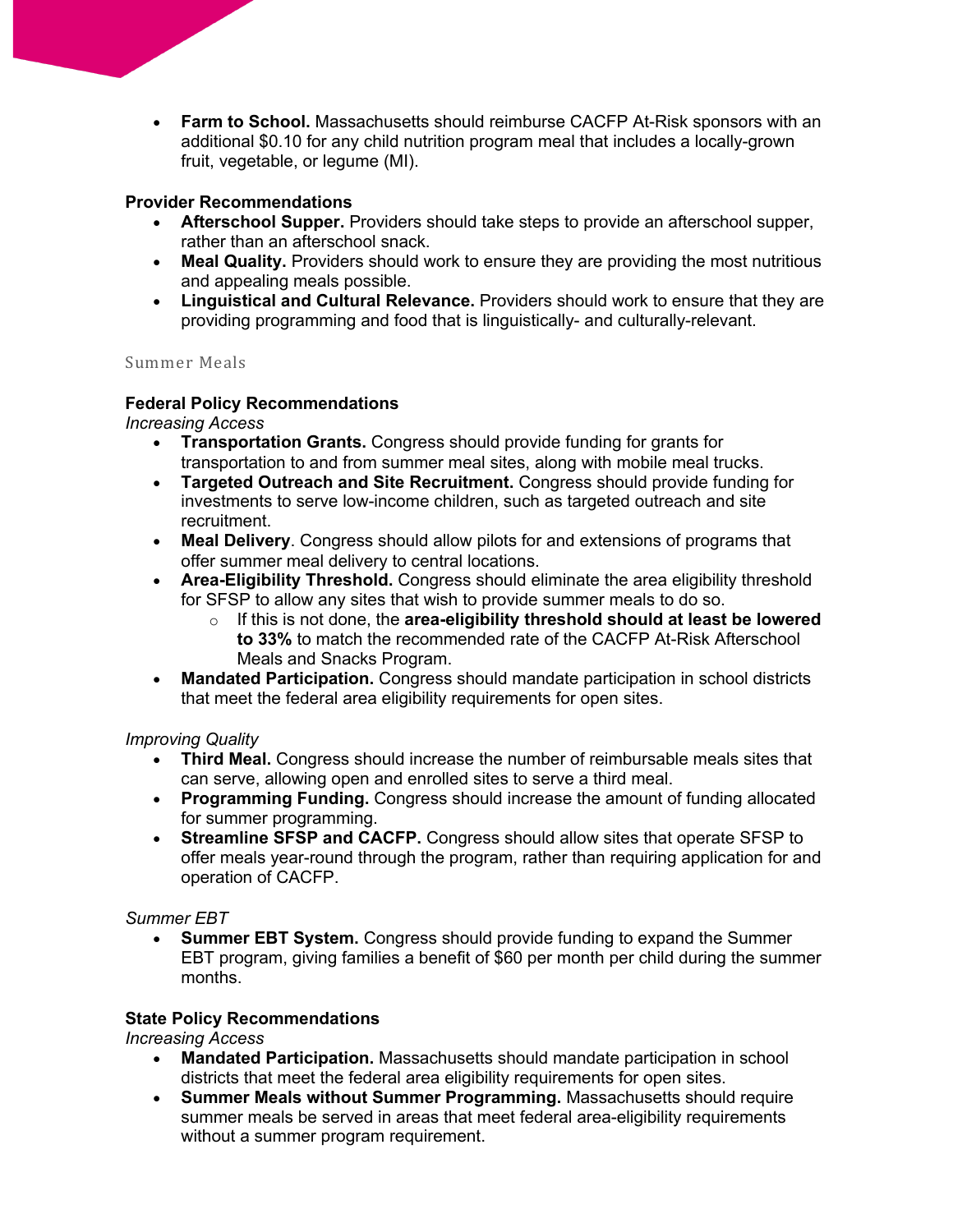• **Innovation Grants.** Massachusetts should provide state funding for transportation grants and grants for mobile meal trucks and other programs that increase access for rural and under-served communities.

*Improving Quality*

- **Summer Programming.** Massachusetts should provide state funding for summer programming.
- **Farm to School.** Massachusetts should provide funding to reimburse SFSP sponsors with \$0.10 for any meal that includes a locally-grown fruit, vegetable, or legume.

## **Provider Recommendations**

- **Community Partnerships and Engagement.** Providers should work to maximize their impact through engagement and partnerships with community resources and organizations, such as Project Bread.
- **Summer Programming.** Providers should attempt to provide programming at summer meal sites, if possible.
- **Linguistical and Cultural Relevance.** Providers should work to ensure that they are providing programming and food that is linguistically- and culturally-relevant.

## CACFP

## **Federal Policy Recommendations**

*Increasing Access*

- **Area-Eligibility.** Congress should reduce the area-eligibility test for tier 1 status from 50 percent to 40 percent.
- **Community Eligibility Provision.** Congress should create a Community Eligibility Provision program for CACFP child care centers.
- **Streamline CACFP.** Congress should streamline the program by maximizing the use of technology for paperwork and recordkeeping and working to provide flexibility and assistance for program requirements.

*Improving Quality*

- **Infant Formula.** The federal government should study the necessary costs for providing infant formula and raise reimbursement rates accordingly.
- **Number of Meals.** Congress should increase the number of meals or snacks that can be reimbursed each day to up to three meals and one snack per day.

## **State Policy Recommendations**

*Increasing Access*

- **Outreach.** Massachusetts should conduct outreach to increase familiarity with the program for potential providers and participants.
- **Streamline CACFP.** Massachusetts should conduct a working group to examine current recordkeeping and paperwork requirements and work with providers to streamline these processes.

## *Improving Quality*

- **Infant Formula.** Massachusetts should study the reimbursement rates for infant formula and increase the rates accordingly.
- **Administrative Costs.** Massachusetts should provide state funding to CACFP providers to cover administrative costs.
- **Training and Support.** Massachusetts should provide more training and support for CACFP providers, as well as create training materials at the state level.
- **Nutrition Standards.** Massachusetts should strengthen nutrition standards for CACFP and make these standards part of licensing requirements (CA, WV, TX).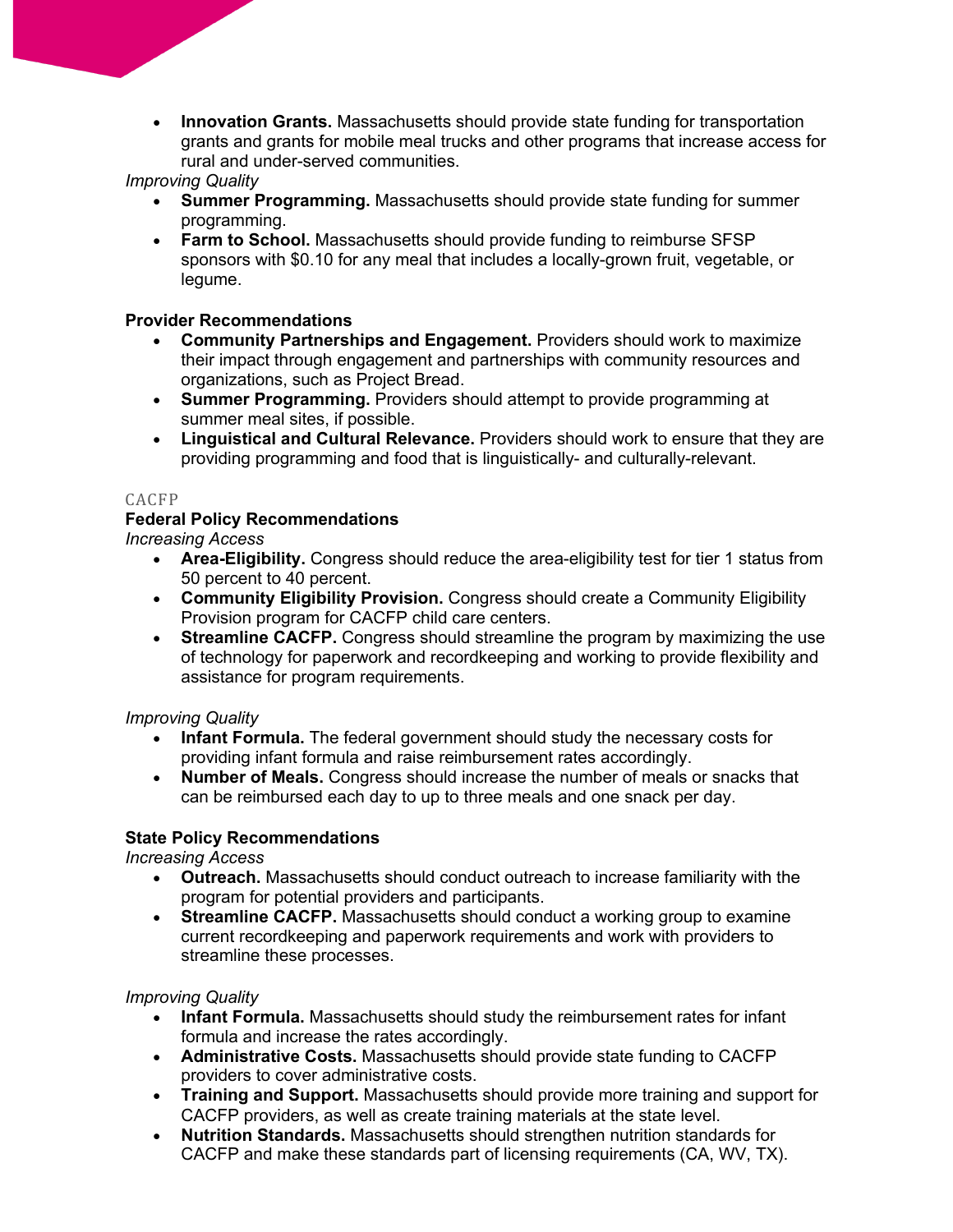## **Provider Recommendations**

- **Nutrition Standards.** Providers should ensure that minimum nutrition standards are met. When possible, providers should work to go beyond these minimum requirements to ensure that participants are receiving appealing, healthy, and culturally-relevant meals.
- **Parent and Guardian Relationships.** Providers should work to form relationships with parents and guardians of participants that involves communication about nutrition to support child health at home.
- **Community Partnerships.** Providers should consider partnerships consisting of advocacy groups from the nutrition, obesity, and childcare setting, as well as providers and sponsors for CACFP program that work to support nutrition and the general administration of the program.

W<sub>IC</sub>

## **Federal Policy Recommendations**

- **Modernization.** Congress should provide funding to agencies to allow them to modernize their agencies through attractive and effective websites, social media and web-based outreach, and online clinic meetings and services.
- **Linguistic and Cultural Barriers**. WIC should ensure that outreach campaign materials, application materials, and any necessary information materials are available in a wide variety of languages and for various cultural and/or ethnic groups.
- **Gender-Neutral Language**. WIC should work to make the language of the program more gender-neutral to ensure that pregnant and postpartum people who do not identify as women are still aware of the services available to them.
- **Infant Certification**. Congress should extend certification for infants to two years.
- **Child Age-Eligibility**. Congress should extend the amount of time children are eligible for WIC until 6 years of age.
- **Nutrition Standards**. Congress should update WIC food packages to be consistent with the Institute of Medicine's recommendations.
- **Farmers' Market Nutrition Program (FMNP)**. Congress should increase funding for the Farmers' Market Nutrition Program.
- **Food Package Value**. Congress should increase the food package value to reflect the cost of healthy eating.
- **WIC Shopper Flexibility**. Congress should provide more flexibility and choice for WIC shoppers to avoid unnecessary hardships and stigma.

#### **State Policy Recommendations**

- **Cross-Platform Engagement.** Massachusetts should facilitate engagement between WIC agencies and their state counterparts in Medicaid, SNAP, and TANF to help identify eligible people and conduct targeted outreach.
- **Modernization.** Massachusetts should provide funding to agencies to allow them to modernize their agencies through attractive and effective websites, social media and web-based outreach, and online clinic meetings and services.
- **Multi-Benefit Online Applications.** Massachusetts should ensure that WIC is included in any multi-benefit online application system.

#### **State and Local Agencies Recommendations**

- **Certification Practices.** WIC agencies should assess certification practices through a toolkit such as the one provided by the Center on Budget and Policy Priorities.
- **Technology.** Agencies should utilize technology to the best of their abilities through phone and video appointments, electronic document submission and review, and online appointment scheduling.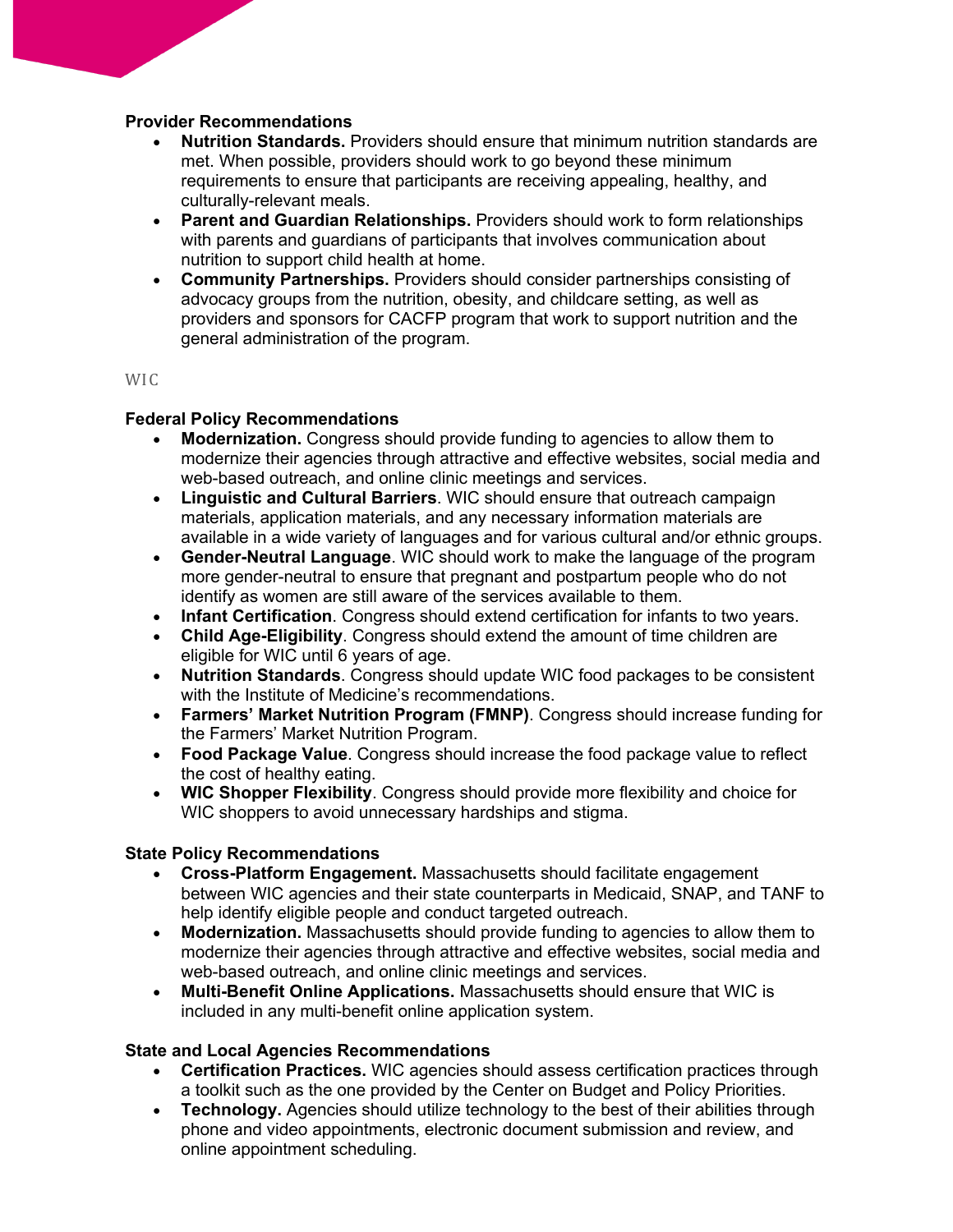- **Cross-Platform Engagement.** WIC agencies should work with state counterparts in Medicaid, SNAP, and TANF, using their data to identify and conduct targeted outreach to eligible people.
- **Existing Healthcare Settings.** WIC agencies should work to embed WIC services into existing healthcare settings to meet potential participants where they are.
- **Linguistic and Cultural Barriers**. WIC should ensure that outreach campaign materials, application materials, and any necessary information materials are available in a wide variety of languages and for various cultural and/or ethnic groups.
- **Gender-Neutral Language**. WIC should work to make the language of the program more gender-neutral to ensure that pregnant and postpartum people who do not identify as women are still aware of the services available to them.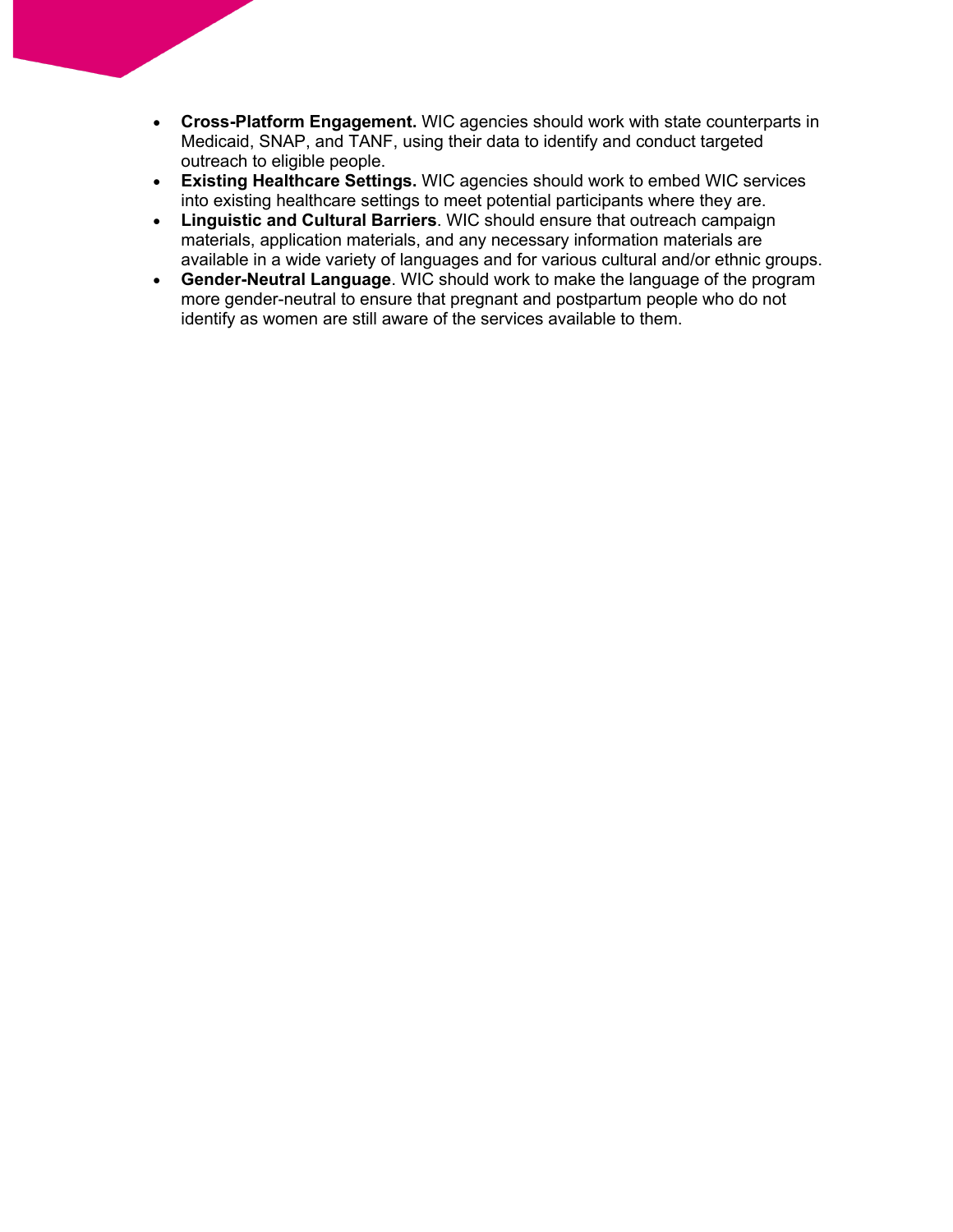## *Endnotes*

| <sup>1</sup> Feeding America. (2021). The Impact of the Coronavirus on Food Insecurity in 2020 and |  |  |  |
|----------------------------------------------------------------------------------------------------|--|--|--|
| 2021. Feeding America.                                                                             |  |  |  |

- <sup>2</sup> United States Census Bureau. (2020). *2020 Massachusetts State and County Poverty Statistics*. Retrieved from United States Census Bureau: https://www2.census.gov/programs-surveys/saipe/datasets/2020/2020-state-andcounty/est20-ma.txt
- <sup>3</sup> Feeding America. (2019). *Food Insecurity in Massachusetts*. Retrieved from Feeding America: https://map.feedingamerica.org/county/2019/overall/massachusetts
- <sup>4</sup> United States Census Bureau. (2022, January 4). *Household Pulse Survey Public Use File*. Retrieved from United States Census Bureau: https://www.census.gov/programssurveys/household-pulse-survey/datasets.html
- <sup>5</sup> Gamblin, M., & King, K. (2021). *Racially Equitable Reponses to Hunger During COVID-19 and Beyond.* Bread for the World.
- <sup>6</sup> Project Bread. (2021, September 22). *Why Do Recent Headlines Say "No Increase in Food Insecurity in 2020"?* . Retrieved from Project Bread: https://www.projectbread.org/blog/why-do-recent-headlines-say-no-increase-in-foodinsecurity-in-2020

<sup>7</sup> Ibid.

- <sup>8</sup> Feeding America. (n.d.). *Importance of Nutrition on Health in America*. Retrieved from Feeding America: https://www.feedingamerica.org/hunger-in-america/impact-ofhunger/hunger-and-nutrition
- <sup>9</sup> Feeding America. (n.d.). *Facts about child hunger in America*. Retrieved from Feeding America: https://www.feedingamerica.org/hunger-in-america/child-hunger-facts
- $10$  St. Clarke, T. (2018). The Effects of Food Security on Socioeconomic Mobility in the United States: A Case Study in Allendale County, South Carolina. *Senior Theses*.
- <sup>11</sup> Gamblin, M. (2021). *Applying Racial Equity to U.S. Federal Nutrition Assistance Programs: SNAP, WIC and Child Nutrition.* Bread for the World Institute.
- <sup>12</sup> United States Census Bureau. (2021, August 11). *Household Pulse Survey Shows LGBT Adults More Likely to Report Living in Households With Food and Economic Insecurity Than Non-LGBT Respondents*. Retrieved from United States Census Bureau: https://www.census.gov/library/stories/2021/08/lgbt-community-harder-hitby-economic-impact-of-pandemic.html
- <sup>13</sup> Park, J. E., Kim, S. Y., Kim, S. H., Jeoung, E. J., & Park, J. H. (2020). Household Food Insecurity: Comparison between Families with and without Members with Disabilities. *International Journal of Environmental Research and Public Health, 17*(17).
- <sup>14</sup> Patterson, J., Russomanno, J., Teferra, A., & Jabson Tree, J. (2020). Disparities in food insecurity at the intersection of race and sexual orientation: A population-based study of adult women in the United States. *SSM - Population Health, 12*.
- <sup>15</sup> Feeding America. (n.d.). *The National School Lunch Program (NSLP)*. Retrieved from Feeding America: https://www.feedingamerica.org/take-action/advocate/federalhunger-relief-programs/national-school-lunch-program
- <sup>16</sup> Food Research and Action Center. (n.d.). *Benefits of School Lunch*. Retrieved from Food Research and Action Center: https://frac.org/programs/national-school-lunchprogram/benefits-school-lunch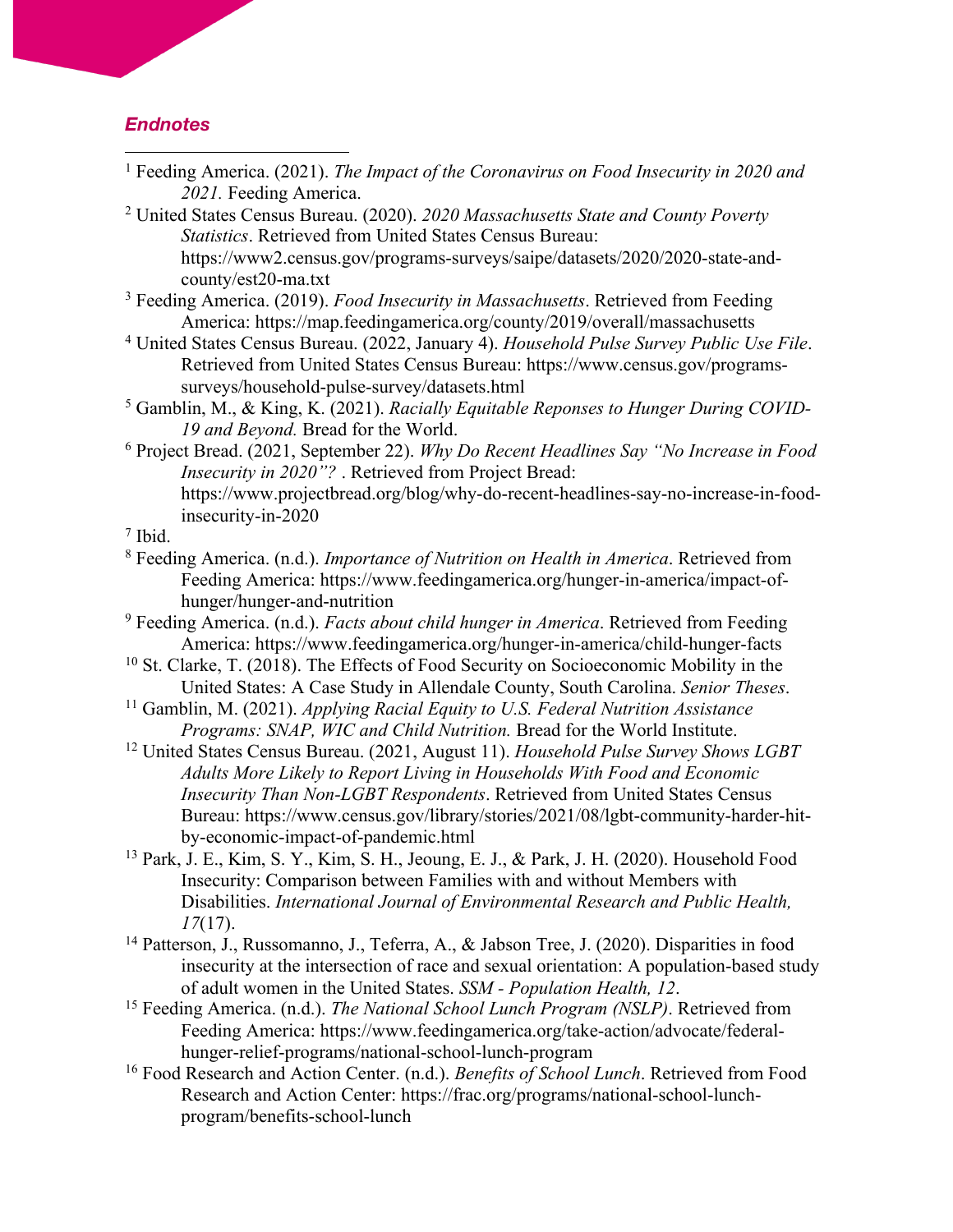- <sup>17</sup> Food Research and Action Center. (n.d.). *Benefits of School Breakfast*. Retrieved from Food Research and Action Center: https://frac.org/programs/school-breakfastprogram/benefits-school-breakfast
- <sup>18</sup> Liu, J., Micha, R., Li, Y., & Mozaffarian, D. (2021). Trends in Food Sources and Diet Quality Among US Children and Adults, 2003-2018. *JAMA Network opern, 4*(4).
- <sup>19</sup> Food and Nutrition Service. (2021). *Lunches Consumed from School are the Most Nutritious.* United States Department of Agriculture.
- <sup>20</sup> Project Bread. (2021, September 22). *Why Do Recent Headlines Say "No Increase in Food Insecurity in 2020"?* . Retrieved from Project Bread: https://www.projectbread.org/blog/why-do-recent-headlines-say-no-increase-in-foodinsecurity-in-2020
- <sup>21</sup> Stanger-McLaughlin, T., Martini, S., Henchy, G., Jacobs, K., Parker, E., & Segrest, V. (2021). *Reimagining Hunger Responses in Times of Crisis: Insights from Case Examples and a Survey of Native Communities' Food Access During COVID-19.* Food Research and Action Center.
- <sup>22</sup> Liu, J., Micha, R., Li, Y., & Mozaffarian, D. (2021). Trends in Food Sources and Diet Quality Among US Children and Adults, 2003-2018. *JAMA Network opern, 4*(4).
- <sup>23</sup> The Rockefeller Foundation. (2021). *True Cost of Food: School Meals Case Study.* The Rockefeller Foundation.
- <sup>24</sup> Sowa, A. (2021, August 27). *Universal Meals Are Essential for Advancing Racial Equity*. Retrieved from Children's Defense Fund: https://www.childrensdefense.org/blog/universal-meals-are-essential-for-advancingracial-equity/
- <sup>25</sup> Bread for the World Institute. (n.d.). *Recommendations to Promote Racial Equity within Child Nutrition Programs.* Bread for the World Institute.
- <sup>26</sup> Held, L. (2021, January 26). *The Pandemic Reveals Racial Gaps in School Meal Access* . Retrieved from Civil Eats: https://civileats.com/2021/01/26/did-pandemicdisruptions-to-school-meal-programs-leave-out-students-of-color/
- <sup>27</sup> National Farm to School Network. (n.d.). *Advancing Racial and Social Equity*. Retrieved from National Farm to School Network: https://www.farmtoschool.org/about/equity
- <sup>28</sup> Ralston, K., Newman, C., Clauson, A., Guthrie, J., & Buzby, J. (2008). *The National School Lunch Program: Background, Trends, and Issues.* United States Department of Agriculture.
- <sup>29</sup> Food Research and Action Center. (2016). *Facts: National School Lunch Program.* https://frac.org/wp-content/uploads/cnnslp.pdf.
- <sup>30</sup> School Nutrition Association. (n.d.). *School Meal Trends and Stats*. Retrieved from School Nutrition Association:

https://schoolnutrition.org/aboutschoolmeals/schoolmealtrendsstats/

- $31$  Ibid.
- <sup>32</sup> United States Department of Agriculture. (n.d.). *National School Lunch Program*. Retrieved from United States Department of Agriculture: https://www.fns.usda.gov/nslp
- <sup>33</sup> Harris, M. (2018, September 15). *The History of School Lunches*. Retrieved from Pacific Standard: https://psmag.com/magazine/the-history-of-school-lunches
- <sup>34</sup> Rude, E. (2016, September 19). *An Abbreviated History of School Lunch in America* . Retrieved from Time: https://time.com/4496771/school-lunch-history/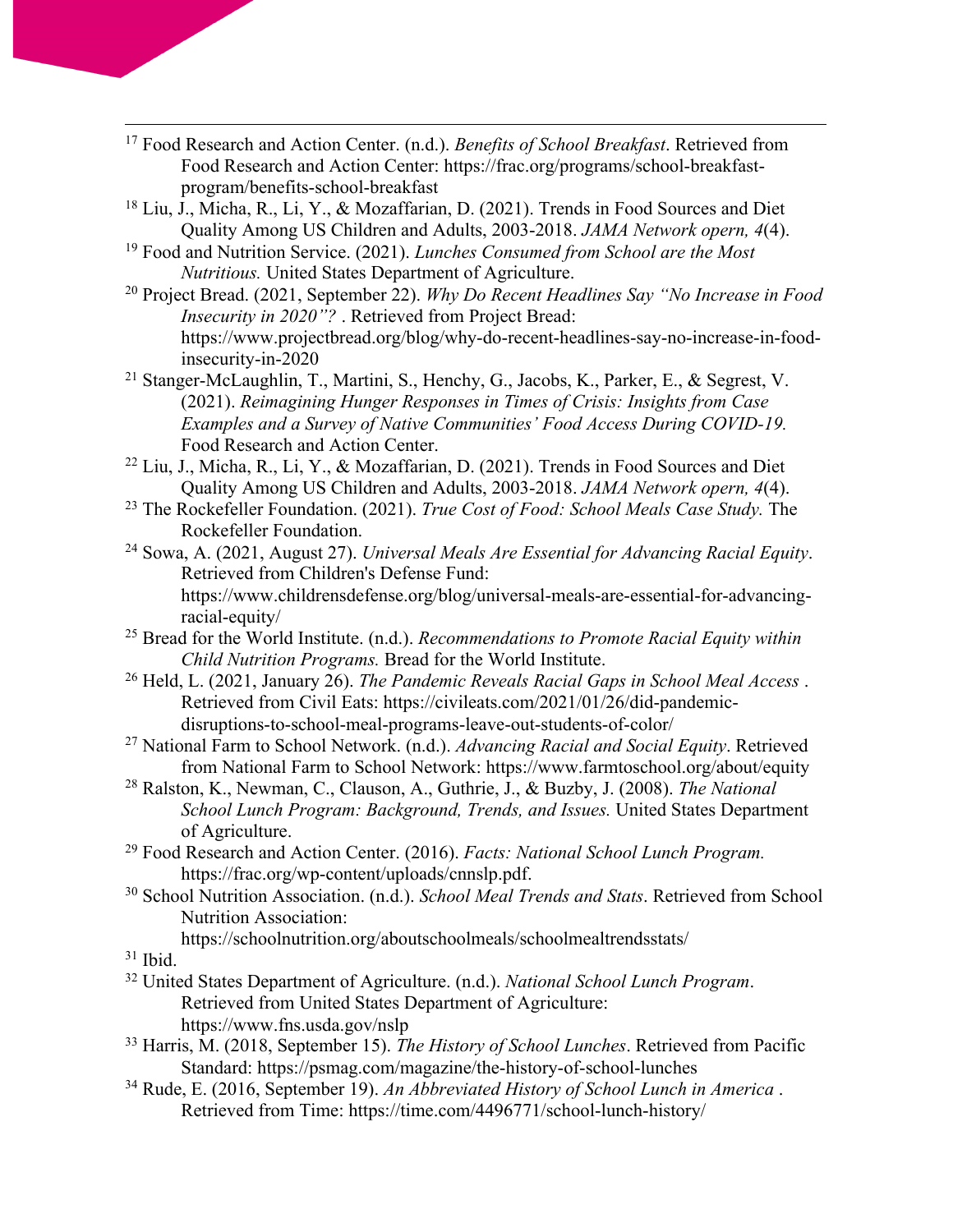<sup>35</sup> Food and Nutrition Service. (2013, July 24). *School Breakfast Program History*. Retrieved from United States Department of Agriculture: https://www.fns.usda.gov/sbp/program-history

- <sup>37</sup> Blakemore, E. (2021, January 29). *How the Black Panthers' Breakfast Program Both Inspired and Threatened the Government*. Retrieved from History: https://www.history.com/news/free-school-breakfast-black-panther-party
- <sup>38</sup> Milkman, A. (2016, February 16). *The Radical Origins of Free Breakfast for Children*. Retrieved from Eater: https://www.eater.com/2016/2/16/11002842/free-breakfastschools-black-panthers
- <sup>39</sup> Food and Nutrition Service. (2013, November 20). *Healthy Hunger-Free Kids Act*. Retrieved from United States Department of Agriculture: https://www.fns.usda.gov/cn/healthy-hunger-free-kids-act
- <sup>40</sup> Food and Nutrition Service. (2014, May 20). *FACT SHEET: Healthy, Hunger-Free Kids Act School Meals Implementation*. Retrieved from United States Department of Agriculture: https://www.fns.usda.gov/pressrelease/2014/009814

<sup>41</sup> Ibid.

<sup>42</sup> Kenney, E., Barrett, J., Bleich, S., Ward, Z., Cradock, A., & Gortmaker, S. (2020). Impact Of The Healthy, Hunger-Free Kids Act On Obesity Trends. *Health Affairs, 39*(7), 1122-1129. Retrieved from

https://www.healthaffairs.org/doi/10.1377/hlthaff.2020.00133

- <sup>43</sup> School Nutrition Association. (2021). *Back to School 2021 Report: A Summary of Survey Results.* School Nutrition Association.
- <sup>44</sup> No Kid Hungry. (n.d.). *What is CEP?* Retrieved from No Kid Hungry: http://bestpractices.nokidhungry.org/programs/community-eligibility-provision/whatis-cep
- <sup>45</sup> School Nutrition Association. (n.d.). *School Meal Trends and Stats*. Retrieved from School Nutrition Association:

https://schoolnutrition.org/aboutschoolmeals/schoolmealtrendsstats/

<sup>46</sup> Food and Nutrition Service. (2021). *School Nutrition and Meal Cost Study .* United States Department of Agriculture.

 $47$  Ibid.

- <sup>48</sup> Food Research and Action Center. (n.d.). *Community Eligibility*. Retrieved from Food Research and Action Center: https://frac.org/community-eligibility
- <sup>49</sup> Food and Nutrition Service. (2002, August 14). *Provision 2 Guidance National School Lunch and School Breakfast Programs*. Retrieved from United States Department of Agriculture: https://www.fns.usda.gov/cn/provision-2-guidance-national-schoollunch-and-school-breakfast-programs
- <sup>50</sup> Food and Nutrition Service. (2012). *Nutrition Standards in the National School Lunch and School Breakfast Programs.* United States Department of Agriculture.

- <sup>52</sup> Center for Science in the Public Interest. (2020). *10-Year Anniversary of the Healthy, Hunger-Free Kids Act of 2010 (HHFKA)*. Center for Science in the Public Interest.
- <sup>53</sup> Food and Nutrition Service. (n.d.). *Smart Snacks in School.* United States Department of Agriculture.
- <sup>54</sup> Centers for Disease Control and Prevention. (2012). *Competitive Foods and Beverages in U.S. Schools: A State Policy Analysis.* U.S. Department of Health and Human Services.

<sup>36</sup> Ibid.

 $51$  Ibid.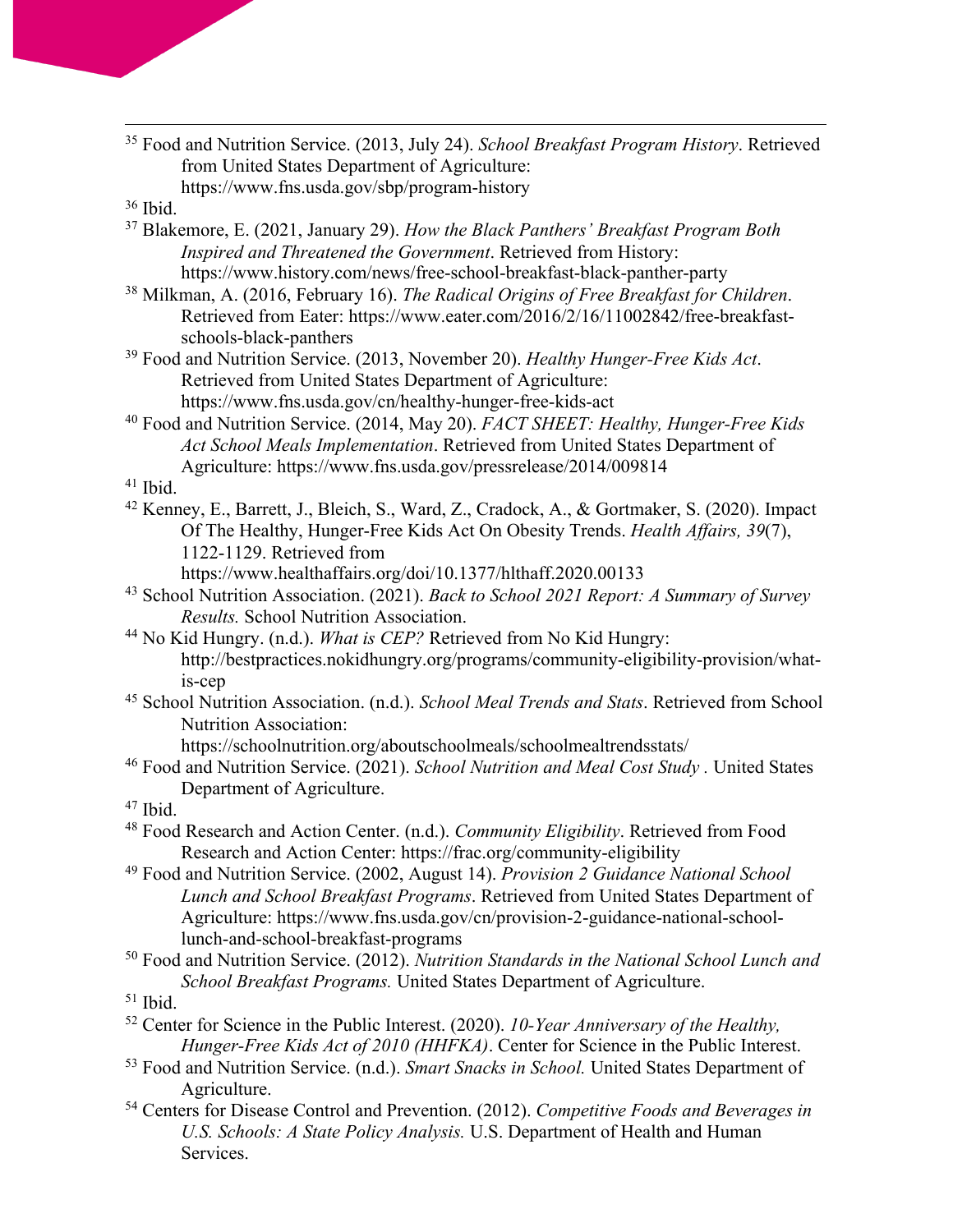- <sup>55</sup> Gaddis, J. (2020, September 21). *The big business of school meals*. Retrieved from Phi Delta Kappan: https://kappanonline.org/big-business-school-meals-food-servicegaddis/
- <sup>56</sup> Harris, M. (2018, September 15). *The History of School Lunches*. Retrieved from Pacific Standard: https://psmag.com/magazine/the-history-of-school-lunches
- <sup>57</sup> An Act to Authorize Cities and Towns to Provide Free Meals for School Children. 1913 Mass. Acts 575. 2 May 1913.
- <sup>58</sup> An Act Authorizing the Boston School Committee to Provide Free Lunches for Certain Undernourished and Needy Pupils. 1943 Mass. Acts 256. 10 May 1943.
- <sup>59</sup> An Act Requiring That School Food Services Be Made Available in All Public Schools in The Commonwealth and Providing for Free Lunch to Children. 1970 Mass. Acts 871. 1 September 1970.
- <sup>60</sup> Mass. Gen. Laws Ch. 69, § 1C. An Act Promoting Student Nutrition. 2021 Mass. Acts 62. 14 October 2021.
- <sup>61</sup> Mass. Gen. Laws Ch. 15, § 1G. An Act Establishing School Based Nutrition and Childhood Hunger Relief Programs. 1992 Mass. Acts 414. 14 January 1993.
- <sup>62</sup> Mass. Gen. Laws Ch. 71, § 72A. An Act Promoting Student Nutrition. 2021 Mass. Acts 62. 14 October 2021.
- <sup>63</sup> Mass. Gen. Laws Ch. 71, § 72B. An Act Promoting Student Nutrition. 2021 Mass. Acts 62. 14 October 2021.
- <sup>64</sup> Mass. Gen. Laws Ch. 69, § 1C. An Act Regarding Breakfast After the Bell. 2020 Mass. Acts 133. 4 August 2020.
- <sup>65</sup> Commissioner Mitchell D. Chester. (2015, February 12). *Policy Guidance on "Breakfast in the Classroom" and Student Learning Time Requirements*. Retrieved from Massachusetts Department of Elementary and Secondary Education: https://www.doe.mass.edu/news/news.aspx?id=16759
- <sup>66</sup> Director Robert M. Leshin. (2022, January 15). School Nutrition Programs Reimbursement Rates for School Year 2021-2022 January 2022 Update. Massachusetts Department of Elementary and Secondary Education. Retrieved from Massachusetts Department of Elementary and Secondary Education.
- <sup>67</sup> Child Nutrition Outreach Program. (n.d.). *Reimbursement Regulations*. Retrieved from Child Nutrition Outreach Program: https://www.meals4kids.org/reimbursementregulations
- <sup>68</sup> Massachusetts Department of Elementary and Secondary Education. (2022, January 26). *Grants and Other Financial Assistance Programs*. Retrieved from Massachusetts Department of Elementary and Secondary Education: https://www.doe.mass.edu/grants/default.html
- <sup>69</sup> Project Bread. (n.d.). *Community Nutrition Services*. Retrieved from Project Bread: https://www.projectbread.org/chefs-in-schools-program
- <sup>70</sup> Mass. Gen. Laws Ch. 69, § 1C. An Act Requiring That School Food Services Be Made Available in All Public Schools in the Commonwealth and Providing for Free Lunch to Children. 1970 Mass. Acts 871. 1 September 1970.
- <sup>71</sup> Mass. Gen. Laws Ch.111, § 223. An Act Relative to School Nutrition. 2010 Mass. Acts 197. 30 July 2010.
- <sup>72</sup> Department of Public Health. (2012). *Nutrition Standards for Competitive Foods and Beverages in Public Schools.* Department of Public Health.
- <sup>73</sup> Ingram, N. (2021, October 18). *Districts Want to Make School Meals Free Forever. But They Need Help Paying for It.* Retrieved from EdSurge: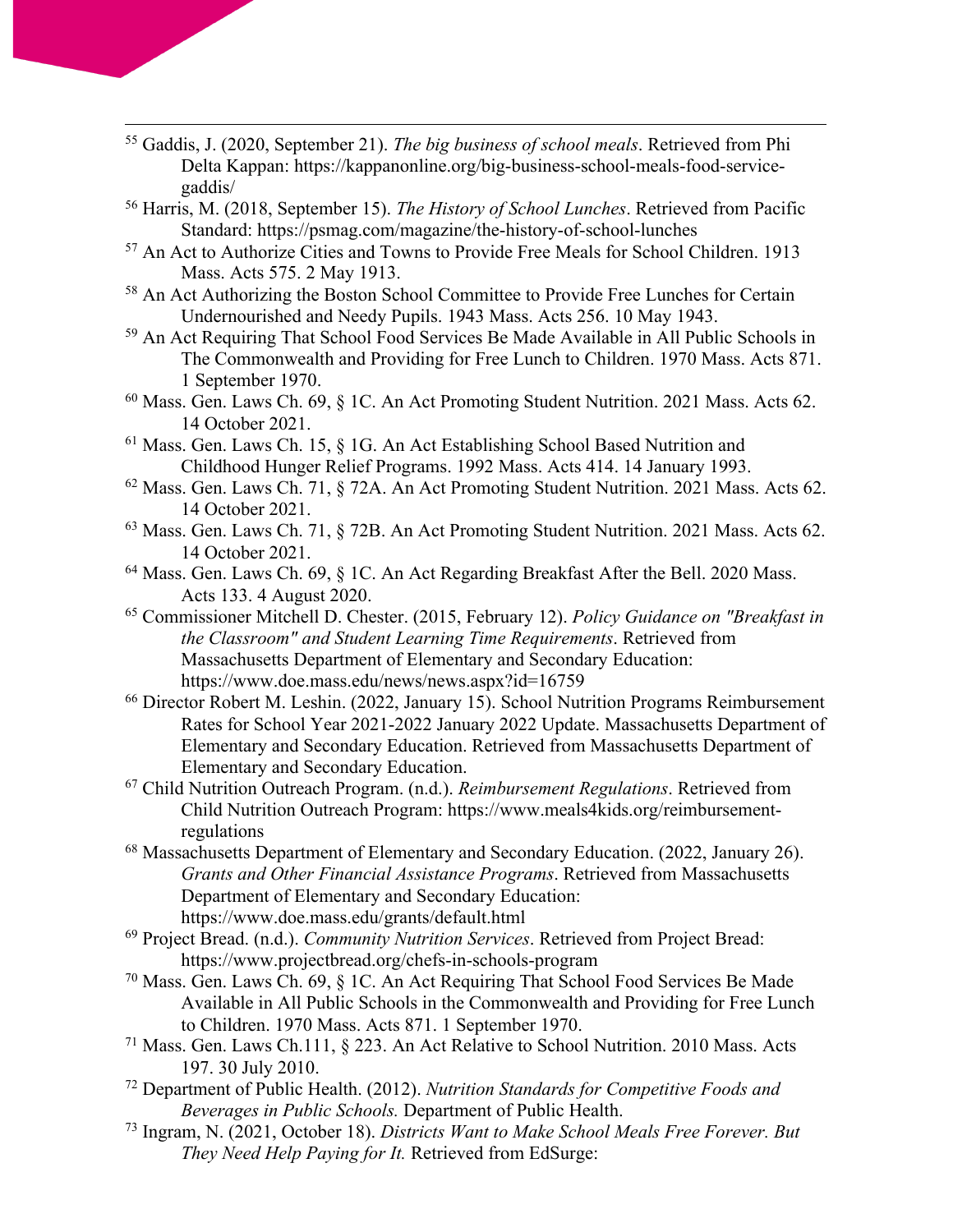https://www.edsurge.com/news/2021-10-18-districts-want-to-make-school-mealsfree-forever-but-they-need-help-paying-for-it <sup>74</sup> Karlamangla, S. (2021, November 4). *What to Know About California's Free School Lunch Program*. Retrieved from The New York Times: https://www.nytimes.com/2021/10/01/us/california-free-lunch.html  $75$  Ibid. <sup>76</sup> Amin, R. (2019, October 15). *Universal free lunch is linked to better test scores in New York City, new report finds*. Retrieved from Chalkbeat New York: https://ny.chalkbeat.org/2019/10/15/21121847/universal-free-lunch-is-linked-tobetter-test-scores-in-new-york-city-new-report-finds <sup>77</sup> Gutierrez, E. (2021). The Effect of Universal Free Meals on Student Perceptions of School Climate: Evidence from New York City. *EdWorkingPaper, 21*(430). <sup>78</sup> Ibid. <sup>79</sup> Karlamangla, S. (2021, November 4). *What to Know About California's Free School Lunch Program*. Retrieved from The New York Times: https://www.nytimes.com/2021/10/01/us/california-free-lunch.html <sup>80</sup> No Kid Hungry. (n.d.). *Universal Free School Meals: Comparing Funding Options to Create Hunger-Free Schools*. Retrieved from No Kid Hungry: https://bestpractices.nokidhungry.org/sites/default/files/providing-universal-freeschool-meals\_0.pdf <sup>81</sup> Centers for Disease Control and Prevention. (2011). *School Health Guidelines to Promote* 

*Healthy Eating and Physical Activity.* U.S. Department of Health and Human Services.

<sup>82</sup> School Nutrition Association. (2019). *Urge USDA and the US Department of Education, in collaboration with School Food Authorities (SFAs), to develop best practices and guidance to ensure school schedules provide students adequate time to eat healthy school meals.* School Nutrition Association.

<sup>83</sup> Food and Nutrition Service. (2021). *School Nutrition and Meal Cost Study.* United States Department of Agriculture.

<sup>84</sup> Food Research and Action Center. (2021). *School Breakfast Scorecard.* Food Research and Action Center.

<sup>85</sup> Haw. Code R. § 8-37-2

<sup>86</sup> Centers for Disease Control and Prevention. (2011). *School Health Guidelines to Promote Healthy Eating and Physical Activity.* U.S. Department of Health and Human Services.

<sup>87</sup> School Nutrition Association. (2019). *Urge USDA and the US Department of Education, in collaboration with School Food Authorities (SFAs), to develop best practices and guidance to ensure school schedules provide students adequate time to eat healthy school meals.* School Nutrition Association.

<sup>88</sup> Ingram, N. (2021, October 18). *Districts Want to Make School Meals Free Forever. But They Need Help Paying for It.* Retrieved from EdSurge: https://www.edsurge.com/news/2021-10-18-districts-want-to-make-school-mealsfree-forever-but-they-need-help-paying-for-it

<sup>89</sup> Gutierrez, E. (2021). The Effect of Universal Free Meals on Student Perceptions of School Climate: Evidence from New York City. *EdWorkingPaper, 21*(430).

<sup>90</sup> Karlamangla, S. (2021, November 4). *What to Know About California's Free School Lunch Program*. Retrieved from The New York Times: https://www.nytimes.com/2021/10/01/us/california-free-lunch.html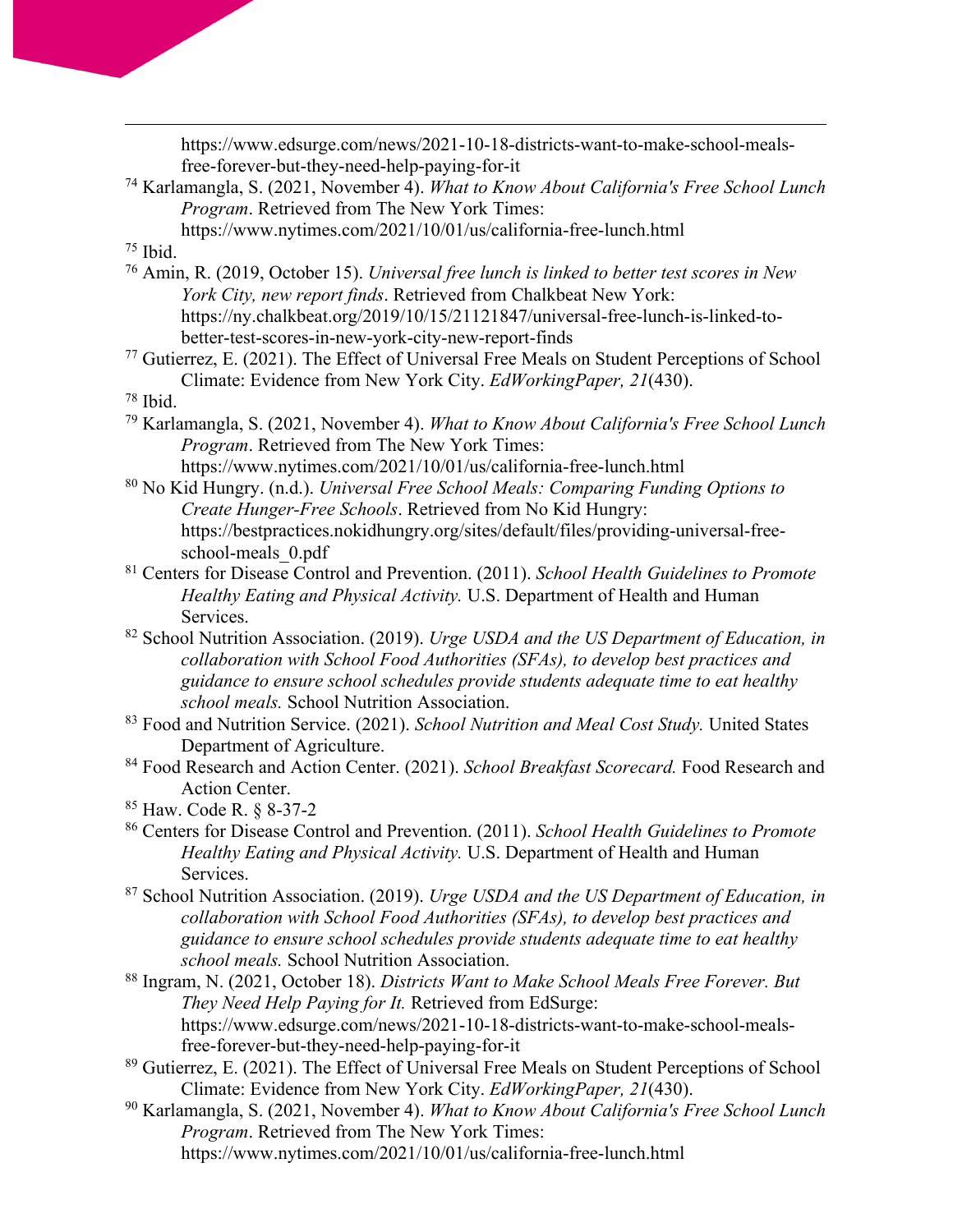<sup>91</sup> Ibid.

- <sup>92</sup> Amin, R. (2019, October 15). *Universal free lunch is linked to better test scores in New York City, new report finds*. Retrieved from Chalkbeat New York: https://ny.chalkbeat.org/2019/10/15/21121847/universal-free-lunch-is-linked-tobetter-test-scores-in-new-york-city-new-report-finds
- <sup>93</sup> Food and Nutrition Service. (2018). *Direct Certification in the National School Lunch Program: State Implementation Progress Report to Congress - School Year 2015- 2016 & School Year 2016-2017.* United States Department of Agriculture.
- <sup>94</sup> West Virginia Feed to Achieve Act. W. Va. Code § 18-5D-3 (2020)
- <sup>95</sup> Food and Nutrition Service. (2021). *School Nutrition and Meal Cost Study .* United States Department of Agriculture.
- <sup>96</sup> National Farm to School Network. (n.d.). *Advancing Racial and Social Equity*. Retrieved from National Farm to School Network: https://www.farmtoschool.org/about/equity
- <sup>97</sup> Massachusetts Farm to School. (2021). *Farm to School in Every Community.* Massachusetts Farm to School.
- <sup>98</sup> State School Aid Act of 1979. Mich. Comp. Laws 388.1631j (1979).
- <sup>99</sup> Cal. Ed. Code, Section 49571
- <sup>100</sup> Food and Nutrition Service. (2021, June 1). *FY 2021 NSLP Equipment Assistance Grants for School Food Authorities* . Retrieved from United States Department of Agriculture: https://www.fns.usda.gov/grant/fy-2021-nslp-equipment-assistancegrants-school-food-authorities
- <sup>101</sup> North, A. (2021, February 17). *How school funding can help repair the legacy of segregation*. Retrieved from Vox: https://www.vox.com/22266219/biden-eduationschool-funding-segregation-antiracist-policy
- <sup>102</sup> Conn. Gen. Stat. § 10-215b.
- <sup>103</sup> Food Research and Action Center. (2018). *Best Practices for Preventing or Reducing School Meal Debt.* Food Research and Action Center.
- <sup>104</sup> The Lunch Box. (n.d.). *What is Scratch Cooking?* Retrieved from The Lunch Box: https://www.thelunchbox.org/recipes-menus/what-is-scratch-cooking
- <sup>105</sup> Milch, A., & Gaines, A. (2019, June 12). *The Culture of Cambridge: Successfully Incorporating Culturally Appropriate School Meals*. Retrieved from Healthy Food Choices in Schools: https://healthy-food-choices-in-schools.extension.org/the-cultureof-cambridge-successfully-incorporating-culturally-appropriate-school-meals/
- <sup>106</sup> Centers for Disease Control and Prevention. (2011). *School Health Guidelines to Promote Healthy Eating and Physical Activity.* U.S. Department of Health and Human Services.
- <sup>107</sup> Ibid.
- <sup>108</sup> Food and Nutrition Service. (2017, December 1). *Fresh Fruit and Vegetable Program (FFVP) Fact Sheet*. Retrieved from United States Department of Agriculture: https://www.fns.usda.gov/ffvp/ffvp-fact-sheet
- <sup>109</sup> Food and Nutrition Service. (2005). *Promoting Fruits and Vegetables in Schools: Wellness Policy Opportunities.* United States Department of Agriculture. Retrieved from United States Department of Agriculture.
- <sup>110</sup> Food and Nutrition Service. (n.d.). *Fresh Fruit and Vegetable Program*. Retrieved from United States Department of Agriculture: https://www.fns.usda.gov/ffvp/fresh-fruitand-vegetable-program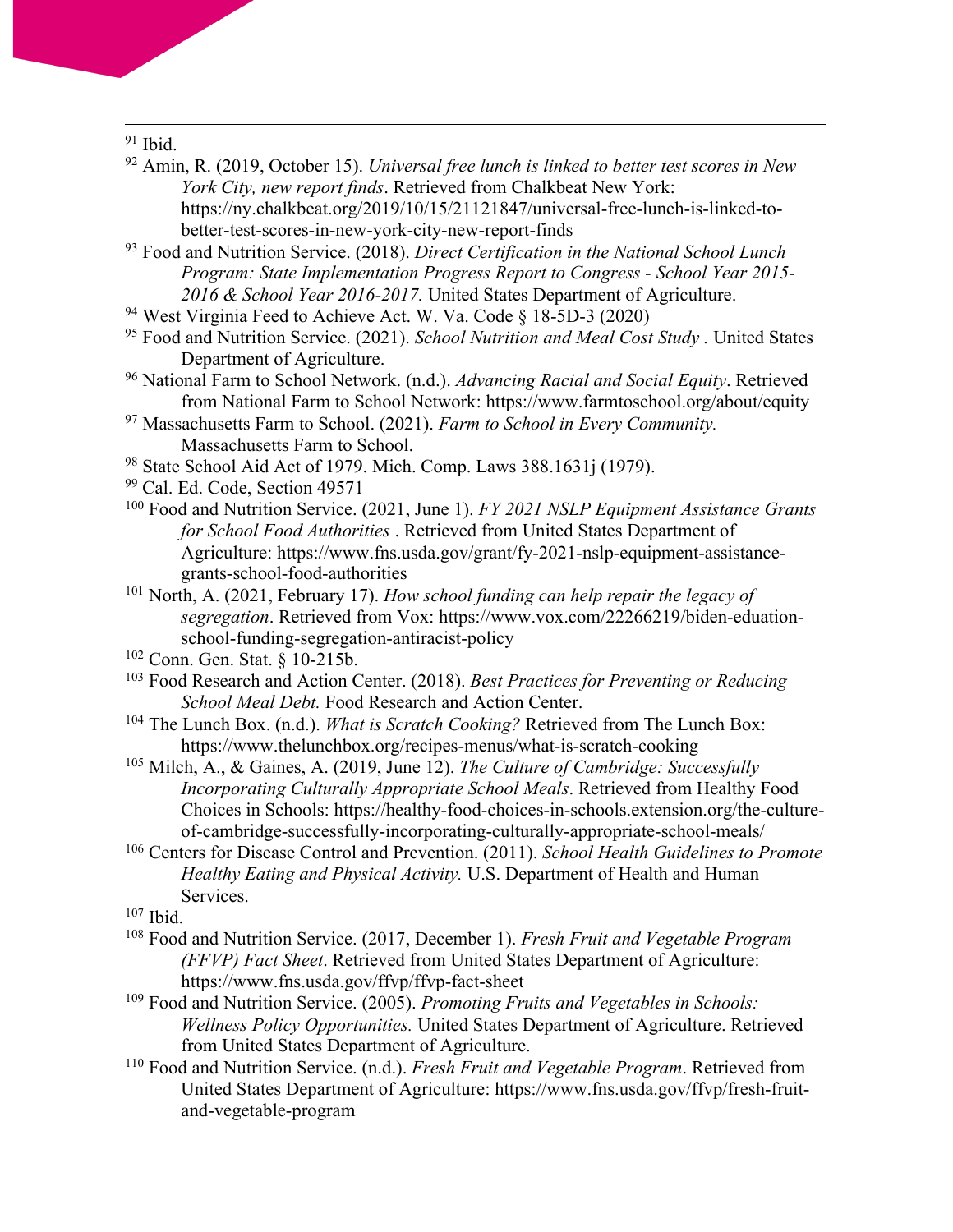| <sup>111</sup> Bartlett, S., Olsho, L., Klerman, J., Patlan, K. L., Blocklin, M., Connor, P.,  Crawford, |
|----------------------------------------------------------------------------------------------------------|
| P. (2013). Evaluation of the Fresh Fruit and Vegetable Program (FFVP) Executive                          |
| Summary. United States Department of Agriculture.                                                        |

- $112$  Ibid.
- <sup>113</sup> United Health Foundation. (2021). *Fruit and Vegetable Consumption*. Retrieved from America's Health Rankings:
	- https://www.americashealthrankings.org/explore/annual/measure/fvcombo/state/ALL
- <sup>114</sup> Food and Nutrition Service. (2013, September 12). *Fresh Fruit and Vegetable Program: Program History*. Retrieved from United States Department of Agriculture: https://www.fns.usda.gov/ffvp/program-history
- <sup>115</sup> Food and Nutrition Service. (2020, August 18). *Fresh Fruit and Vegetable Program Allocation of Funds for FY 2021*. Retrieved from United States Department of Agriculture: https://www.fns.usda.gov/ffvp/allocation-funds-fy-2021

## <sup>116</sup> Ibid.

- <sup>117</sup> No Kid Hungry. (2020). *Food Insecurity Among Middle & High School Students in Maryland.* No Kid Hungry.
- <sup>118</sup> Food Research and Action Center. (2019). *Facts: The Afterschool Meal Program.* Food Research and Action Center.
- $119$  Ibid.
- <sup>120</sup> Food Research and Action Center. (2020). *Afterschool Suppers: A Snapshot of Participation*. Food Research and Action Center.
- <sup>121</sup> Food Research and Action Center. (2021). *2021 Afterschool Nutrition Report.* Food Research and Action Center.
- <sup>122</sup> Food Research and Action Center. (2016). *The Afterschool Meal Program: Serve Meals on Weekends, School Holidays, and School Breaks.* Food Research and Action Center.
- <sup>123</sup> youth.gov. (n.d.). *Benefits for Youth, Families, and Communities.* youth.gov.
- <sup>124</sup> Council for a Strong America. (2018, April 30). *The Prime Time for Juvenile Crime Needs Afterschool*. Retrieved from Council for a Strong America: https://www.strongnation.org/articles/637-the-prime-time-for-juvenile-crime-needsafterschool
- <sup>125</sup> Ibid.
- <sup>126</sup> Knop, B. (2017, November 21). *Parents Burning the Midnight (and Weekend) Oil*. Retrieved from United States Census Bureau: https://www.census.gov/newsroom/blogs/random-
- samplings/2017/11/parents burning the.html <sup>127</sup> No Kid Hungry. (2017). *To Meet Need, Growth in Afterschool Snacks and Meals Must Continue A Report on History and Trends: FY 2017 Update.* No Kid Hungry.
	- Retrieved from No Kid Hungry:

http://bestpractices.nokidhungry.org/sites/default/files/to-meet-need-growth-inafterschool-snacks-and-meals-must-continue-a-report-on-history-and-trends---2017 update\_0.pdf

- <sup>128</sup> Food Research and Action Center. (2020). *A History of the Afterschool Nutrition Programs.* Food Research and Action Center.
- <sup>129</sup> Ibid.
- <sup>130</sup> No Kid Hungry. (2017). *To Meet Need, Growth in Afterschool Snacks and Meals Must Continue A Report on History and Trends: FY 2017 Update.* No Kid Hungry. Retrieved from No Kid Hungry: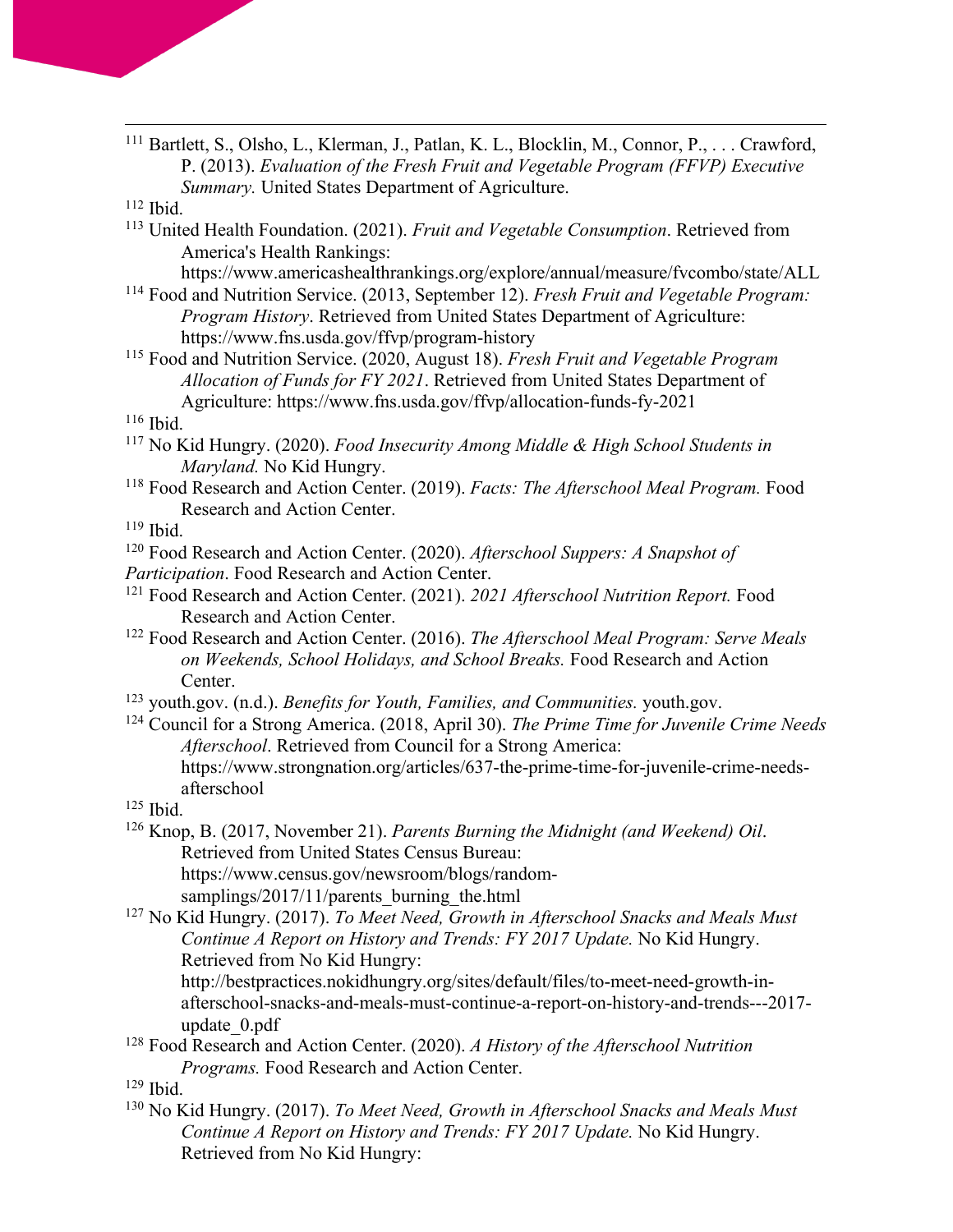http://bestpractices.nokidhungry.org/sites/default/files/to-meet-need-growth-inafterschool-snacks-and-meals-must-continue-a-report-on-history-and-trends---2017 update\_0.pdf

- <sup>131</sup> Economic Research Service. (2021, September 7). *After-School Snacks and Meals*. Retrieved from United States Department of Agriculture: https://www.ers.usda.gov/topics/food-nutrition-assistance/child-nutritionprograms/after-school-snacks-and-meals/
- <sup>132</sup> No Kid Hungry. (n.d.). *About Afterschool Meals*. Retrieved from No Kid Hungry: http://bestpractices.nokidhungry.org/programs/afterschool-meals/about-afterschoolmeals
- <sup>133</sup> Food and Nutrition Service. (2021). *Child and Adult Care Food Program: National Average Payment Rates, Day Care Home Food Service Payment Rates, and Administrative Reimbursement Rates for Sponsoring Organizations of Day Care Homes for the Period July 1, 2021 Through June 30, 2022.* United States Department of Agriculture.
- <sup>134</sup> Food and Nutrition Service. (2013, July 16). *Nutrition Standards for CACFP Meals and Snacks*. Retrieved from United States Department of Agriculture: https://www.fns.usda.gov/cacfp/meals-and-snacks
- <sup>135</sup> Food Research and Action Center. (2017, September 28). *New USDA Rules for Meals and Snacks in the Child and Adult Care Food Program Promote Healthy Eating Habits*. Retrieved from Food Research and Action Center: https://frac.org/news/fracstatement-new-usda-rules-meals-snacks-child-adult-care-food-program-promotehealthy-eating-habits
- <sup>136</sup> Food and Nutrition Service. (2013, November 12). *NSLP Afterschool Snack Service - FAQs*. Retrieved from United States Department of Agriculture: https://www.fns.usda.gov/cn/afterschool-snacks-faqs
- <sup>137</sup> Massachusetts Department of Elementary and Secondary Education. (2021, October 31). *Child and Adult Care Food Program* . Retrieved from Massachusetts Department of Elementary and Secondary Education:
	- https://www.doe.mass.edu/cnp/nprograms/cacfp.html
- <sup>138</sup> Afterschool Alliance. (2020). *America After 3PM: Demand Grows, Opportunity Shrinks.* Afterschool Alliance.
- <sup>139</sup> Food Research and Action Center. (2021). *2021 Afterschool Nutrition Report.* Food Research and Action Center.
- <sup>140</sup> Ibid.
- <sup>141</sup> 20-A M.R.S. §6602, sub-§1D (2021)
- <sup>142</sup> Or. Rev. Stat. § 327.297
- <sup>143</sup> Food Research and Action Center. (2016). *The Afterschool Meal Program: Serve Meals on Weekends, School Holidays, and School Breaks.* Food Research and Action Center.
- <sup>144</sup> Food Research and Action Center. (2020). *Hunger Doesn't Take a Vacation: Summer Nutrition Status Report.* Food Research and Action Center.
- <sup>145</sup> Afterschool Alliance. (2021). *Spiking Demand, Growing Barriers: The Trends Shaping Afterschool and Summer Learning in Rural Communities.* Afterschool Alliance. Retrieved from Afterschool Alliance: http://www.afterschoolalliance.org/AA3PM/
- <sup>146</sup> Quinn, D., & Polikoff, M. (2017, September 14). *Summer learning loss: What is it, and what can we do about it?* Retrieved from Brookings: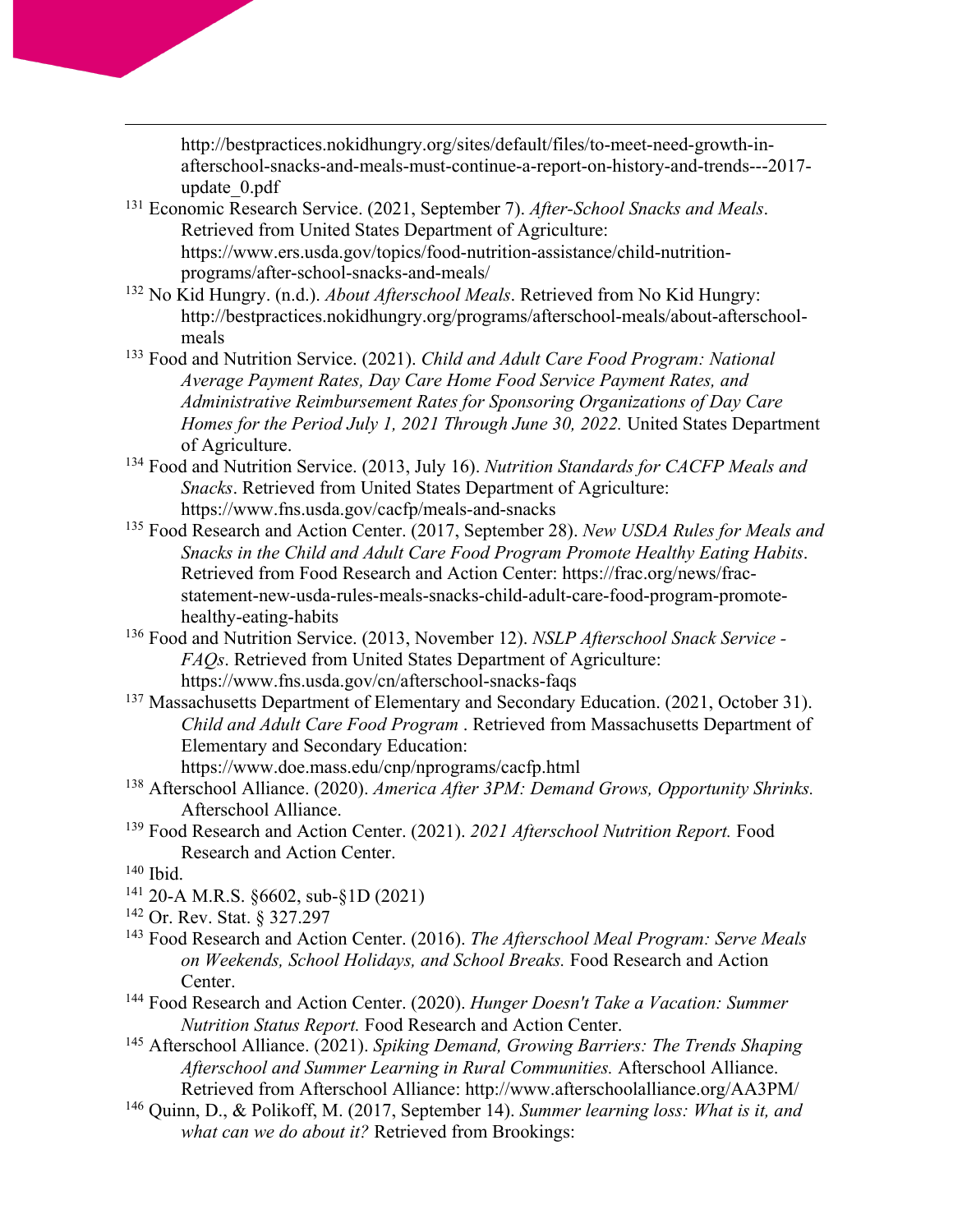https://www.brookings.edu/research/summer-learning-loss-what-is-it-and-what-canwe-do-about-it/

<sup>147</sup> Ibid.

<sup>148</sup> Food and Nutrition Service. (2019, March 31). *Summer Food Service Program History* . Retrieved from United States Department of Agriculture:

https://www.fns.usda.gov/sfsp/program-history

<sup>149</sup> Ibid.

- <sup>150</sup> Ibid.
- <sup>151</sup> Pub. L. 108-265
- <sup>152</sup> 7 CFR 225.2
- <sup>153</sup> 7 CFR 225.16(d)
- <sup>154</sup> 7 CFR 210.10
- <sup>155</sup> Rhode Island Department of Education. (n.d.). *Site Supervisor's Guide: Meal Pattern Requirements.* Rhode Island Department of Education.
- <sup>156</sup> Massachusetts Department of Elementary and Secondary Education. (2021). *FY2021: Summer Food Service Program: Expansion, Access, Training and Start-Up (SFSP EATS) Grant for New and Existing Sponsors*. Retrieved from Massachusetts Department of Elementary and Secondary Education: https://www.doe.mass.edu/grants/2021/542/
- <sup>157</sup> Mass. Gen. Laws Ch. 15, § 1G. An Act Establishing School Based Nutrition and Childhood Hunger Relief Programs. 1992 Mass. Acts 414. 14 January 1993.
- <sup>158</sup> Food Research and Action Center. (2020). *Hunger Doesn't Take a Vacation: Summer Nutrition Status Report.* Food Research and Action Center.
- <sup>159</sup> Afterschool Alliance. (2021). *Spiking Demand, Growing Barriers: The Trends Shaping Afterschool and Summer Learning in Rural Communities.* Afterschool Alliance. Retrieved from Afterschool Alliance: http://www.afterschoolalliance.org/AA3PM/
- <sup>160</sup> Food and Nutrition Service. (2016). *Summer Electronic Benefit Transfer for Children (SEBTC) Demonstration: Summary Report*. United States Department of Agriculture.
- <sup>161</sup> MD Human Svs. Code § 5-501.1 (2019)
- <sup>162</sup> Food Research and Action Center. (2020). *Hunger Doesn't Take a Vacation: Summer Nutrition Status Report.* Food Research and Action Center.
- <sup>163</sup> Ibid.
- <sup>164</sup> 105 ILCS 126/20
- <sup>165</sup> 4 TX Admin. Code § 25.601
- <sup>166</sup> Food Research and Action Center. (2021). *CACFP During COVID-19: A Key Support for Families Despite Losses Due to the Pandemic.* Food Research and Action Center.
- <sup>167</sup> Thomas, M., Miller, D., & Morrissey, T. (2019). Food Insecurity and Child Health. *Pediatrics, 144*(4).
- <sup>168</sup> Center for the Study of Social Policy. (2018). *Food Insecurity in Early Childhood.* Center for the Study of Social Policy.

- <sup>170</sup> Itoyama, S., & Wroblewski, L. (2013). *The Child and Adult Care Food Program in Massachusetts.* Harvard Food Law and Policy Clinic.
- <sup>171</sup> Food Research and Action Center. (n.d.). *Child and Adult Care Food Program (CACFP)*. Retrieved from Food Research and Action Center: https://frac.org/programs/childadult-care-food-program

<sup>169</sup> Ibid.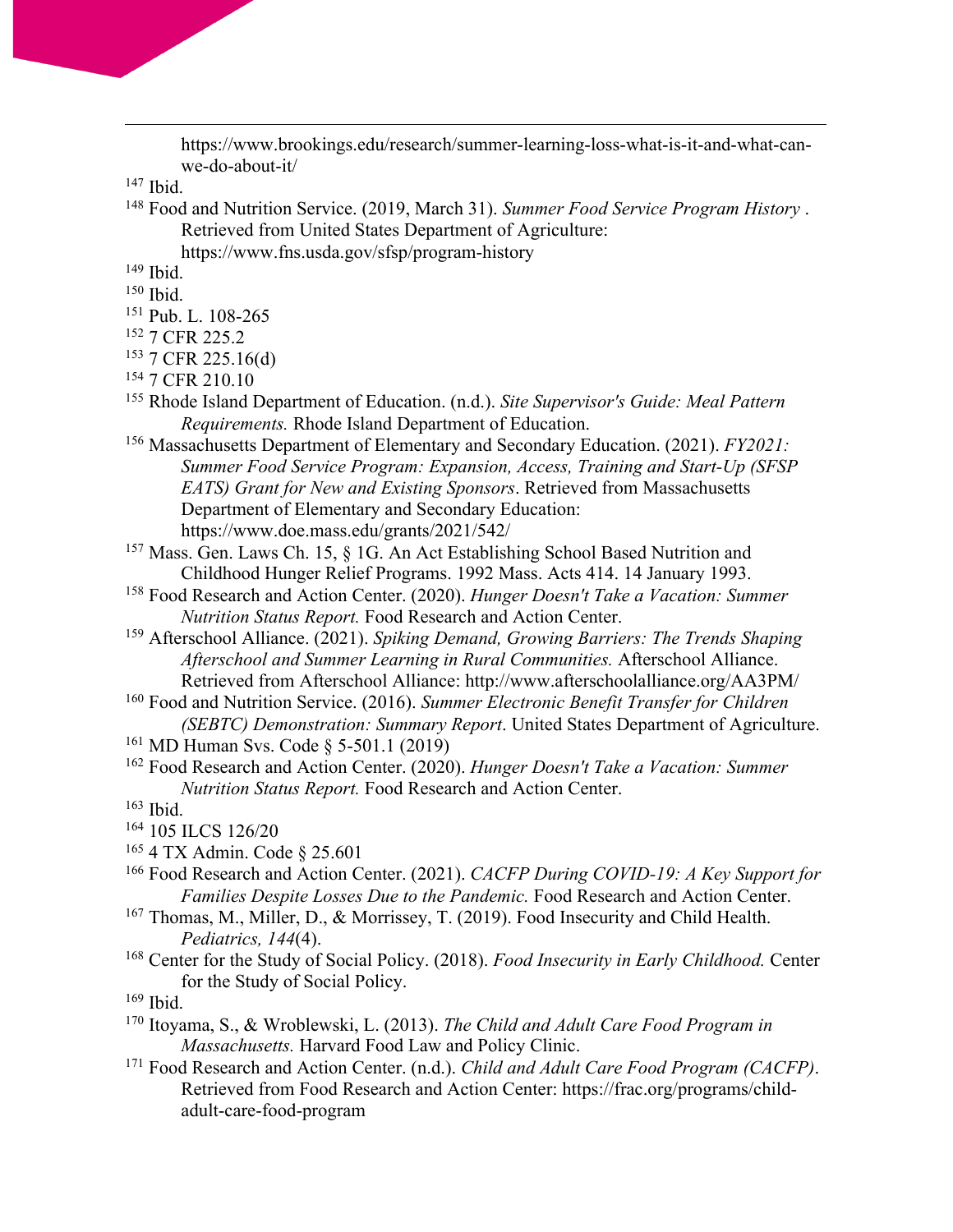<sup>172</sup> Henchy, G. (2018, December 19). *Remember This December: Hunger is Solvable With CACFP*. Retrieved from Food Research and Action Center:

```
https://frac.org/blog/remember-this-december-hunger-is-solvable-with-cacfp
173 Ibid.
```
- <sup>174</sup> Pew Research Center. (2015, November 2). *In Nearly Half of Two-Parent Households, Both Mom and Dad Work Full-Time* . Retrieved from Pew Research Center: https://www.pewresearch.org/social-trends/2015/11/04/raising-kids-and-running-ahousehold-how-working-parents-share-the-load/st 2015-11-04 working-parents-01/
- <sup>175</sup> Food and Nutrition Service. (n.d.). *Child and Adult Care Food Program*. Retrieved from United States Department of Agriculture: https://www.fns.usda.gov/cacfp
- <sup>176</sup> 42 U.S. Code § 1766
- <sup>177</sup> Hamilton, W., Burstein, N., & Crepinsek, M. K. (2002). *Reimbursement Tiering in the CACFP: Summary Report to Congress on the Family Child Care Homes Legislative Changes Study.* United States Department of Agriculture.
- <sup>178</sup> Saint Louis, C. (2014, September 2). *Childhood Diet Habits Set in Infancy, Studies Suggest*. Retrieved from The New York Times: https://www.nytimes.com/2014/09/02/health/childhood-diet-habits-set-in-infancystudies-suggest.html
- <sup>179</sup> 7 CFR § 226.20 (1-1-11 Edition)

<sup>180</sup> Ibid.

<sup>181</sup> 42 U.S. Code § 1766

<sup>182</sup> Ibid.

<sup>183</sup> Massachusetts Department of Elementary and Secondary Education. (2021, October 31). *Child and Adult Care Food Program* . Retrieved from Massachusetts Department of Elementary and Secondary Education:

https://www.doe.mass.edu/cnp/nprograms/cacfp.html

- <sup>184</sup> Mass.gov. (n.d.). *Child Care Program Licensing*. Retrieved from Mass.gov:
	- https://www.mass.gov/child-care-program-licensing
- <sup>185</sup> 7 CFR § 226.6

<sup>186</sup> Ibid.

<sup>187</sup> Food Research and Action Center. (2019). *Priorities to Improve and Strengthen Child Nutrition Programs.* Food Research and Action Center.

- <sup>190</sup> Itoyama, S., & Wroblewski, L. (2013). *The Child and Adult Care Food Program in Massachusetts.* Harvard Food Law and Policy Clinic.
- <sup>191</sup> Conn. Gen. Stat. § 10-215h.
- <sup>192</sup> Food Research and Action Center. (2019). *Priorities to Improve and Strengthen Child Nutrition Programs.* Food Research and Action Center.
- <sup>193</sup> New York State Department of Health. (n.d.). *Crediting Foods in CACFP.* New York State Department of Health.
- <sup>194</sup> Itoyama, S., & Wroblewski, L. (2013). *The Child and Adult Care Food Program in Massachusetts.* Harvard Food Law and Policy Clinic.
- <sup>195</sup> Dev, D. A., Byrd-Williams, C., Ramsay, S., McBride, B. A., Srivastava, D., Murriel, A. L., . . . and Adachi-Mejia, A. M. (2017). Engaging Parents to Promote Children's Nutrition and Health: Providers' Barriers and Strategies in Head Start and Child Care Centers. *Faculty Publications, Department of Child, Youth, and Family Studies, 140*.

<sup>188</sup> Ibid.

<sup>189</sup> Ibid.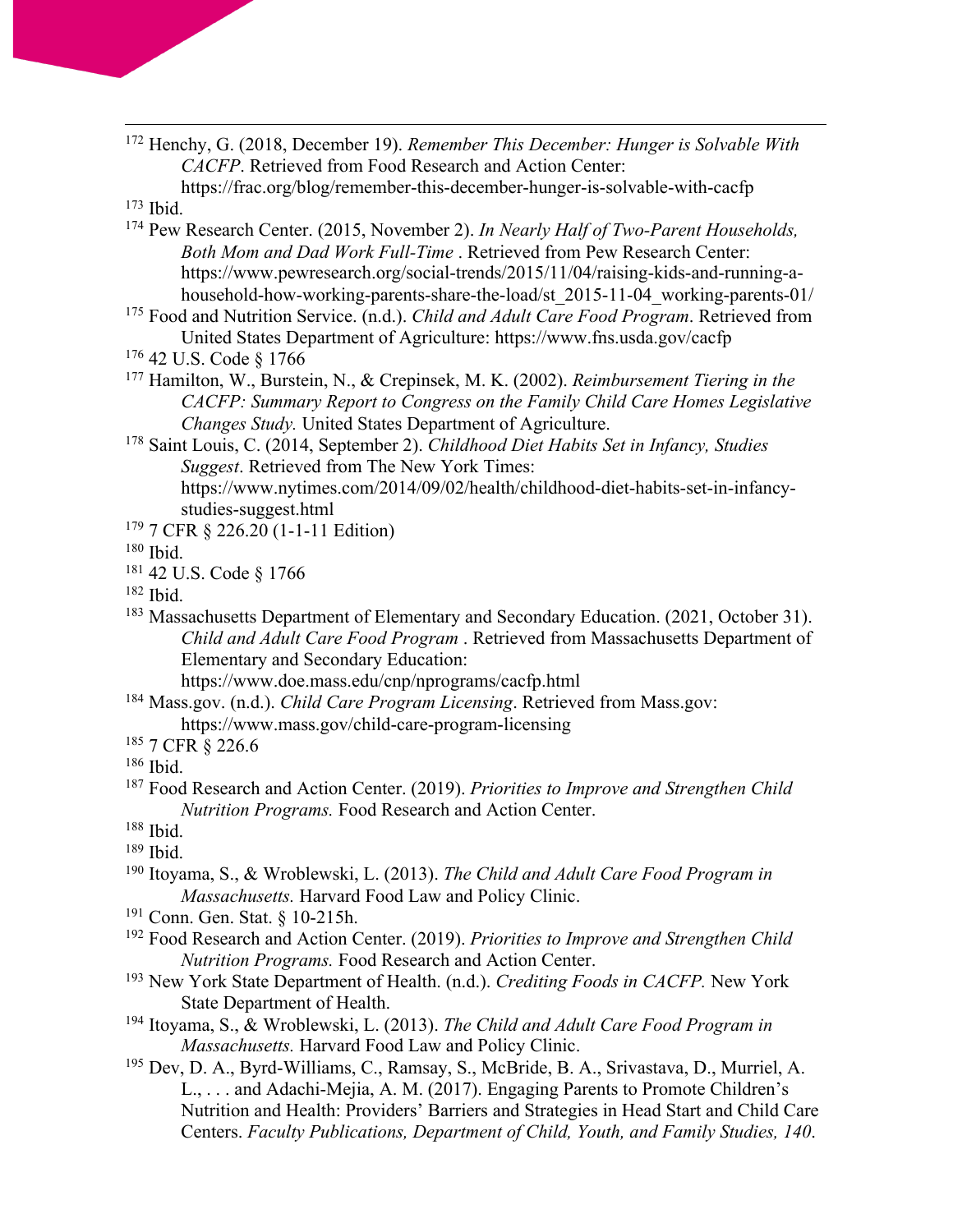- <sup>196</sup> Food Research and Action Center. (n.d.). *Improving Nutrition and Promoting Wellness in Child Care With CACFP.* Food Research and Action Center.
- <sup>197</sup> Center on Budget and Policy Priorities. (2017). *Policy Basics: Special Supplemental Nutrition Program for Women, Infants, and Children.* Center on Budget and Policy Priorities.
- <sup>198</sup> Food Research and Action Center. (2019). *Making WIC Work Better: Strategies to Reach More Women and Children and Strengthen Benefits Use.* Food Research and Action Center.
- <sup>199</sup> Food Research and Action Center. (2019). *Profile of Infants and Toddlers in the United States: Hunger, Poverty, Health, and the Federal Nutrition Programs.* Food Research and Action Center.
- <sup>200</sup> Gamblin, M. (2017). *Ending U.S. Hunger and Poverty by Focusing on Communities Where it's Most Likely.* Bread for the World Institute.
- <sup>201</sup> Hall, L., & Neuberger, Z. (2021, October 5). *Eligible Low-Income Children Missing Out on Crucial WIC Benefits During Pandemic*. Retrieved from Center on Budget and Policy Priorities: https://www.cbpp.org/research/food-assistance/eligible-low-incomechildren-missing-out-on-crucial-wic-benefits-during
- <sup>202</sup> Snap to Health. (n.d.). *History of WIC*. Retrieved from Snap to Health: https://www.snaptohealth.org/wic-2/history-of-wic/
- <sup>203</sup> National WIC Association. (2018). *WIC Program Overview and History*. Retrieved from National WIC Association: https://www.nwica.org/overview-and-history
- <sup>204</sup> Center on Budget and Policy Priorities. (2017). *Policy Basics: Special Supplemental Nutrition Program for Women, Infants, and Children.* Center on Budget and Policy Priorities.
- <sup>205</sup> Food and Nutrition Service. (2021, June 29). *WIC Farmers' Market Nutrition Program* . Retrieved from United States Department of Agriculture: https://www.fns.usda.gov/fmnp/fact-sheet-2021
- <sup>206</sup> Mass. Gen. Laws Ch. 111I, §1-5. An Act Establishing School Based Nutrition and Childhood Hunger Relief Programs. 1992 Mass. Acts 414. 14 January 1993.
- <sup>207</sup> Mass.gov. (n.d.). *The Good Food Project and WIC Recipes*. Retrieved from Mass.gov: https://www.mass.gov/info-details/the-good-food-project-and-wic-recipes
- <sup>208</sup> Food and Nutrition Service. (2021, June 29). *WIC Farmers' Market Nutrition Program* . Retrieved from United States Department of Agriculture: https://www.fns.usda.gov/fmnp/fact-sheet-2021
- <sup>209</sup> Food and Nutrition Service. (2021, June 25). *WIC Eligibility and Coverage Rates - 2018*. Retrieved from United States Department of Agriculture: https://www.fns.usda.gov/wic/eligibility-and-coverage-rates-2018#5
- <sup>210</sup> National Center for Education Statistics. (2020). *Percentage of 3- to 5-year-old children enrolled in school, by age and selected child and family characteristics: 2010 through 2019*. Retrieved from National Center for Education Statistics: https://nces.ed.gov/programs/digest/d20/tables/dt20\_202.20.asp
- <sup>211</sup> Arteaga, I., Heflin, C., & Gable, S. (2016). The impact of aging out of WIC on food security in households with children. *Children and Youth Services Review, 69*, 82-96.
- <sup>212</sup> National WIC Association. (2021). *Enhancing the WIC Food Package.* National WIC Association.
- <sup>213</sup> Ibid.